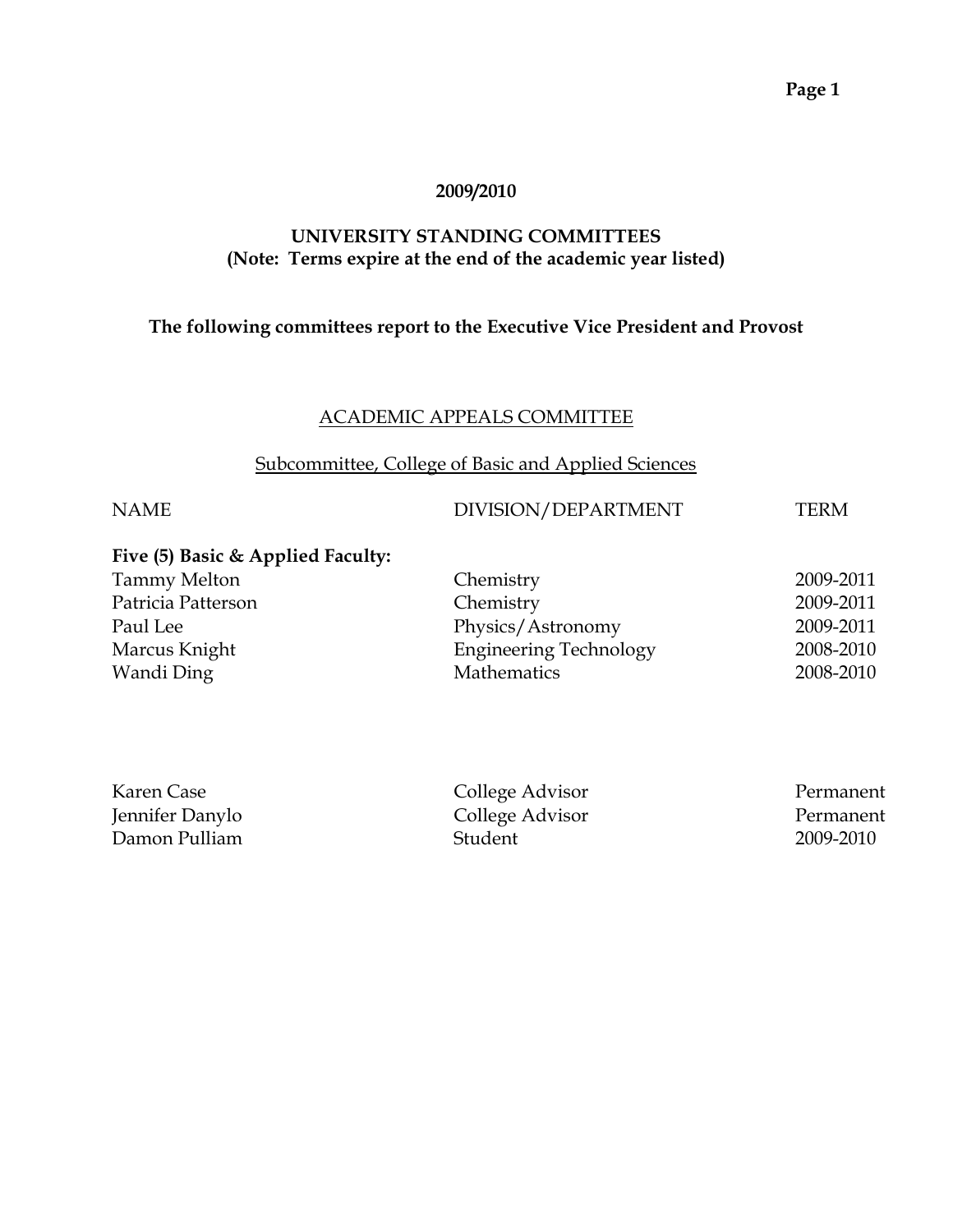#### Subcommittee, College of Business

| <b>NAME</b>                | DIVISION/DEPARTMENT      | TERM      |
|----------------------------|--------------------------|-----------|
| Five (5) Business Faculty: |                          |           |
| <b>Wayne Rollins</b>       | Bus Com/Entrepreneurship | 2009-2011 |
| Juanita Brooks             | Computer Info Systems    | 2009-2011 |
| Randy Clark                | Management/Mktg          | 2009-2011 |
| DeAnna Kempf               | Management/Mktg          | 2008-2010 |
| Kenneth Tillery            | Management/Mktg          | 2008-2010 |

| Gretchen Leming | College Advisor | Permanent |
|-----------------|-----------------|-----------|
| Paula Calahan   | College Advisor | Permanent |
| Amanda Chambers | College Advisor | Permanent |
| Aaron Adkisson  | Student         | 2009-2010 |

## Subcommittee, College of Education and Behavioral Science

| <b>NAME</b>                 | DIVISION/DEPARTMENT   | TERM      |
|-----------------------------|-----------------------|-----------|
| Five (5) Education Faculty: |                       |           |
| Dennis Powell               | Criminal Justice Adm  | 2009-2011 |
| Helen Gray                  | Health/Human Perf     | 2009-2011 |
| Carol Detmer                | <b>Human Sciences</b> | 2009-2011 |
| Alyson Bass                 | Elementary/Special Ed | 2008-2010 |
| Ann Campbell                | Elementary/Special Ed | 2008-2010 |
| June Adams                  | College Advisor       | Permanent |
| Brelinda Johnson            | College Advisor       | Permanent |
| Megan Fosdyck               | Student               | 2009-2010 |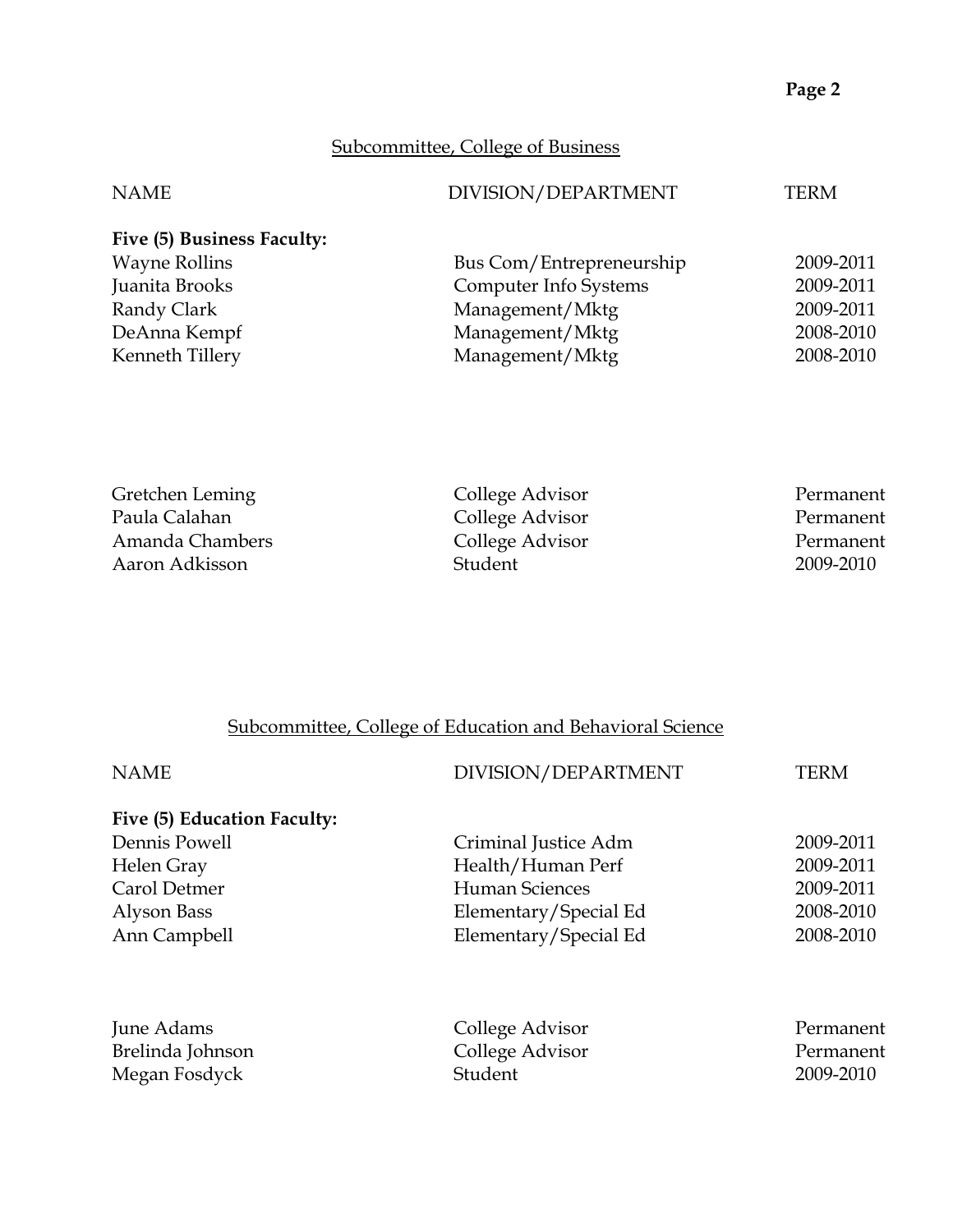#### Subcommittee, College of Liberal Arts

| <b>NAME</b>                                                                                                                                                 | DIVISION/DEPARTMENT                                                                                                      | <b>TERM</b>                                                                |
|-------------------------------------------------------------------------------------------------------------------------------------------------------------|--------------------------------------------------------------------------------------------------------------------------|----------------------------------------------------------------------------|
| Five (5) Liberal Arts Faculty:<br>Sisavanh Houghton<br>Alicia Renfroe<br>Kevin Breault<br>Theresa McBreen<br>Dewayne Pigg                                   | Art<br>English<br>Sociology/Anthropology<br>Foreign Lang/Literatures<br>Music                                            | 2009-2011<br>2009-2011<br>2009-2011<br>2008-2010<br>2008-2010              |
| Judy Albakry<br>Lucy Langworthy<br>Ryan Debooy                                                                                                              | College Advisor<br>College Advisor<br>Student                                                                            | Permanent<br>Permanent<br>2009-2010                                        |
|                                                                                                                                                             | <b>Subcommittee, College of Mass Communication</b>                                                                       |                                                                            |
| <b>NAME</b>                                                                                                                                                 | DIVISION/DEPARTMENT                                                                                                      | <b>TERM</b>                                                                |
| Five (5) Mass Communication<br>Faculty:<br>Harold Newman<br>Robert Pondillo<br>Jacqueline Dowdy (Chair)<br>Jason Vance<br>Stephanie Taylor<br>Clare Bratten | Recording Industry Mgmt<br>Electronic Media Com<br>Library<br>Library<br>Recording Industry Mgmt<br>Electronic Media Com | 2009-2011<br>2009-2011<br>2009-2010<br>2008-2010<br>2008-2010<br>2008-2010 |
| Sarah Jackson<br>Hattie Traylor<br>Deonna Bounds                                                                                                            | College Advisor<br>College Advisor<br>Student                                                                            | Permanent<br>Permanent<br>2009-2010                                        |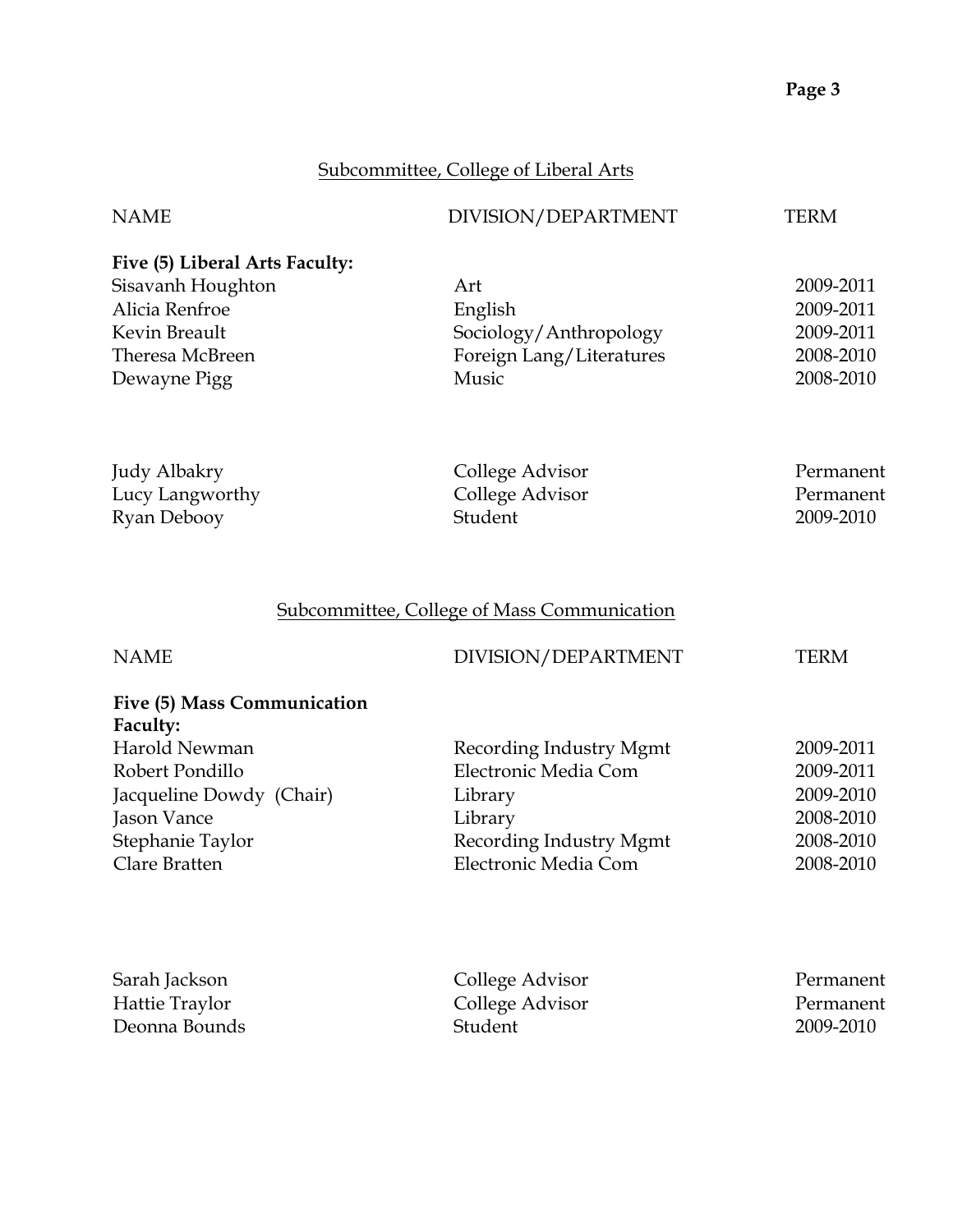#### Subcommittee, Undeclared Majors, Academic Enrichment and Continuing Education and Distance Learning

| <b>NAME</b>                           | DIVISION/DEPARTMENT          | TERM      |
|---------------------------------------|------------------------------|-----------|
| Four (4) Faculty (Each from different |                              |           |
| College)                              |                              |           |
| <b>Annette Williams</b>               | Mass Com/Academic Enrichment | 2009-2011 |
| Maria Revell                          | $B \& A/Nursing$             | 2008-2010 |
| Sandra Neal                           | Education/Health/Human Perf  | 2008-2010 |
| Felicia Miyakawa                      | Liberal Arts/Music           | 2008-2010 |
|                                       |                              |           |
|                                       |                              |           |
|                                       |                              |           |

| Advisor, Academic Support Ctr.     | 2008-2010 |
|------------------------------------|-----------|
| Advisor, Cont Ed/Distance Learning | Permanent |
| Director, Academic Support Ctr.    | Permanent |
| Director, Adult Services Center    | Permanent |
| Student                            | 2009-2010 |
|                                    |           |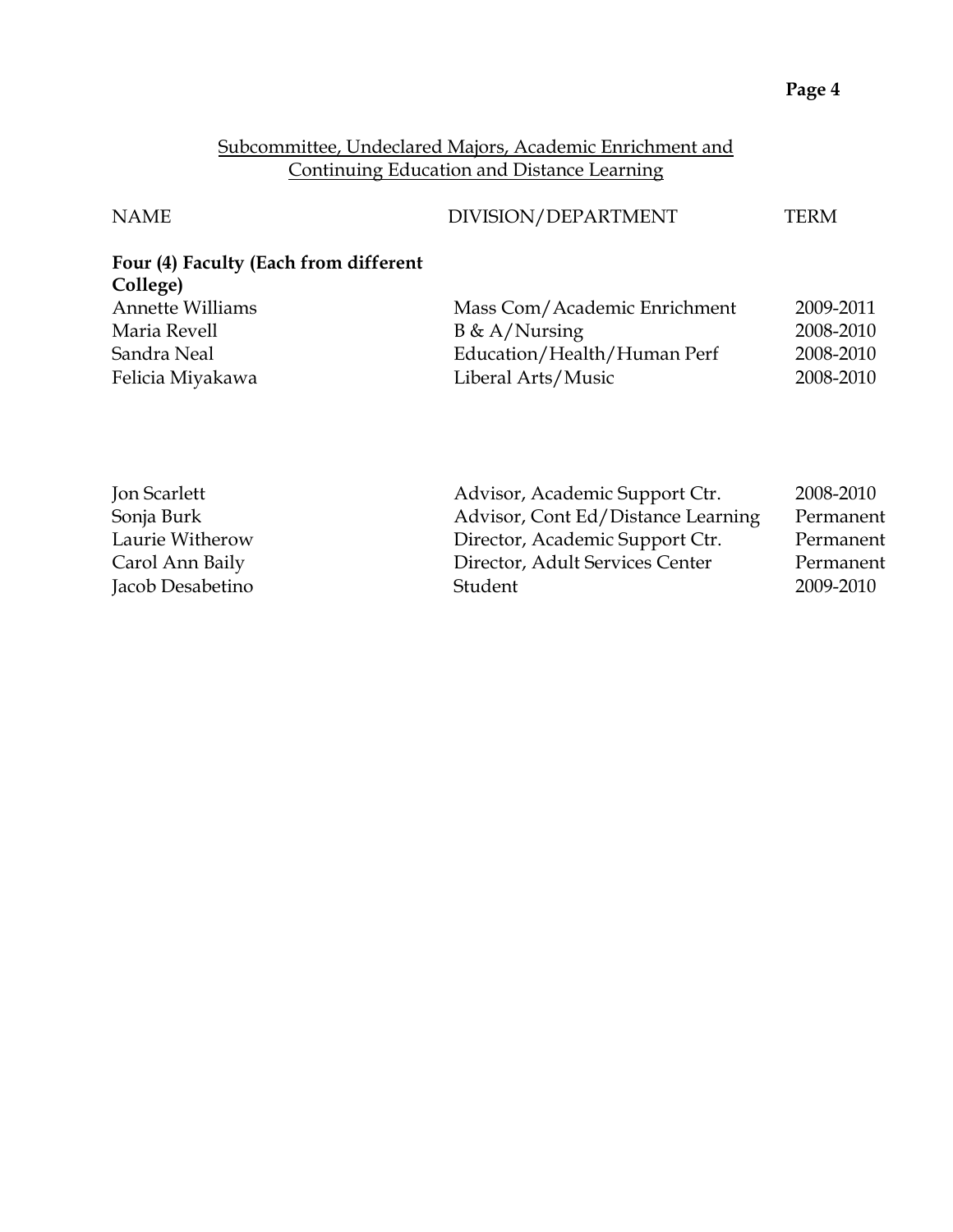#### ANIMAL CARE AND USE COMMITTEE (Special Purpose Committee)

| <b>NAME</b>                                                                                         | DIVISION/DEPARTMENT                                                                                                                                      | <b>TERM</b>                                                                |
|-----------------------------------------------------------------------------------------------------|----------------------------------------------------------------------------------------------------------------------------------------------------------|----------------------------------------------------------------------------|
| Nathan Phillips<br>George Benz (Chair)<br>Vincent Cobb<br>Max Ervin<br>Lara Daniel<br>Angela Mertig | B & A/Agribusiness/Agriscience<br>$B \& A/Biology$<br>$B \& A/Biology$<br>$B \& A/Biology$<br>Business/Accounting<br>Liberal Arts/Sociology/Anthropology | 2009-2012<br>2009-2012<br>2009-2012<br>2007-2010<br>2007-2010<br>2007-2010 |
| John Haffner<br>Mitchell Mote                                                                       | Veterinarian/Horse Science Center<br><b>Community Representative</b>                                                                                     |                                                                            |
| Michael Allen<br>Leigh Gostowski                                                                    | Vice Provost/Research<br>Compliance Officer                                                                                                              | Ex-Officio<br>Ex-Officio                                                   |
| Two (2) Students:<br>Daniel Estabrooks<br><b>Bridget Lambert</b>                                    | Graduate Student<br>Undergraduate Student                                                                                                                | 2009-2010<br>2009-2010                                                     |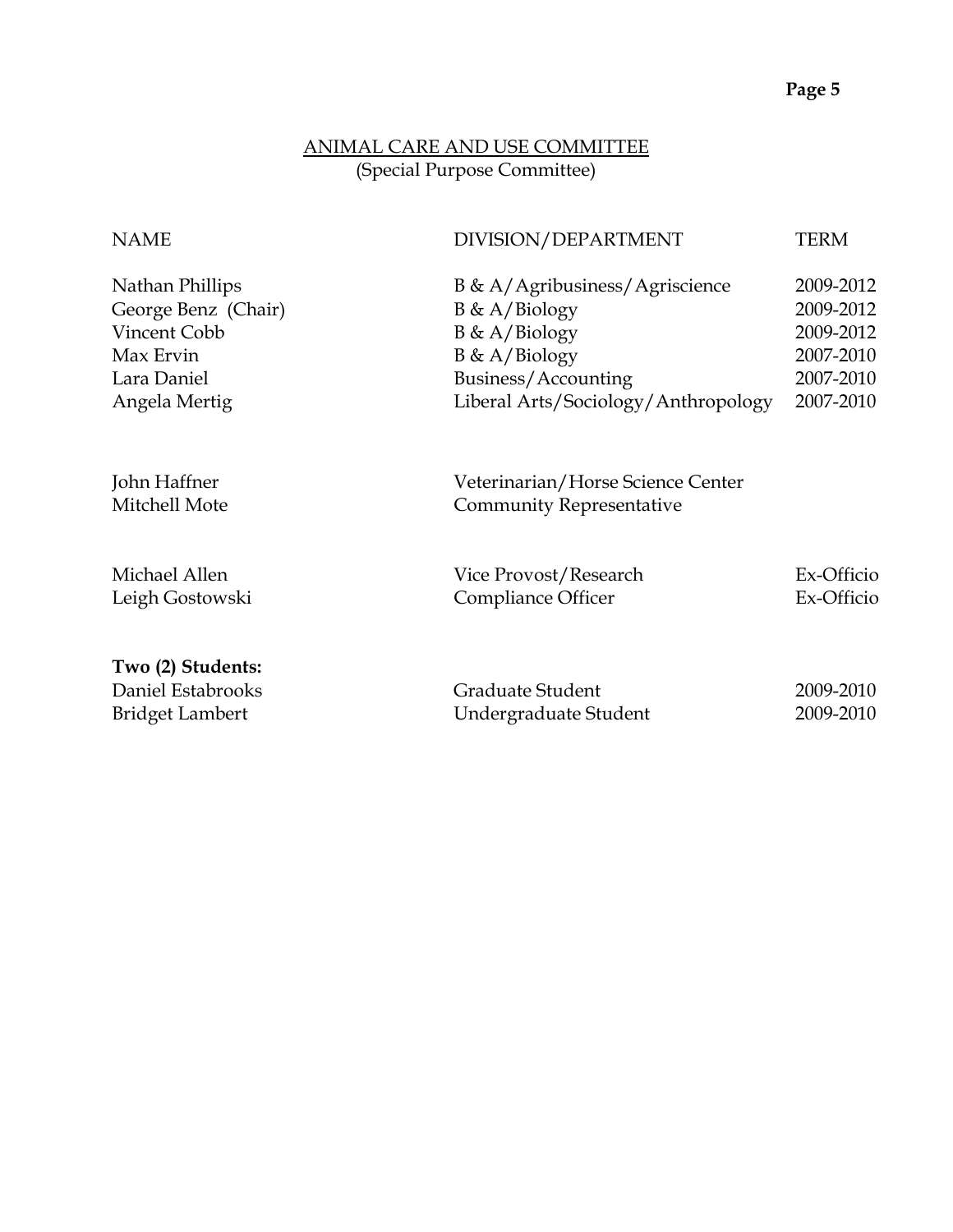#### ATHLETIC COMMITTEE

| <b>NAME</b>            | DIVISION/DEPARTMENT                                        | <b>TERM</b> |
|------------------------|------------------------------------------------------------|-------------|
|                        | One (1) Faculty Each Undergraduate College (3 year terms): |             |
| <b>Troy Festervand</b> | Business/Management/Mktg                                   | 2009-2012   |
| William Whitehill      | Education/Health/Human Perf                                | 2009-2012   |
| Karen Ward             | $B \& A/Nursing$                                           | 2008-2011   |
| Louis Haas             | Liberal Arts/History                                       | 2008-2011   |
| Zeny Panol             | Mass Com/Journalism                                        | 2007-2010   |
|                        |                                                            |             |
| 2 At-Large Faculty:    |                                                            |             |
| <b>Judy Campbell</b>   | $B \& A/Nursing$                                           | 2009-2012   |
| Ken Rushlow            | Education/Elementary/Special Ed                            | 2008-2011   |
| Terry Whiteside        | President's Representative                                 | Permanent   |
| Chris Massaro          | <b>Athletic Director</b>                                   | Ex-Officio  |
| Diane Turnham          | Senior Women's Administrator                               | Ex-Officio  |
| Gordon Freeman         | Outgoing Chair, Athletic Committee                         | Ex-Officio  |
| Mary Esther Reed       | President, BRAA                                            | Ex-Officio  |
| 2 Students:            |                                                            |             |
| Caleb McElveen         | Student                                                    | 2009-2010   |
| <b>Sawyer Shoates</b>  | Student                                                    | 2009-2010   |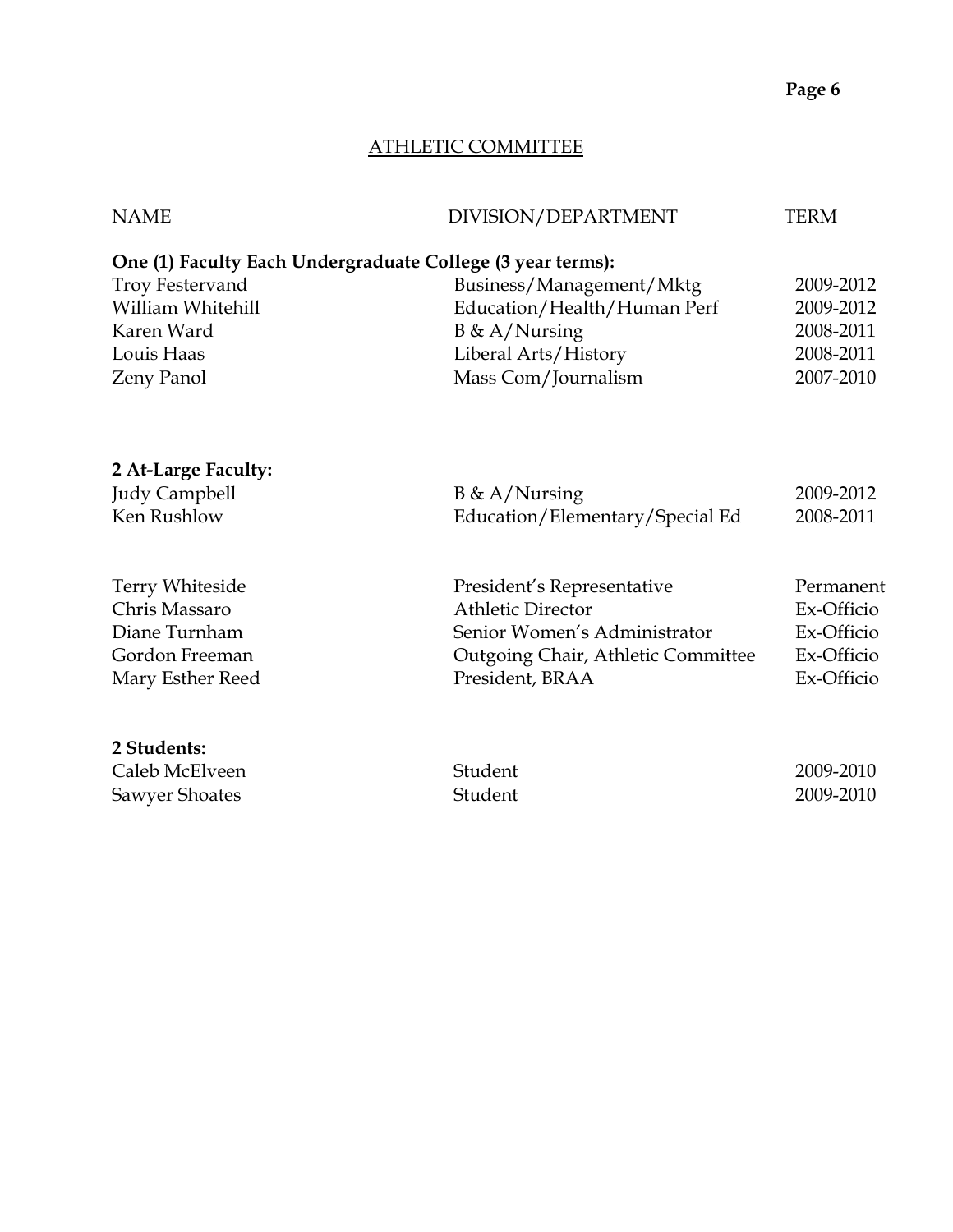#### ATHLETIC COMPLIANCE COMMITTEE

#### NAME DIVISION/DEPARTMENT TERM

Jessica Carter B & A/Agribusiness/Agriscience 2008-2010 Mary Ellen Fromuth Education/Psychology 2008-2010 David Otts Mass Com/Academic Enrichment 2008-2010

Todd Wyant Dir., Student Athlete Enhancement Center/Athletic Academic Advisor Wynnifred Counts Athletic Academic Advisor Donna Victory Athletic Certification Officer Robbie Snapp Financial Aid Officer Terry Whiteside Faculty Athletic Representative Daryl Simpson Director of Compliance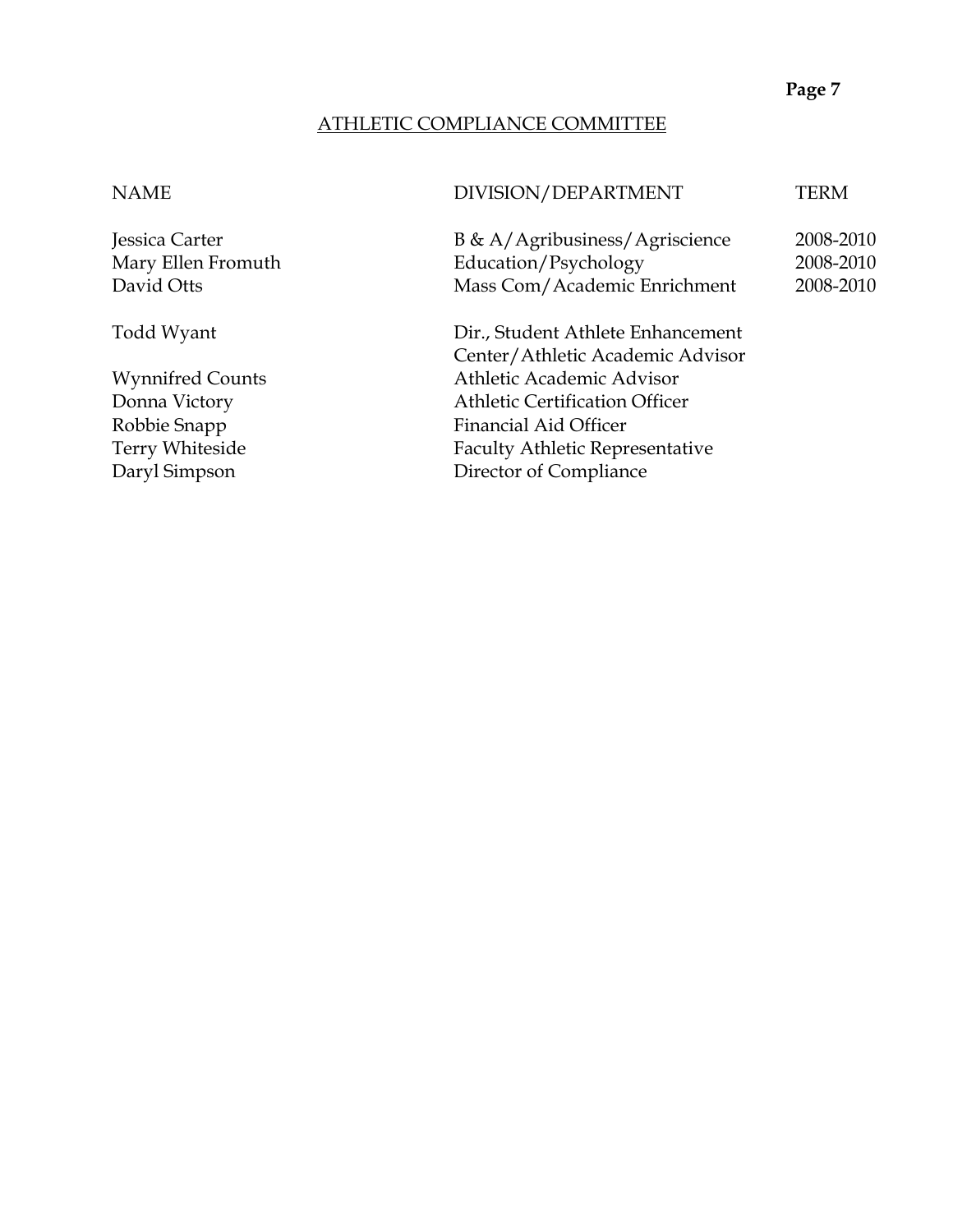#### CAREER ACHIEVEMENT AWARD COMMITTEE

| <b>NAME</b> | DIVISION/DEPARTMENT | TERM |
|-------------|---------------------|------|
|             |                     |      |

#### **Two (2) Tenured Faculty (Professor or Associate Professor)-Each Undergraduate College:** Andrew Worsey B & A/Mathematical Sciences 2009-2011 Mirza Murtaza Business/Computer Info Systems 2009-2011 Mary Ellen Fromuth **Education/Psychology** 2009-2011

| Roy Moore | Dean, College of Mass Com | 2009-2010 |
|-----------|---------------------------|-----------|

Carl Ostrowski Liberal Arts/English 2009-2011 David Otts Mass Com/Academic Enrichment 2009-2011 Mary Enderson B & A/Mathematical Sciences 2008-2010 Bichaka Fayissa Business/Economics/Finance 2008-2010 Alyson Bass Education/Elementary/Spec Ed 2008-2010 Kevin Smith Liberal Arts/Sociology/Anthropology 2008-2010 Charles Dahan Mass Com/Recording Industry 2009-2010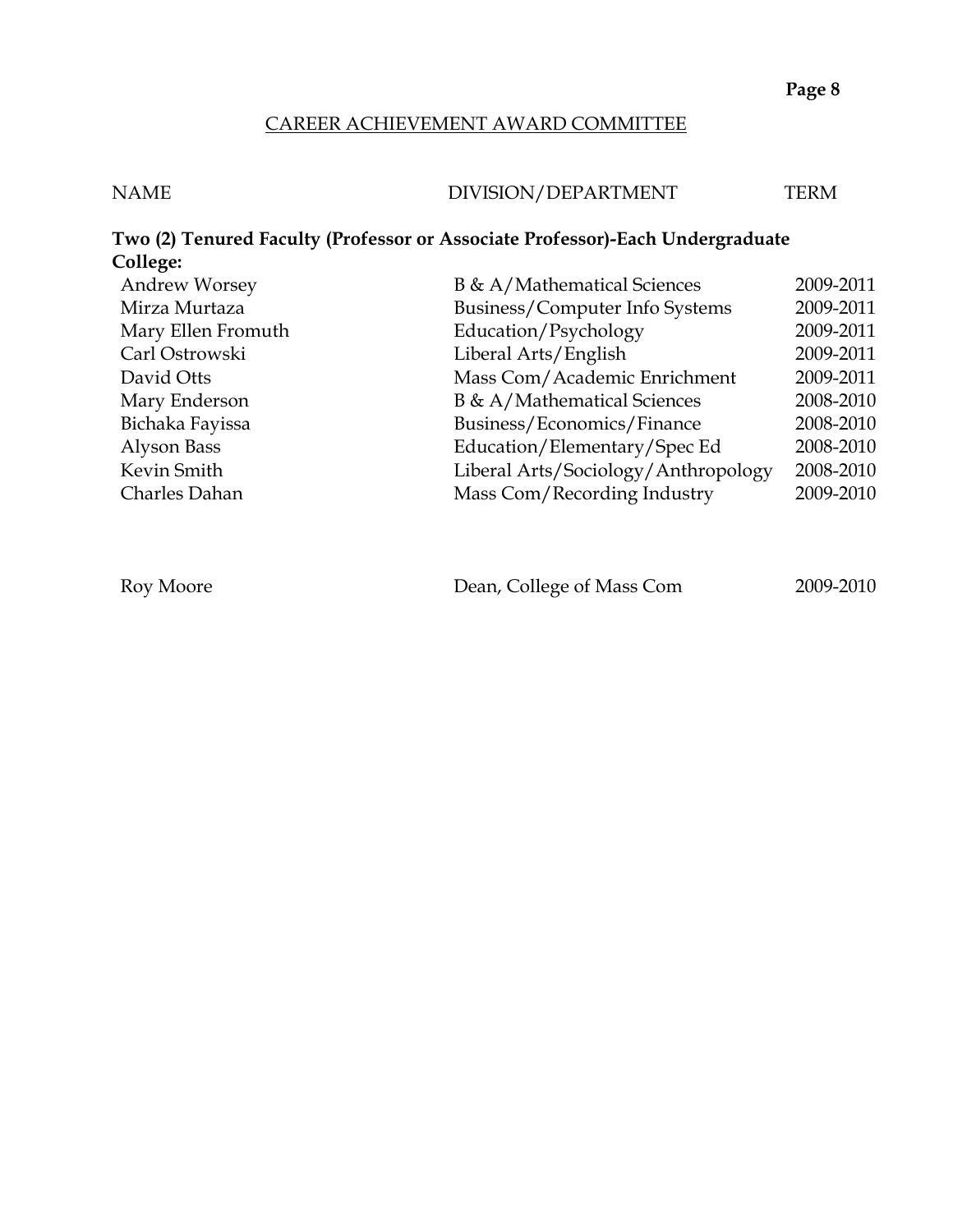#### CAMPUS NON-VIOLENCE COMMITTEE

| <b>NAME</b>                               | DIVISION/DEPARTMENT               | TERM       |
|-------------------------------------------|-----------------------------------|------------|
| One (1) At-Large Faculty:<br>John Donovan | Liberal Arts/Art                  | 2009-2011  |
|                                           |                                   |            |
| Kathy Musselman                           | Director, Human Resource Services |            |
| <b>Buddy Peaster</b>                      | Director, Public Safety           |            |
| Jeanne Hoechst-Jackson                    | <b>Counseling Services</b>        | 2008-2010  |
| Gene Fitch                                | Assoc V P & Dean of Students      |            |
| Terry Logan                               | <b>Campus Safety Officer</b>      |            |
| Deborah Belcher                           | <b>President, Faculty Senate</b>  |            |
| <b>Brandon McNary</b>                     | President, SGA                    |            |
| Terri Johnson                             | Director, JAWC                    |            |
| James Floyd                               | Legal Assistant to the President  | Ex-Officio |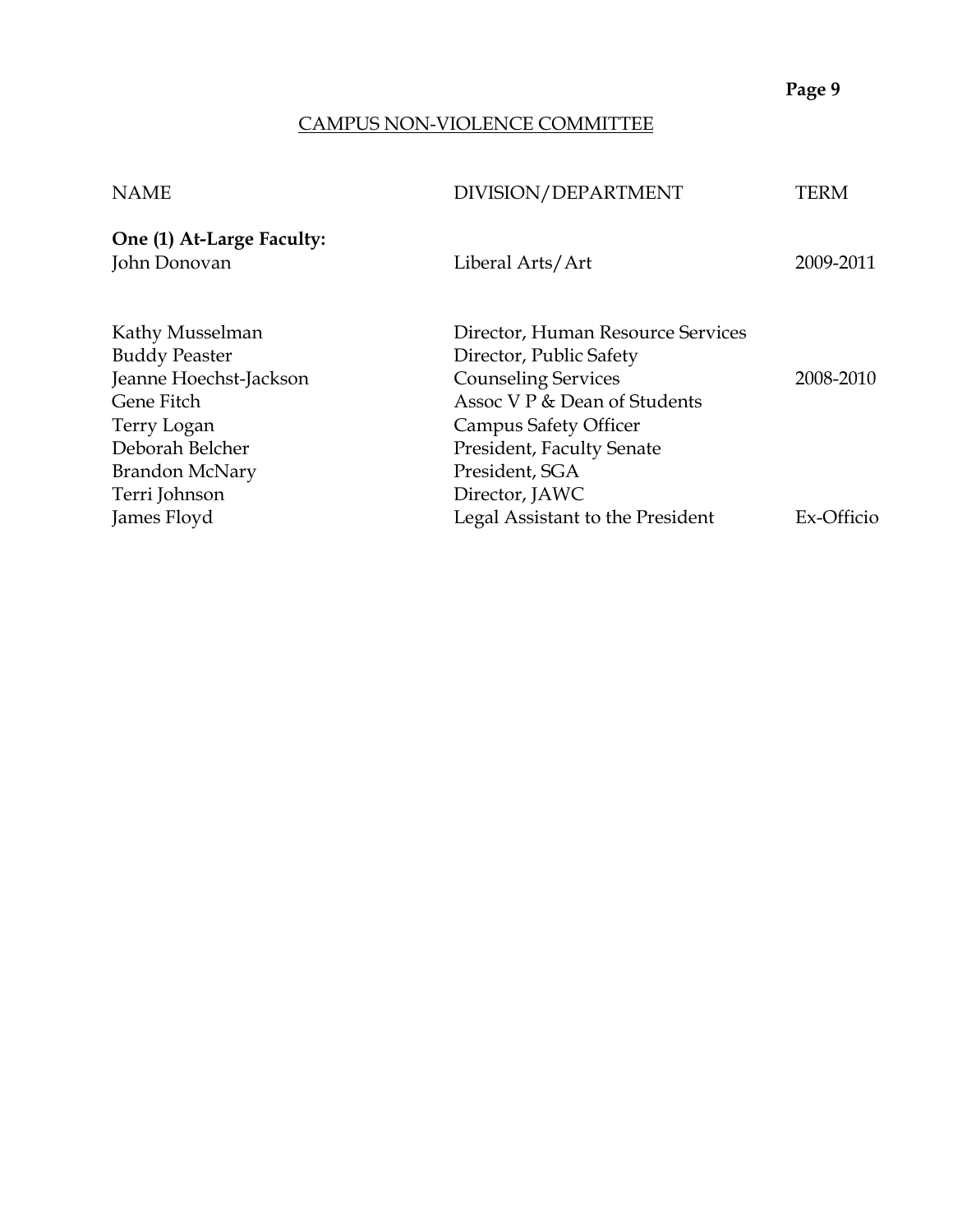# COUNCIL ON TEACHER EDUCATION

| <b>NAME</b>                                   | DIVISION/DEPARTMENT                                         | <b>TERM</b> |
|-----------------------------------------------|-------------------------------------------------------------|-------------|
| Harold Whiteside                              | Dean, College of Education and<br><b>Behavioral Science</b> | Chair       |
| Connie Jones                                  | Chair, Elementary/Special Education                         |             |
| Jim Huffman                                   | Chair, Educational Leadership                               |             |
| Dellmar Walker                                | Chair, Human Sciences                                       |             |
| Two (2) Education Faculty:                    |                                                             |             |
| Joel Hausler                                  | Education/Educational Leadership                            | 2009-2011   |
| Mary Lou Veal                                 | Education/Health/Human Perf                                 | 2008-2010   |
| Three (3) Faculty Outside Education           |                                                             |             |
| College:                                      |                                                             |             |
| Jacob Klerlein                                | B & A/Mathematical Sciences                                 | 2009-2011   |
| <b>Ron Kates</b>                              | Liberal Arts/English                                        | 2009-2011   |
| <b>Bonnie Rushlow</b>                         | Liberal Arts/Art                                            | 2008-2010   |
| Two (2) Public School Licensed Practitioners: |                                                             |             |
| Matt Marlatt                                  | Teacher, Siegel High School                                 | 2009-2010   |
| Regina Payne                                  | Principal, Bradley Academy                                  | 2009-2010   |
|                                               |                                                             |             |
| Tammie Brown                                  | Int Director, Clinical/Lab Experiences                      | Ex-Officio  |
| Phillip Waldrop                               | Assoc Dean, Teacher Education                               | Ex-Officio  |
| Two (2) Students:                             |                                                             |             |
| Kevin Buckley                                 | <b>Graduate Student</b>                                     | 2009-2010   |
| Courtney Pryor                                | Undergraduate Student                                       | 2009-2010   |
|                                               |                                                             |             |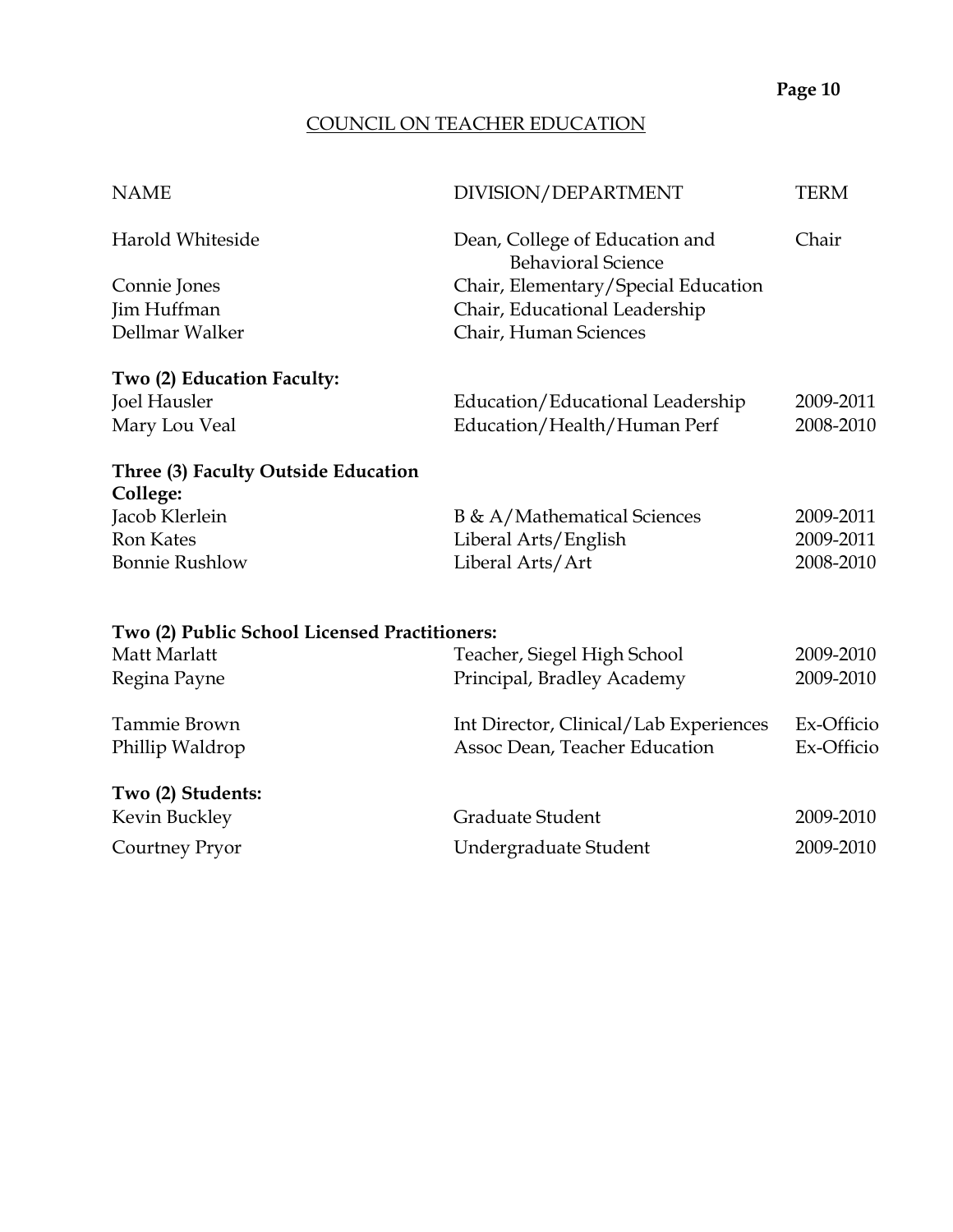#### CURRICULUM COMMITTEE

#### NAME DIVISION/DEPARTMENT TERM

| Two (2) Faculty Each Undergraduate<br>College: |                                  |           |
|------------------------------------------------|----------------------------------|-----------|
|                                                |                                  | 2009-2011 |
| Scott Handy                                    | $B \& A /$ Chemistry             |           |
| Mary Lou Veal                                  | Education/Health/Human Perf      | 2009-2011 |
| James Comas                                    | Liberal Arts/English             | 2009-2011 |
| Matthew Foglia                                 | Mass Com/Recording Industry      | 2009-2011 |
| <b>Stuart Fowler</b>                           | Business/Economics/Finance       | 2008-2010 |
| Wayne Dornan                                   | $B \& A/Aerospace$               | 2008-2010 |
| DeAnna Kempf                                   | Business/Management/Mktg         | 2008-2010 |
| Jim Calder                                     | Education/Elementary/Special Ed  | 2008-2010 |
| Deana Raffo                                    | Liberal Arts/Speech/Theatre      | 2008-2010 |
| Michael Fleming                                | Mass Com/Recording Industry Mgmt | 2008-2010 |
|                                                |                                  |           |

| <b>Bill Badley</b> | Director, General Education | Ex-Officio |
|--------------------|-----------------------------|------------|
| Teresa Thomas      | Director of Records         | Ex-Officio |

#### **Two (2) Students/Upper Class Representatives:**

| <b>Charles Avent</b>   | Student | 2009-2010 |
|------------------------|---------|-----------|
| <b>Brittany Ringer</b> | Student | 2009-2010 |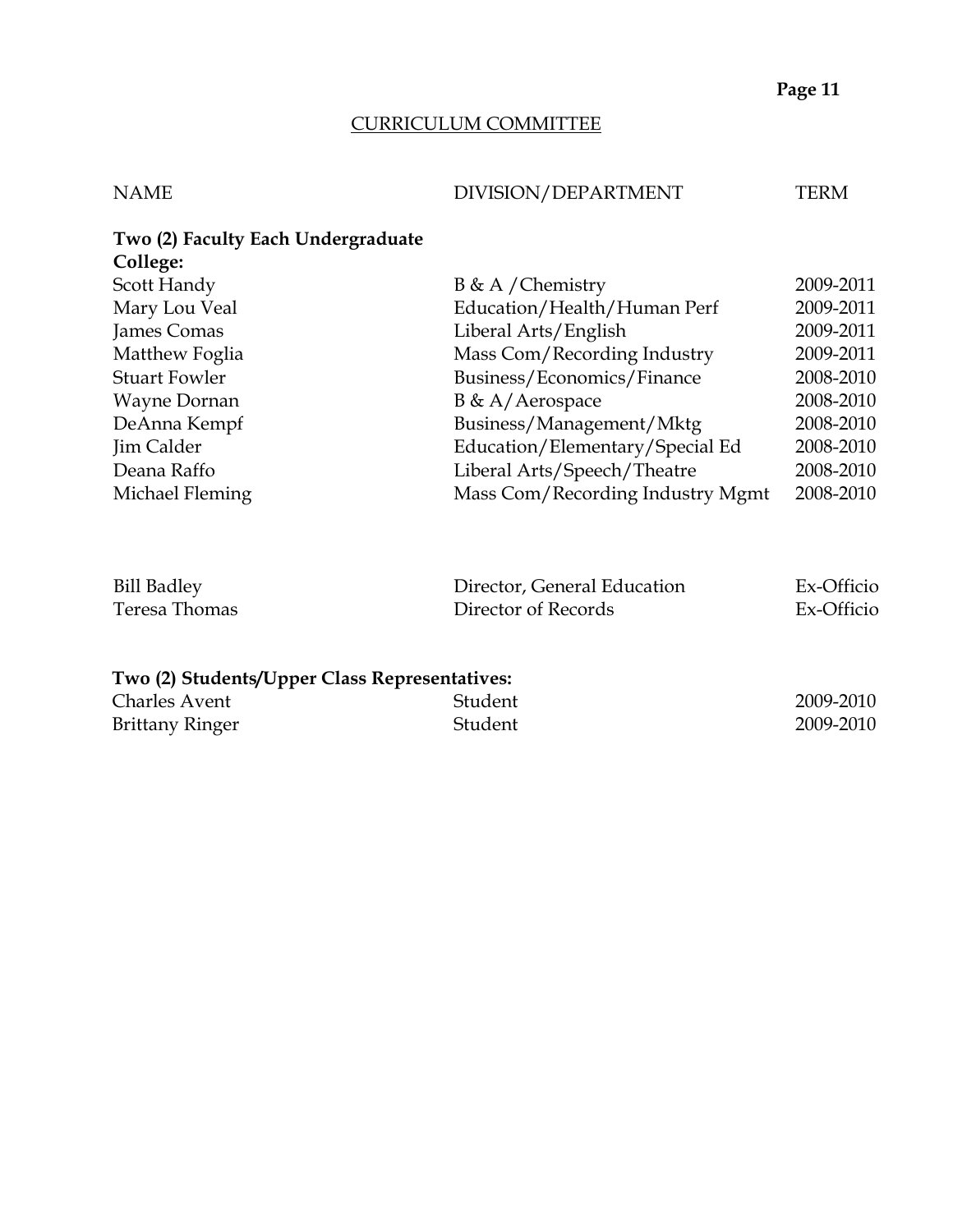#### FACULTY APPEALS COMMITTEE

#### NAME DIVISION/DEPARTMENT TERM

#### **Two (2) Tenured Professors, Each Undergraduate College:**

| Robert Howard      | $B \& A/Biology$                    | 2009-2011 |
|--------------------|-------------------------------------|-----------|
| Kim Sokoya         | Business/Management/Mktg            | 2009-2011 |
| Mark Anshel        | Education/Health/Human Perf         | 2009-2011 |
| <b>Foster Amey</b> | Liberal Arts/Sociology/Anthropology | 2009-2011 |
| Jane Marcellus     | Mass Com/Journalism                 | 2009-2011 |
| Jenny Sauls        | $B \& A/Nursing$                    | 2008-2010 |
| Jong-Sung Lee      | Business/Computer Info Systems      | 2008-2010 |
| Donald Kendrick    | Education/Psychology                | 2008-2010 |
| Gretchen Webber    | Liberal Arts/Sociology/Anthropology | 2008-2010 |
| Richard Barnet     | Mass Com/Recording Industry         | 2009-2010 |

#### **Three (3) Alternates:**

Nancy McCormick Marisa Recchia Justyna Kostkowska

| B & A/Mathematical Sciences | 2009-2011 |
|-----------------------------|-----------|
| Liberal Arts/Art            | 2009-2011 |
| Liberal Arts/English        | 2009-2011 |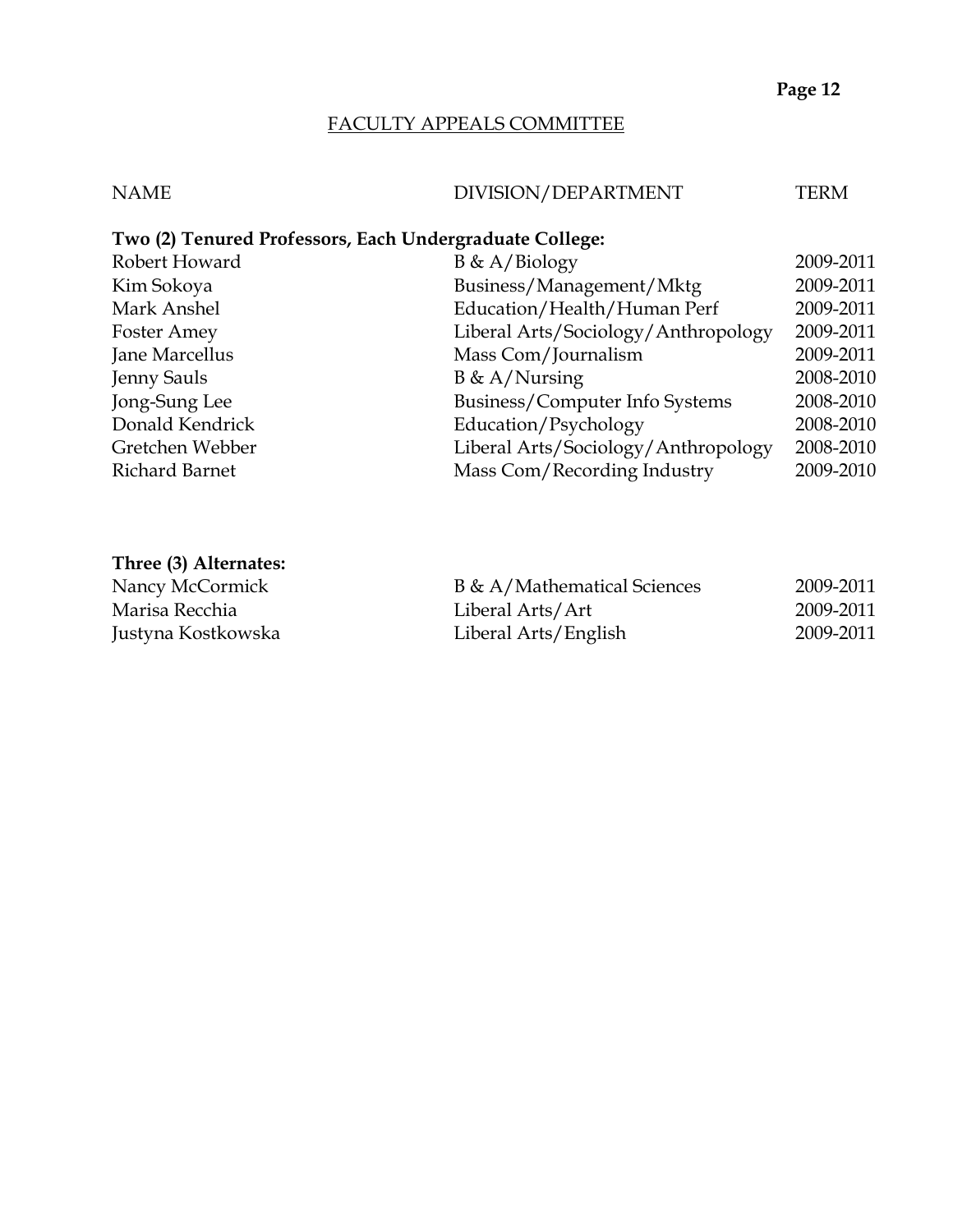#### FACULTY DEVELOPMENT COMMITTEE

| DIVISION/DEPARTMENT              | TERM                                                                                                                          |
|----------------------------------|-------------------------------------------------------------------------------------------------------------------------------|
|                                  |                                                                                                                               |
|                                  | 2009-2011                                                                                                                     |
|                                  | 2009-2011                                                                                                                     |
|                                  | 2009-2011                                                                                                                     |
| Education/Psychology             | 2009-2010                                                                                                                     |
| Mass Com/Recording Industry Mgmt | 2008-2010                                                                                                                     |
|                                  |                                                                                                                               |
|                                  | 2009-2011                                                                                                                     |
| Liberal Arts/English             | 2008-2010                                                                                                                     |
| Interim Assistant Vice Provost   | Ex-Officio                                                                                                                    |
|                                  | B & A/Agribusiness/Agriscience<br>Business/Management/Mktg<br>Liberal Arts/Speech/Theatre<br>Mass Com/Recording Industry Mgmt |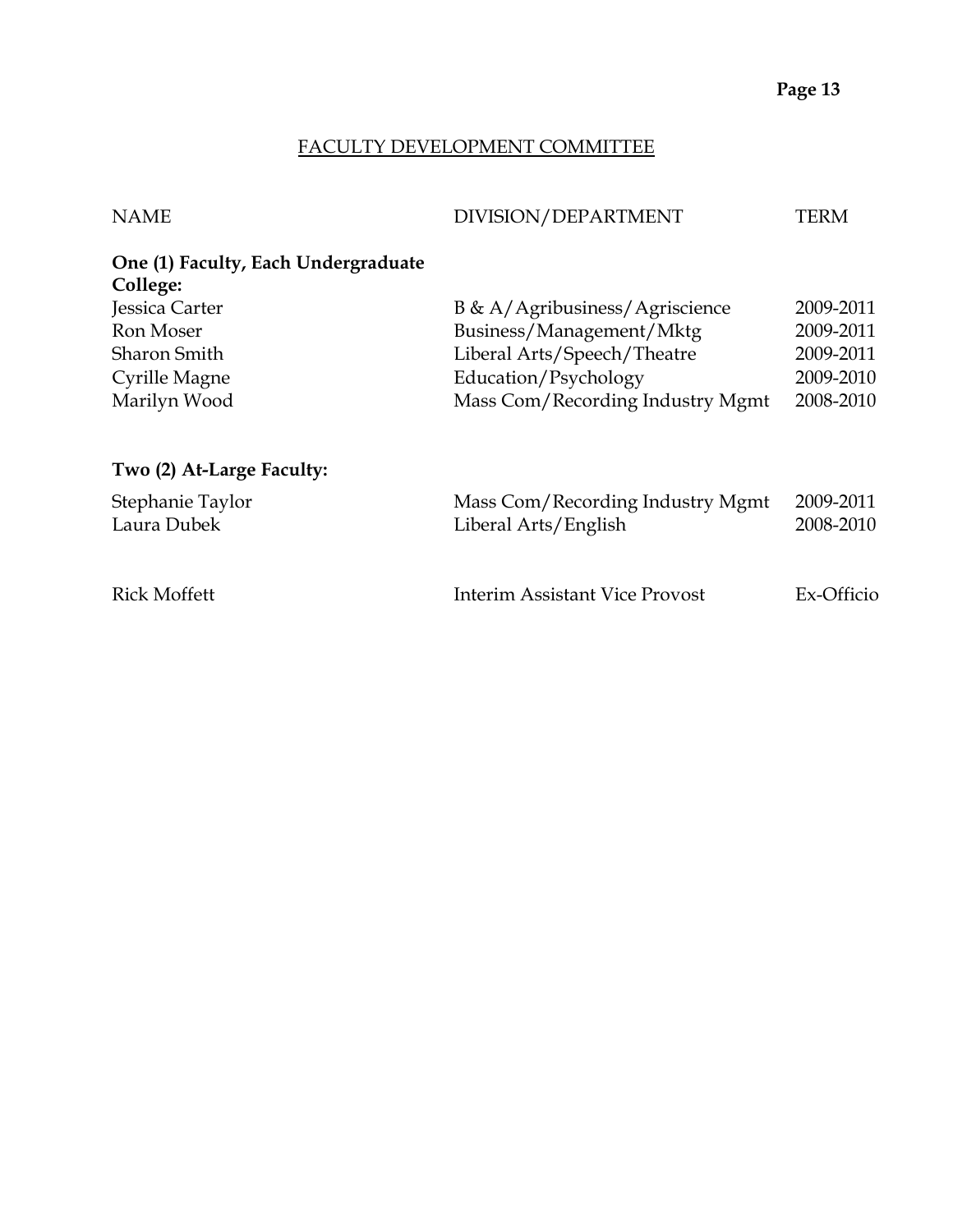#### FACULTY RESEARCH AND CREATIVE ACTIVITY COMMITTEE

#### NAME DIVISION/DEPARTMENT TERM

#### **Two (2) Faculty, Each Undergraduate College:**

| $B \& A/Aerospace$                  | 2009-2011 |
|-------------------------------------|-----------|
| B & A/Computer Science              | 2009-2011 |
| Education/Elementary/Special Ed     | 2009-2011 |
| Mass Com/Recording Industry Mgmt    | 2009-2011 |
| $B \& A/Aerospace$                  | 2009-2010 |
| Business/Economics/Finance          | 2008-2010 |
| Business/Management/Mktg            | 2008-2010 |
| Education/Health/Human Perf         | 2008-2010 |
| Liberal Arts/History                | 2008-2010 |
| Liberal Arts/Sociology/Anthropology | 2008-2010 |
| Mass Com/Recording Industry Mgmt    | 2008-2010 |
|                                     |           |

#### **Four (4) At-Large Faculty:**

| Andrew Worsey  | B & A/Mathematical Sciences      | 2009-2011 |
|----------------|----------------------------------|-----------|
| Sandra Poirier | Education/Human Sciences         | 2009-2011 |
| Elvira Casal   | Liberal Arts/English             | 2009-2011 |
| John Dougan    | Mass Com/Recording Industry Mgmt | 2009-2011 |

Michael Allen Robert Carlton Peter Cunningham Myra Norman Samantha Cantrell Sharon Smith Lucinda Lea Vice President, Info Technology Consultant Nick Perlick **Director, Development** Consultant

| John Dougan       | Mass Com/Recording Industry Mgmt      | 2009-2011  |
|-------------------|---------------------------------------|------------|
|                   |                                       |            |
| Michael Allen     | Vice Provost, Research                | Ex-Officio |
| Robert Carlton    | Professor of Physics                  | Ex-Officio |
| Peter Cunningham  | Assoc Dean, Graduate Studies          | Ex-Officio |
| Myra Norman       | Director, Sponsored Programs          | Ex-Officio |
| Samantha Cantrell | Specialist, Sponsored Programs        | Ex-Officio |
| Sharon Smith      | Specialist, Sponsored Programs        | Ex-Officio |
| Faye Parham       | Director, Institutional Effectiveness | Consultant |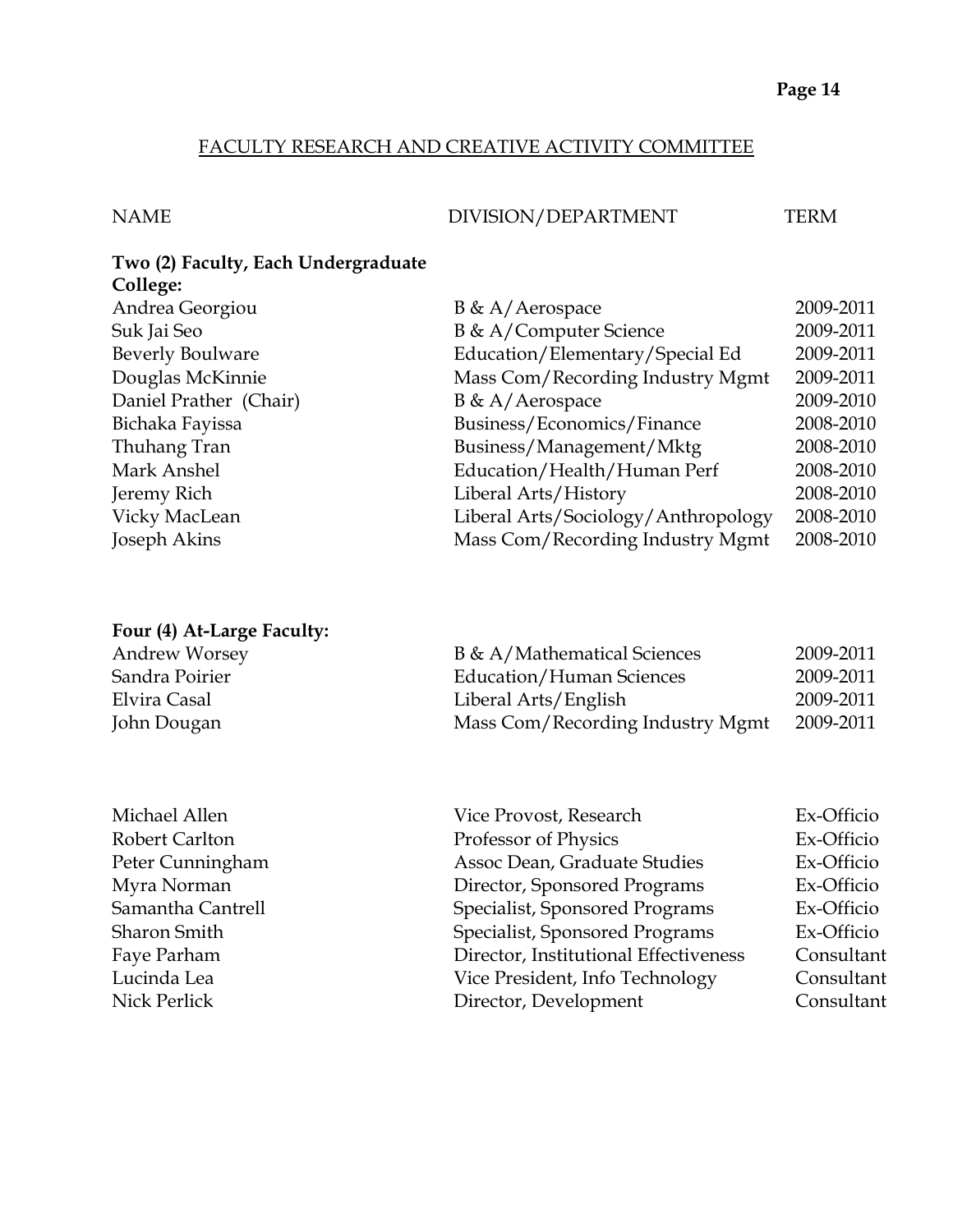#### UNIVERSITY COMMITTEE ON GENERAL EDUCATION

#### NAME DIVISION/DEPARTMENT TERM

#### **Three (3) Faculty, Each Undergraduate College (3-year terms):**

| $\epsilon$      |                                 |           |
|-----------------|---------------------------------|-----------|
| Justin Gardner  | B & A/Agribusiness/Agriscience  | 2009-2012 |
| Rajesh Aggarwal | Business/Computer Info Systems  | 2009-2012 |
| Sandra Poirier  | <b>Education/Human Sciences</b> | 2009-2012 |
| Julie Myatt     | Liberal Arts/English            | 2009-2012 |
| Rachel Kirk     | Mass Com/Library                | 2009-2012 |
| Scott Handy     | $B \& A/Chemistry$              | 2009-2011 |
| Larry Farmer    | Business/Accounting             | 2009-2011 |
| Helen Binkley   | Education/Health/Human Perf     | 2008-2011 |
| Sheila Otto     | Liberal Arts/English            | 2008-2011 |
| Dennis Oneal    | Mass Com/Electronic Media Com   | 2009-2011 |
| Abdul Khaliq    | B & A/Mathematical Sciences     | 2007-2010 |
| Richard Mpoyi   | Business/Management/Mktg        | 2007-2010 |
| Deborah Newman  | Education/Criminal Justice Adm  | 2009-2010 |
| Louis Haas      | Liberal Arts/History            | 2007-2010 |
| Jo Williams     | Mass Com/Library                | 2007-2010 |
|                 |                                 |           |

| <b>Bill Badley</b> | Director, General Education           | Ex-Officio |
|--------------------|---------------------------------------|------------|
| Richard Moffett    | Interim Asst Vice Provost/AA          | Ex-Officio |
| Fay Parham         | Director, Institutional Effectiveness | Ex-Officio |
| Tom Cheatham       | Dean (recommended/Dean's Council)     | Ex-Officio |
| George Riordan     | Chair (recommended/Chair's Council)   | Ex-Officio |
|                    |                                       |            |

#### **Two (2) SGA Members:**

Jeffrey Higginbotham Student 2009-2010 Erica Maclin Student 2009-2010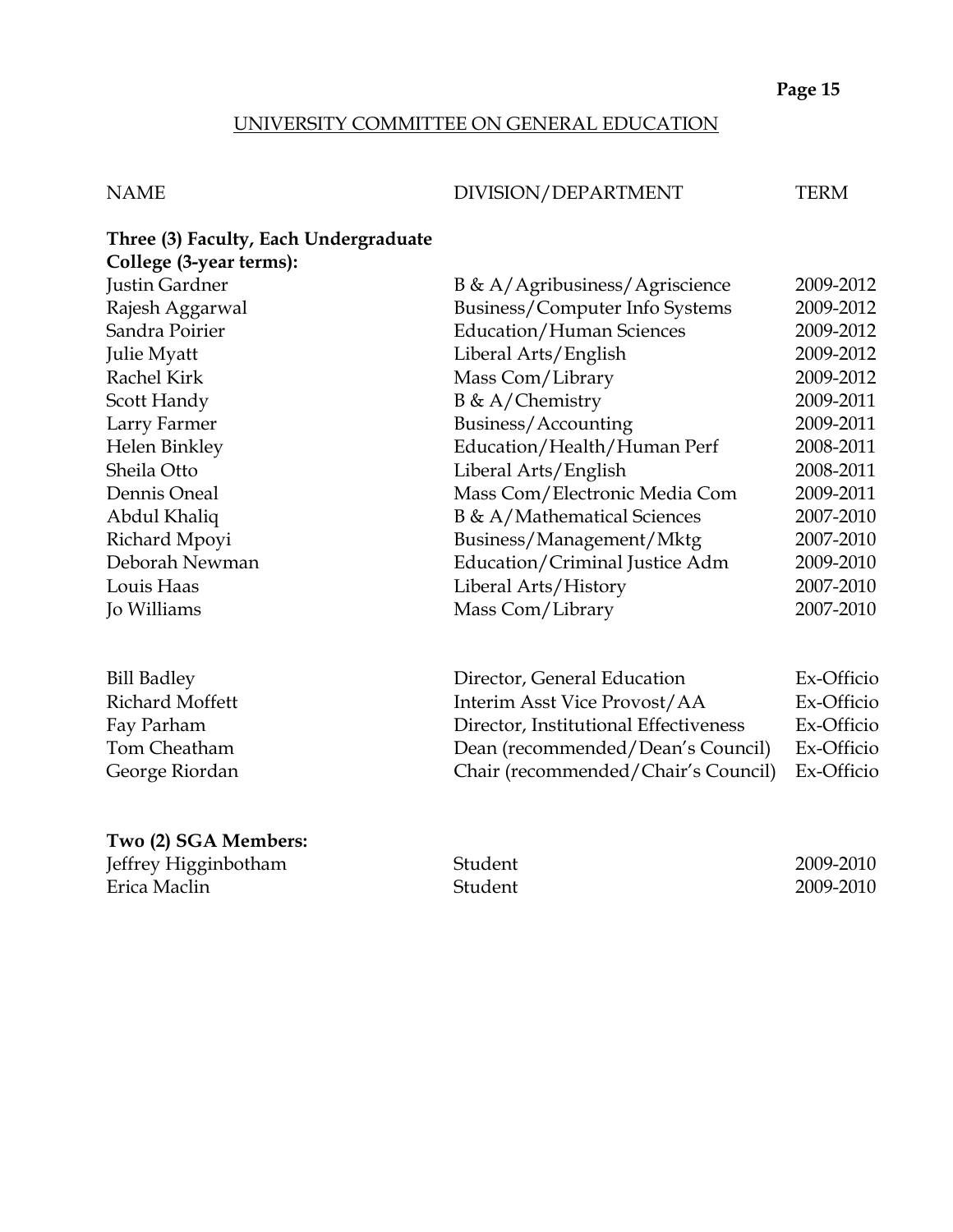## College of Basic and Applied Sciences

| <b>NAME</b>                                    | DIVISION/DEPARTMENT                               | <b>TERM</b> |
|------------------------------------------------|---------------------------------------------------|-------------|
| Four (4) Basic & Applied Faculty:              |                                                   |             |
| Anatoliy Volkov                                | Chemistry                                         | 2009-2011   |
| Chong Chen                                     | <b>Engineering Technology</b>                     | 2008-2010   |
| Jennifer Dooley                                | <b>Mathematical Sciences</b>                      | 2008-2010   |
| Maria Revell                                   | Nursing                                           | 2008-2010   |
| One (1) Basic & Applied Student:               |                                                   |             |
| <b>Ben Scott</b>                               | Student                                           | 2009-2010   |
| Two (2) Basic & Applied Faculty<br>Alternates: |                                                   |             |
| Joe Hawkins                                    | Aerospace                                         | 2008-2010   |
| Marcus Knight                                  | <b>Engineering Technology</b>                     | 2008-2010   |
| One (1) Basic & Applied Student<br>Alternate:  |                                                   |             |
| <b>Kentral Moore</b>                           | Student                                           | 2009-2010   |
|                                                |                                                   |             |
| <b>Bill Badley</b>                             | Interim Vice Provost, Academic Affairs Ex-Officio |             |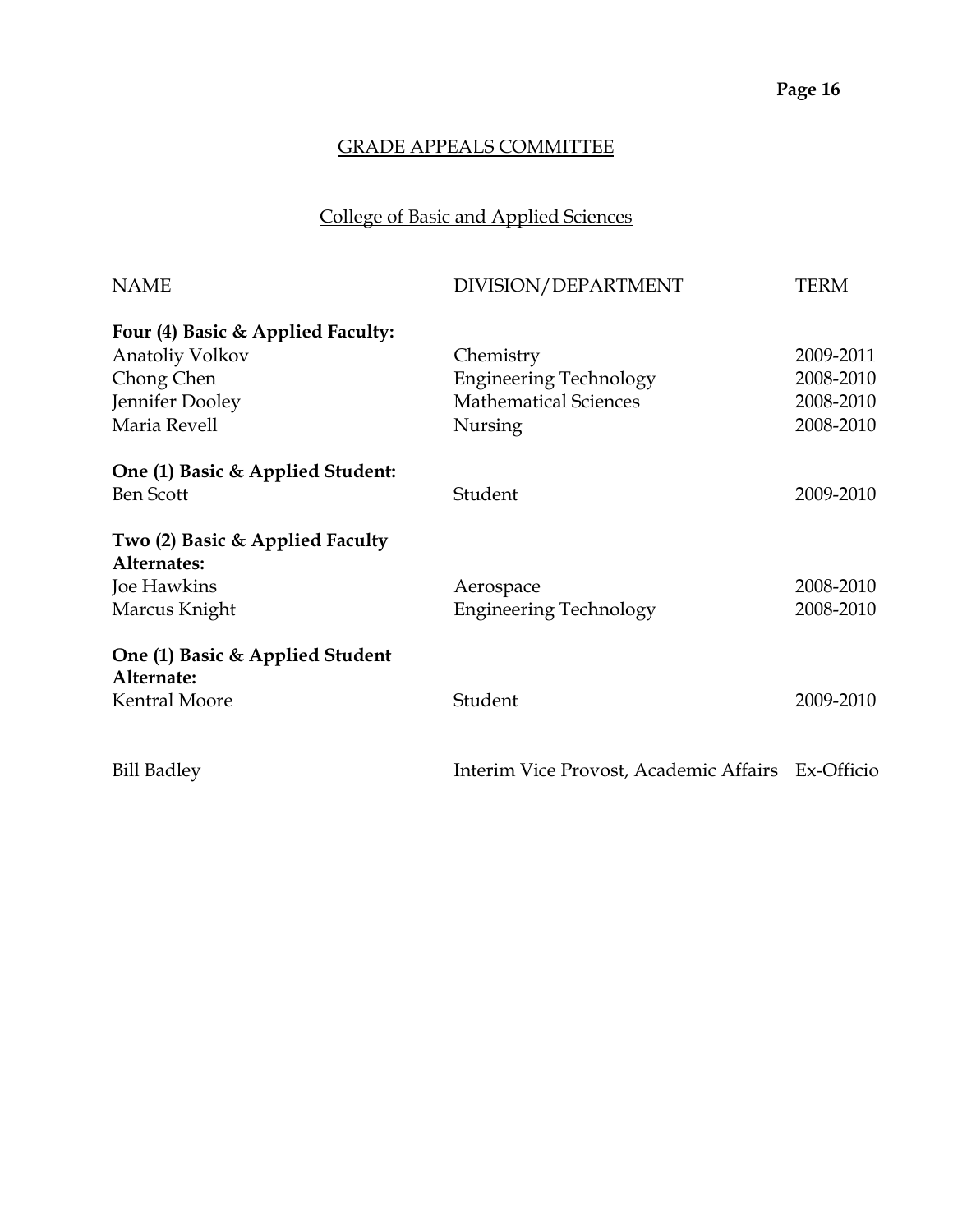College of Business

| <b>NAME</b>                          | DIVISION/DEPARTMENT                               | <b>TERM</b> |
|--------------------------------------|---------------------------------------------------|-------------|
| Four (4) Business Faculty:           |                                                   |             |
| Rachel Wilson                        | <b>Computer Information Systems</b>               | 2009-2011   |
| <b>Wayne Rollins</b>                 | Bus Com/Entrepreneurship                          | 2008-2010   |
| Anthon Eff                           | Economics/Finance                                 | 2008-2010   |
| Earl Thomas                          | Management/Marketing                              | 2008-2010   |
| One (1) Business Student:            |                                                   |             |
| <b>Brandon Batts</b>                 | Student                                           | 2009-2010   |
| Two (2) Business Faculty Alternates: |                                                   |             |
| <b>Bryan Kethley</b>                 | Management/Marketing                              | 2009-2011   |
| Daniel Morrell                       | Management/Marketing                              | 2009-2011   |
| One (1) Business Student Alternate:  |                                                   |             |
| Michael Hollis                       | Student                                           | 2009-2010   |
| <b>Bill Badley</b>                   | Interim Vice Provost, Academic Affairs Ex-Officio |             |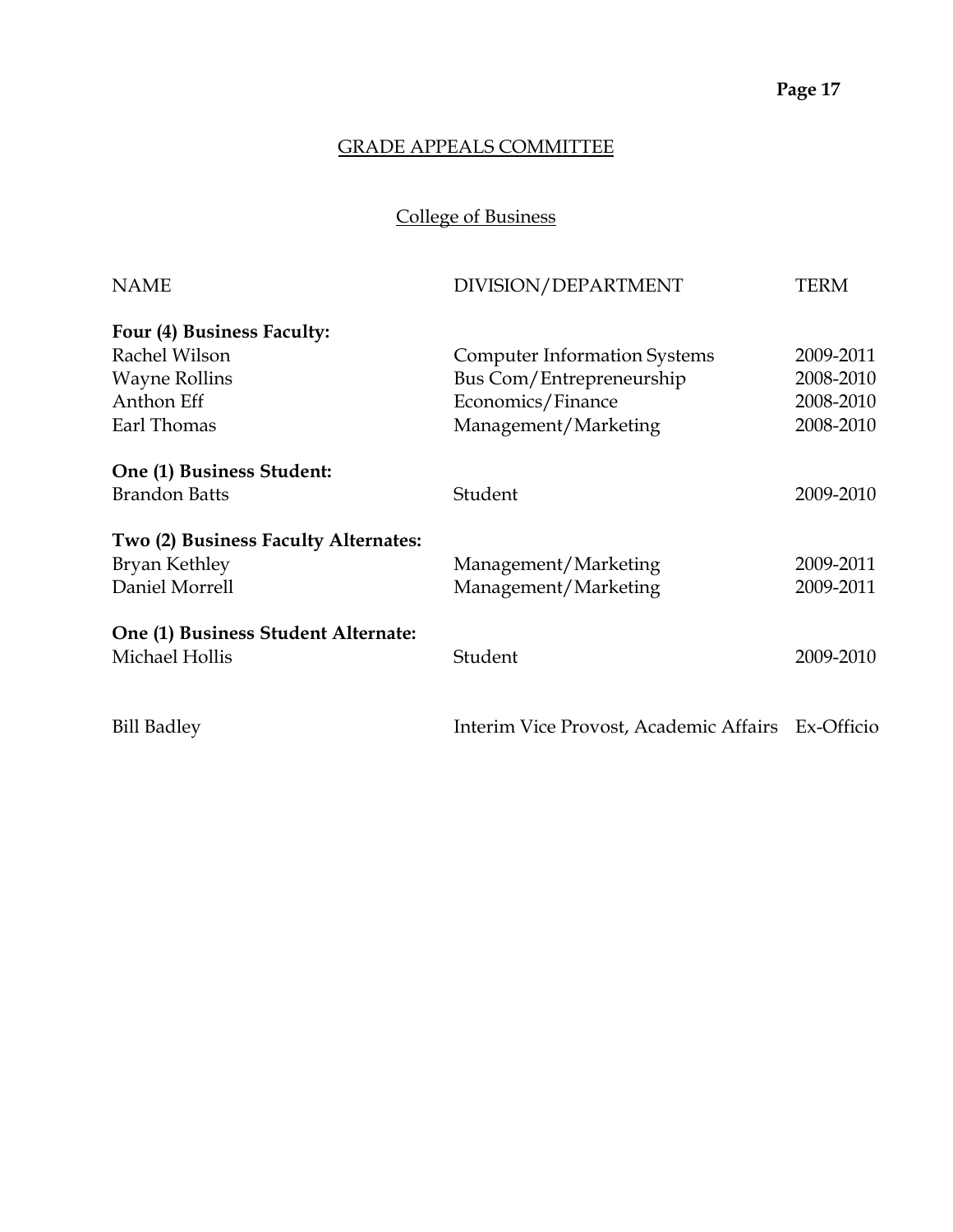## College of Education and Behavioral Science

| <b>NAME</b>                           | DIVISION/DEPARTMENT                               | <b>TERM</b> |
|---------------------------------------|---------------------------------------------------|-------------|
| Four (4) Education Faculty:           |                                                   |             |
| Becky Alexander                       | Elementary/Special Ed                             | 2009-2011   |
| Jennifer Caputo                       | Health/Human Performance                          | 2009-2011   |
| Jerden Johnson                        | Psychology                                        | 2008-2010   |
| Carol Detmer                          | <b>Human Sciences</b>                             | 2008-2010   |
| One (1) Education Student:            |                                                   |             |
| Donald Abels                          | Student                                           | 2009-2010   |
| Two (2) Education Faculty Alternates: |                                                   |             |
| Donald Sneed                          | Educational Leadership                            | 2009-2011   |
| <b>Beverly Boulware</b>               | Elementary/Special Ed                             | 2008-2010   |
| One (1) Education Student Alternate:  |                                                   |             |
| Kristen Russell                       | Student                                           | 2009-2010   |
| <b>Bill Badley</b>                    | Interim Vice Provost, Academic Affairs Ex-Officio |             |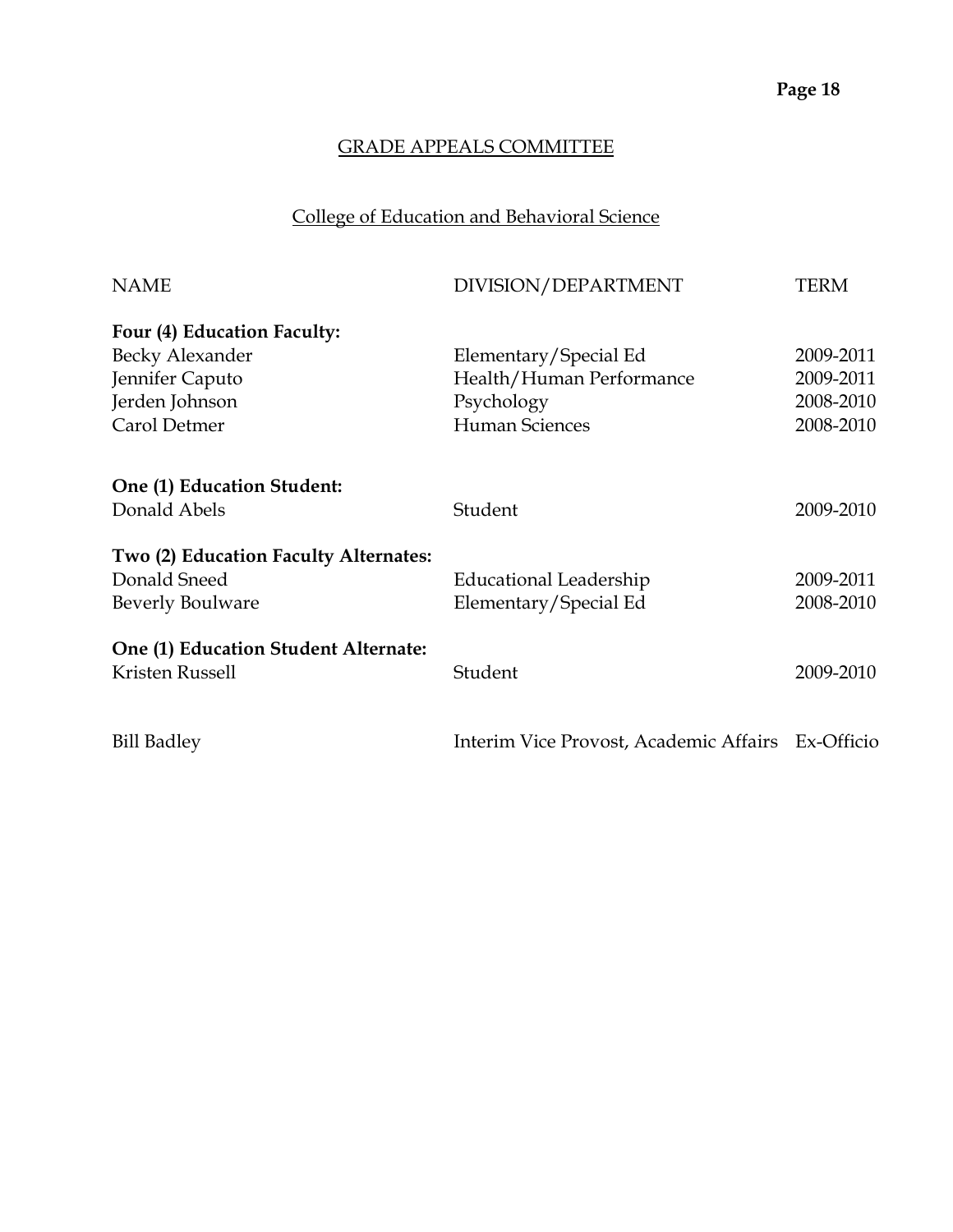## College of Liberal Arts

| <b>NAME</b>                                 | DIVISION/DEPARTMENT                               | <b>TERM</b> |
|---------------------------------------------|---------------------------------------------------|-------------|
| Four (4) Liberal Arts Faculty:              |                                                   |             |
| Paul Osterfield                             | Music                                             | 2009-2011   |
| Sandra Cavender                             | English                                           | 2008-2010   |
| Kenneth Lancaster                           | Social Work                                       | 2008-2010   |
| <b>Brian Hinote</b>                         | Sociology/Anthropology                            | 2008-2010   |
| One (1) Liberal Arts Student:               |                                                   |             |
| Katie Phillips                              | Student                                           | 2009-2010   |
| Two (2) Liberal Arts Faculty<br>Alternates: |                                                   |             |
| Patricia Gaitely                            | English                                           | 2009-2011   |
| Craig Carter                                | Sociology/Anthropology                            | 2008-2010   |
| One (1) Liberal Arts Student<br>Alternate:  |                                                   |             |
| Rachel Deloach                              | Student                                           | 2009-2010   |
| <b>Bill Badley</b>                          | Interim Vice Provost, Academic Affairs Ex-Officio |             |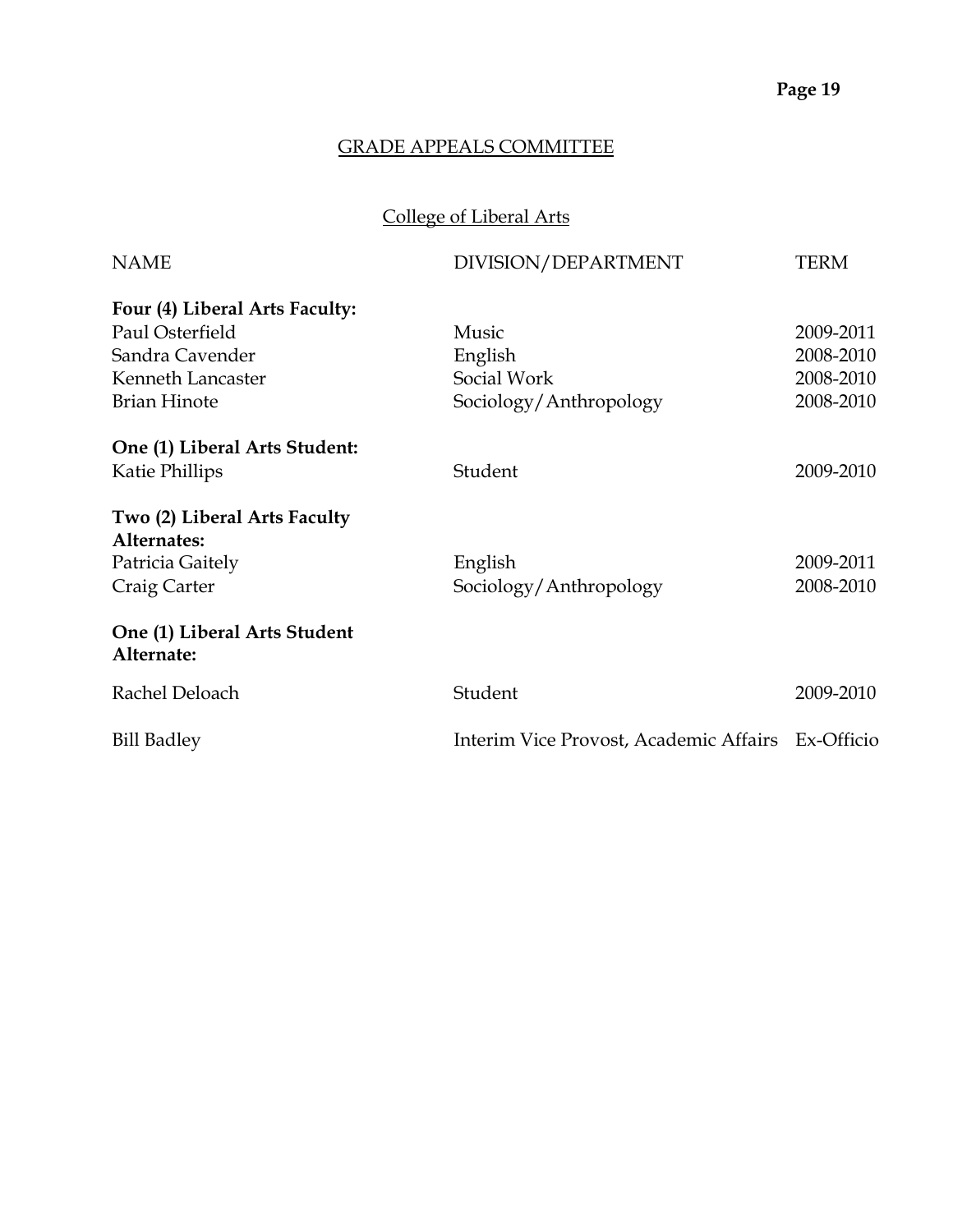## College of Mass Communication

| <b>NAME</b>                                             | DIVISION/DEPARTMENT                               | <b>TERM</b> |
|---------------------------------------------------------|---------------------------------------------------|-------------|
| Four (4) Mass Communication                             |                                                   |             |
| Faculty:                                                |                                                   |             |
| Jackie Heigle                                           | Electronic Media Com                              | 2009-2011   |
| Phil Loubere                                            | Journalism                                        | 2009-2011   |
| <b>Sharon Parente</b>                                   | Library                                           | 2008-2010   |
| Ramona DeSalvo                                          | Recording Industry Mgmt                           | 2008-2010   |
| One (1) Mass Communication<br>Student:                  |                                                   |             |
| Brenna McDaniel                                         | Student                                           | 2009-2010   |
| Two (2) Mass Communication Faculty<br>Alternates:       |                                                   |             |
| Linda Clark                                             | Academic Enrichment                               | 2009-2011   |
| Michael Fleming                                         | Recording Industry Mgmt                           | 2009-2011   |
| One (1) Mass Communication<br><b>Student Alternate:</b> |                                                   |             |
| (Vacant)                                                | Student                                           | 2009-2010   |
| <b>Bill Badley</b>                                      | Interim Vice Provost, Academic Affairs Ex-Officio |             |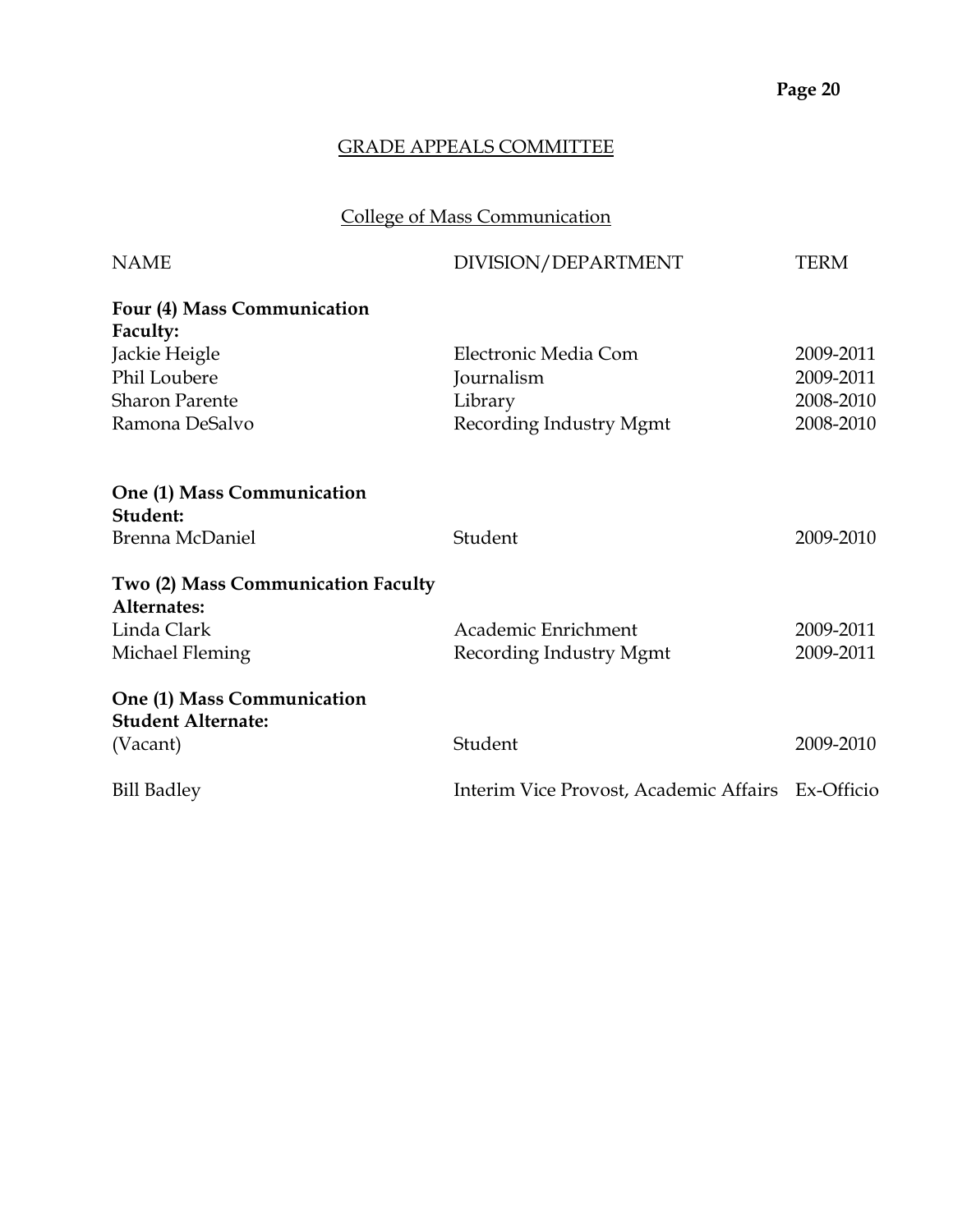#### GRADUATE COUNCIL

#### NAME DIVISION/DEPARTMENT TERM

#### **Three (3) Graduate Faculty-Each Undergraduate College:**

| John DiVincenzo         | $B \& A/Chemistry$                  | 2009-2012 |
|-------------------------|-------------------------------------|-----------|
| Donald Lester           | Business/Management/Mktg            | 2009-2012 |
| Greg Schmidt            | Education/Psychology                | 2009-2012 |
| Vicky MacLean           | Liberal Arts/Sociology/Anthropology | 2009-2012 |
| <b>Cossette Collier</b> | Mass Com/Recording Industry Mgmt    | 2009-2012 |
| Gore Ervin              | $B \& A/Biology$                    | 2008-2011 |
| Vince Smith             | Bus Com/Entrepreneurship            | 2008-2011 |
| Dorothy Craig           | Education/Educational Leadership    | 2008-2011 |
| Clare Bratten           | Mass Com/Electronic Media Com       | 2008-2011 |
| <b>Bren Martin</b>      | Liberal Arts/History                | 2008-2011 |
| Medha Sarkar            | B & A/Computer Science              | 2007-2010 |
| Kevin James             | Business/Accounting                 | 2007-2010 |
| Minsoo Kang             | Education/Health/Human Perf         | 2009-2010 |
| Clayton Harris          | Liberal Arts/Geosciences            | 2007-2010 |
| Jane Marcellus          | Mass Com/Journalism                 | 2007-2010 |
|                         |                                     |           |

#### **Graduate & All Academic Deans:**

| Michael Allen     | Dean, Graduate Studies               | Ex-Officio |
|-------------------|--------------------------------------|------------|
| John McDaniel     | Dean, Liberal Arts                   | Ex-Officio |
| Tom Cheatham      | Dean, Basic & Applied Sciences       | Ex-Officio |
| Roy Moore         | Dean, Mass Communication             | Ex-Officio |
| <b>Jim Burton</b> | Dean, Business                       | Ex-Officio |
| Mike Boyle        | Dean, Continuing Education           | Ex-Officio |
| Harold Whiteside  | Interim Dean, Edu/Behavioral Science | Ex-Officio |
|                   |                                      |            |

**Two (2) Graduate Students:** Graduate Student 2009-2010 Sandra Wilson **Graduate Student** 2009-2010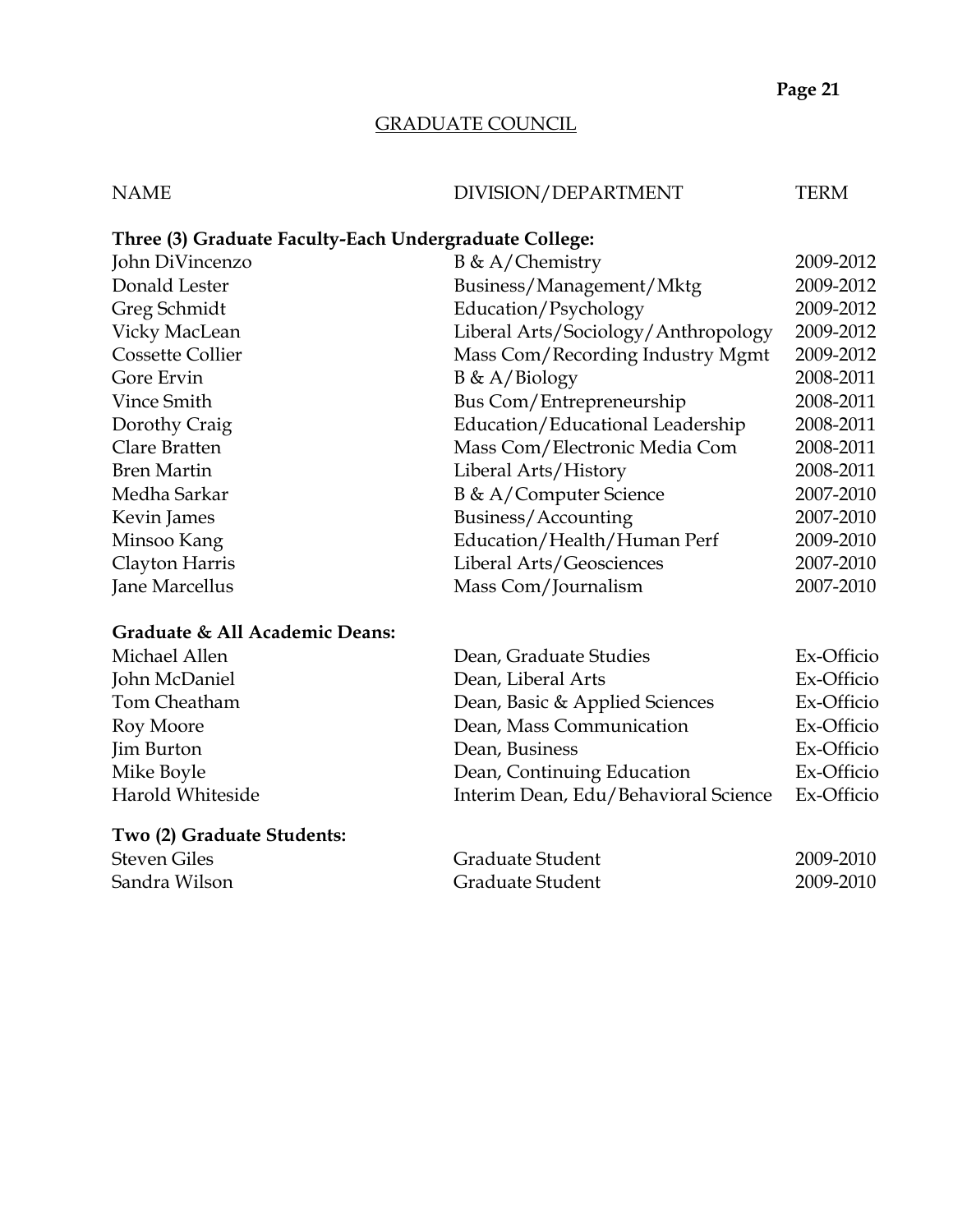#### HONORS COUNCIL

| <b>NAME</b>                                                           | DIVISION/DEPARTMENT                              | TERM                   |
|-----------------------------------------------------------------------|--------------------------------------------------|------------------------|
| Two (2) Honors Faculty-Each<br>Undergraduate College (3-year terms):  |                                                  |                        |
| Norma Dunlap                                                          | $B \& A/Chemistry$                               | 2009-2012              |
| Tony Eff                                                              | Business/Economics/Finance                       | 2009-2012              |
| Teresa Davis                                                          | Education/Psychology                             | 2009-2012              |
| Alfred Lutz                                                           | Liberal Arts/English                             | 2009-2012              |
| Larry Burriss                                                         | Mass Com/Journalism                              | 2009-2012              |
| Preston MacDougall                                                    | $B \& A/Chemistry$                               | 2007-2010              |
| David Foote                                                           | Business/Management/Mktg                         | 2007-2010              |
| Gloria Hamilton                                                       | Education/Psychology                             | 2007-2010              |
| Allen Hibbard                                                         | Liberal Arts/English                             | 2007-2010              |
| <b>Richard Barnet</b>                                                 | Mass Com/Recording Industry Mgmt                 | 2007-2010              |
| John Vile                                                             | Dean, Honors College                             | Ex-Officio             |
| Two (2) Honors College Students:<br>Merranda Holmes<br>Tony Pritchard | Honors College Student<br>Honors College Student | 2009-2010<br>2009-2010 |
|                                                                       |                                                  |                        |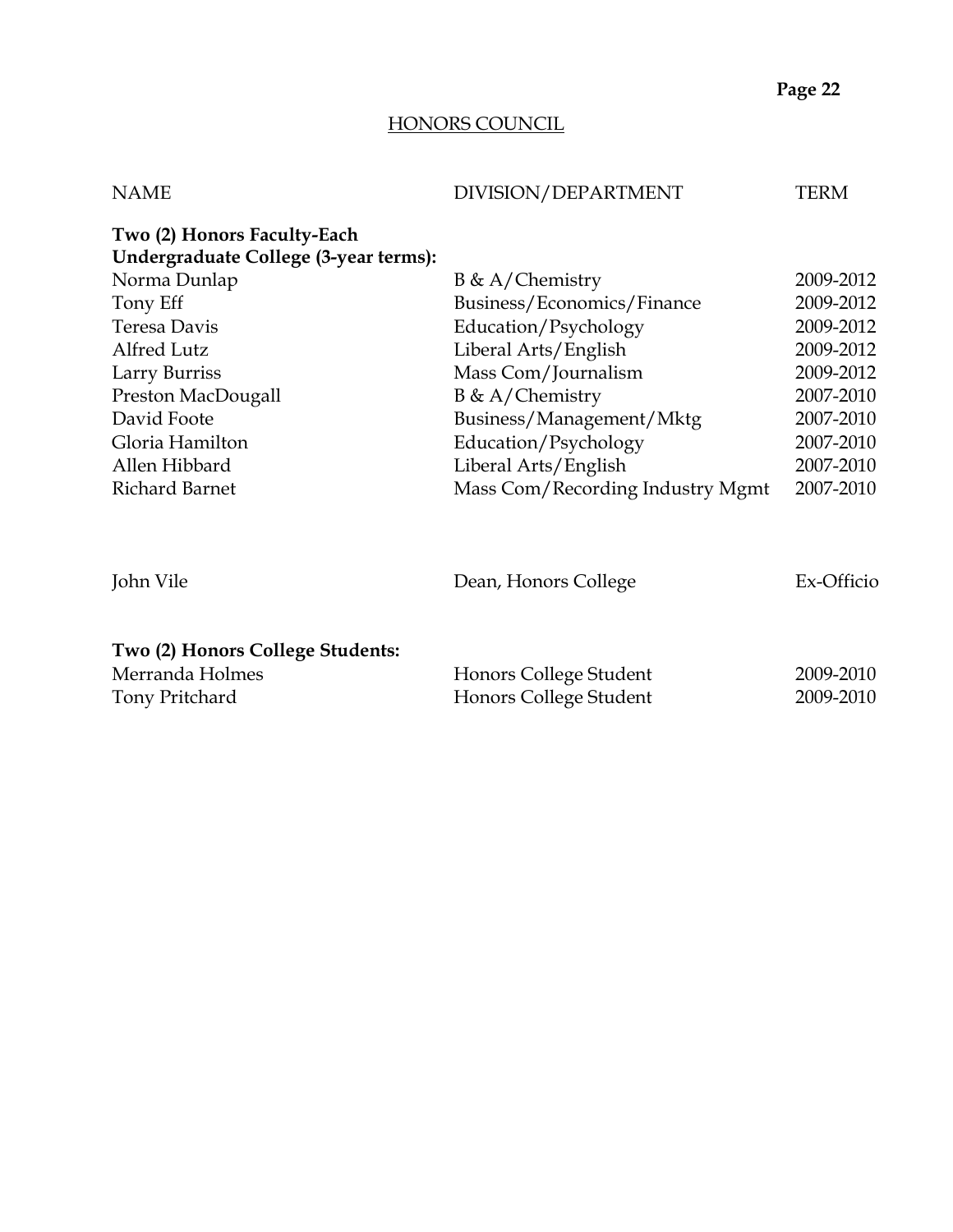#### INSTITUTIONAL BIOSAFETY COMMITTEE (Special Purpose Committee)

| <b>NAME</b>                                    | DIVISION/DEPARTMENT | <b>TERM</b> |
|------------------------------------------------|---------------------|-------------|
| <b>Bruce Cahoon</b>                            | $B \& A/Biology$    | 2006-2009   |
| Mary Ferone                                    | $B \& A/Biology$    | 2006-2009   |
| Amy Jetton                                     | $B \& A/Biology$    | 2006-2009   |
| <b>Anthony Newsome</b>                         | $B \& A/Biology$    | 2006-2009   |
| Rebecca Seipelt                                | $B \& A/Biology$    | 2006-2009   |
| Steve Wright                                   | $B \& A/Biology$    | 2006-2009   |
| Two Members not Affiliated with<br>University: |                     |             |
| David Weaver                                   | <b>DVM</b>          | 2007-2010   |
| Tim Hooker                                     |                     | 2006-2009   |
| Leigh Gostowski                                | Compliance Officer  | Ex-Officio  |

\*Changes in membership to be recommended by Compliance Officer. Committee inactive at this date.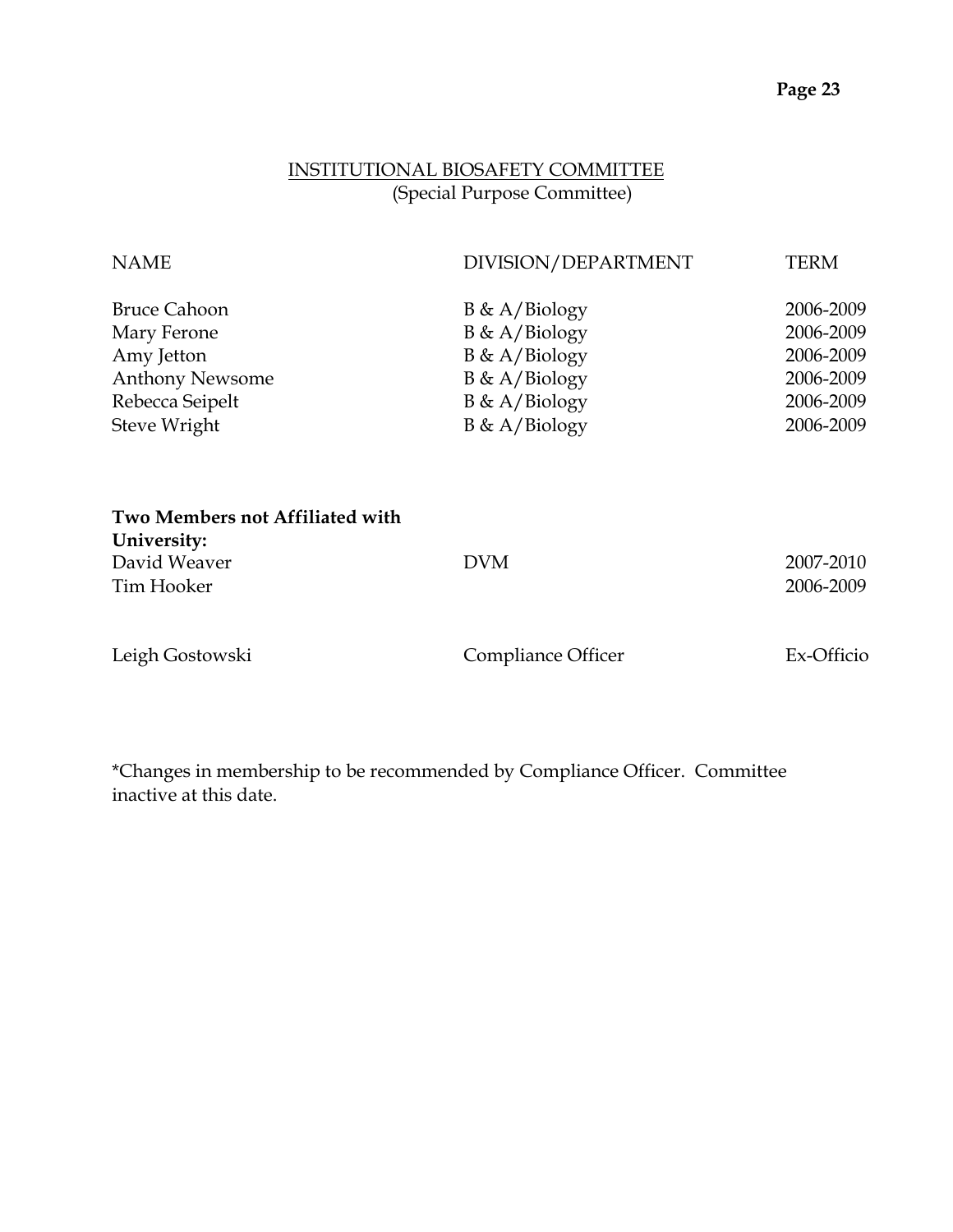#### UNIVERSITY INSTITUTIONAL EFFECTIVENESS COMMITTEE\* (Special Purpose Committee)

| <b>NAME</b>                        | DIVISION/DEPARTMENT               | <b>TERM</b> |
|------------------------------------|-----------------------------------|-------------|
| Chair, Each Undergraduate College: |                                   |             |
| Saeed Foroudastan                  | B & A/                            | 2007-2008   |
| <b>Stanley Gambill</b>             | Business/Computer Info Systems    | 2007-2008   |
| <b>Rick Short</b>                  | Education/                        | 2007-2008   |
| Rebecca Smith                      | Liberal Arts/Social Work          | 2007-2008   |
| Larry Burriss                      | Mass Com/Journalism               | 2007-2008   |
| John Cothern                       | Senior Vice President             | 2007-2008   |
| Dianna Rust                        | Assoc Dean/Cont Ed/Distance Learn | 2007-2008   |
| Kevin Smith                        | President/Faculty Senate          | 2007-2008   |
| <b>Sharon Parente</b>              | Library                           | 2006-2008   |
| Kaylene Gebert                     | Exec Vice Pres/Provost            | Permanent   |
| Fay Parham                         | Exec Dir/Inst Effectiveness       | Permanent   |
| <b>Bill Badley</b>                 | <b>Asst Vice Provost</b>          | Permanent   |
| Peter Cunningham                   | Dean/Graduate Studies             | Permanent   |

\*Committee disposition under consideration at this date.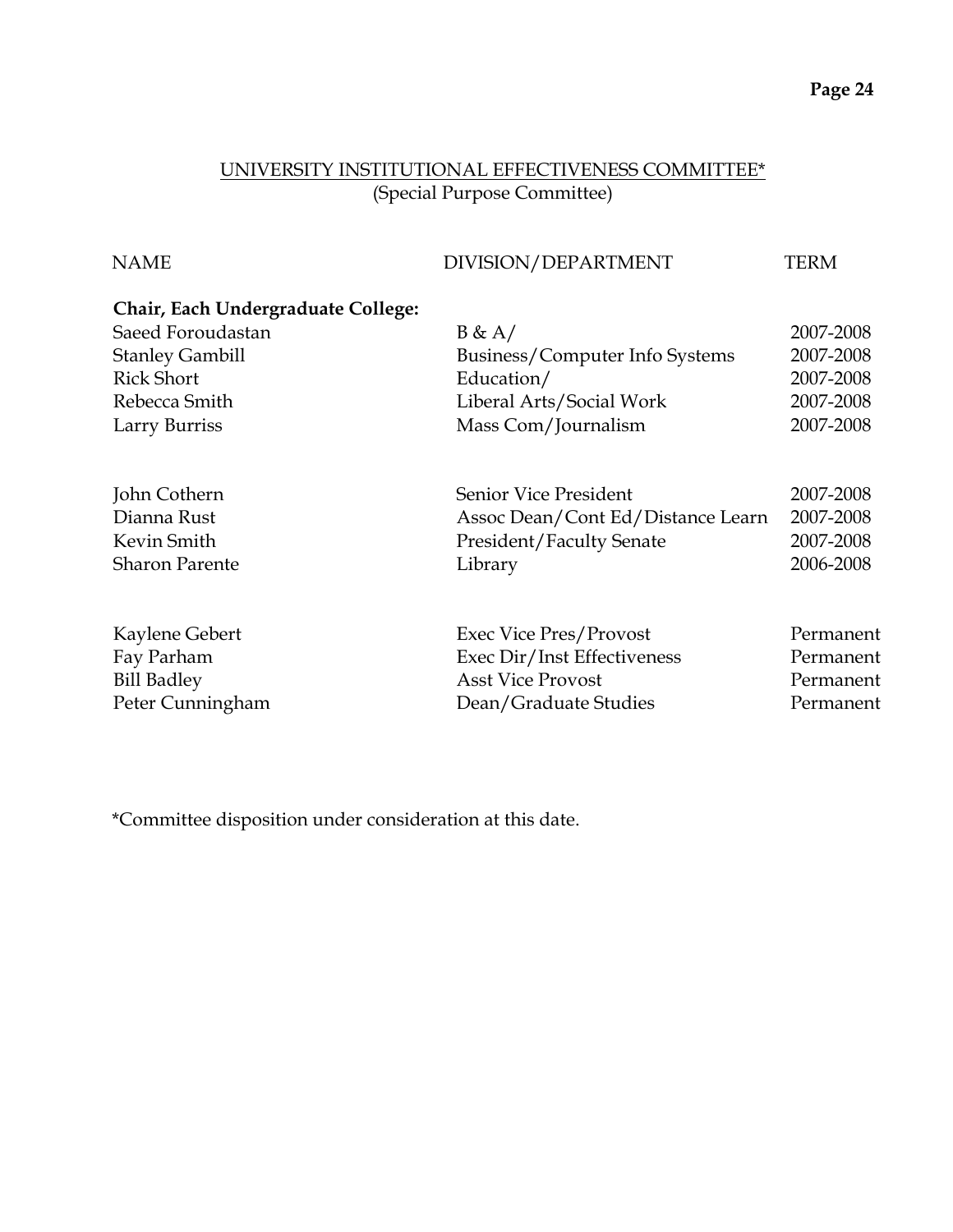#### INSTITUTIONAL REVIEW BOARD (Special Purpose Committee)

#### NAME DIVISION/DEPARTMENT TERM

| Mark Blanks             | $B \& A/Aerospace$                  | 2009-2012 |
|-------------------------|-------------------------------------|-----------|
| Charles Apigian         | Business/Computer Info Systems      | 2009-2012 |
| <b>Timothy Graeff</b>   | Business/Management/Mktg            | 2009-2012 |
| Robert Rogers           | Education/Criminal Justice          | 2009-2012 |
| <b>Beverly Boulware</b> | Education/Elementary/Special Ed     | 2009-2012 |
| <b>Matthew Renfrow</b>  | Education/Health/Human Perf         | 2009-2012 |
| Joseph Hawkins          | $B \& A/Aerospace$                  | 2008-2011 |
| Michael Sanger          | $B \& A/Chemistry$                  | 2008-2011 |
| Cyrille Magne           | Education/Psychology                | 2008-2011 |
| Aleka Blackwell         | Liberal Arts/English                | 2008-2011 |
| William Leggett         | Liberal Arts/Sociology/Anthropology | 2008-2011 |
| Leighann McInnis        | $B \& A/Nursing$                    | 2007-2010 |
| Patrick Geho            | Business/Bus Com/Entrepreneurship   | 2007-2010 |
| Will Langston           | Education/Psychology                | 2007-2010 |
| Lisa Pruitt             | Liberal Arts/History                | 2007-2010 |
| <b>Bob Kalwinsky</b>    | Mass Com/Electronic Media Com       | 2007-2010 |
|                         |                                     |           |

| <b>Non-Affiliated Member:</b><br>James A. Nunnery, M.D.           | Retired Surgeon                                                             | 2007-2010                              |
|-------------------------------------------------------------------|-----------------------------------------------------------------------------|----------------------------------------|
| Alternate:<br>(Vacant)<br>Reuben Kyle<br>Michelle Blaylock-Howser | <b>Retired MTSU Faculty</b>                                                 | 2009-2012<br>2007-2010<br>2007-2010    |
| Michael Allen<br>Leigh Gostowski<br>Myra Norman                   | Vice Provost/Research<br>Compliance Officer<br>Director, Sponsored Programs | Ex-Officio<br>Ex-Officio<br>Ex-Officio |
| Two (2) Students:<br>Elizabeth Holbrook<br><b>Brandon Batts</b>   | Graduate Student<br>Undergraduate Student                                   | 2009-2010<br>2009-2010                 |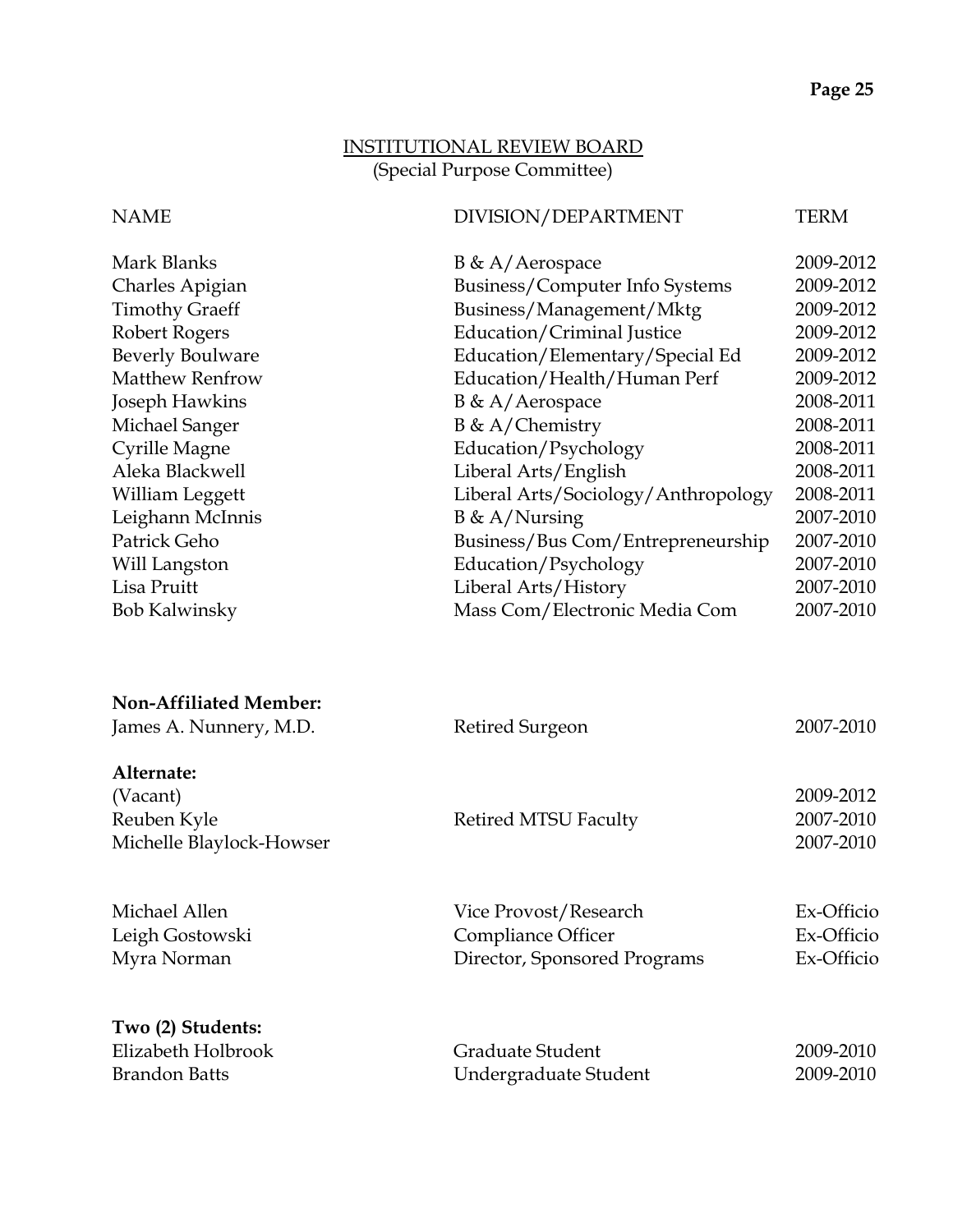#### INSTRUCTIONAL EVALUATION AND DEVELOPMENT COMMITTEE

| <b>NAME</b>                                                                                                                                          | DIVISION/DEPARTMENT                                                                                                                                                                                                                                                 | <b>TERM</b>                                                                                                       |
|------------------------------------------------------------------------------------------------------------------------------------------------------|---------------------------------------------------------------------------------------------------------------------------------------------------------------------------------------------------------------------------------------------------------------------|-------------------------------------------------------------------------------------------------------------------|
| Marva Lucas<br>Horace Johns<br>Aimee Holt<br>Mark Abolins<br>Douglas McKinnie<br>Wendy Beckman<br>Gordon Freeman<br>Franco Zengaro<br>Ann McCullough | B & A/Mathematical Sciences<br>Business/Accounting<br>Education/Psychology<br>Liberal Arts/Geosciences<br>Mass Com/Recording Industry Mgmt<br>B & A/Aerospace<br>Business/Computer Info Systems<br>Education/Health/Human Perf<br>Liberal Arts/For Lang/Literatures | 2009-2011<br>2009-2011<br>2009-2011<br>2009-2011<br>2009-2011<br>2008-2010<br>2008-2010<br>2008-2010<br>2008-2010 |
| Joseph Akins                                                                                                                                         | Mass Com/Recording Industry Mgmt                                                                                                                                                                                                                                    | 2008-2010                                                                                                         |
| One (1) Instructional Technology Support Center Staff:<br>Gail Fedak                                                                                 | <b>Instructional Technology Support Ctr</b>                                                                                                                                                                                                                         | Ex-Officio                                                                                                        |
| <b>Rick Moffett</b>                                                                                                                                  | Interim Assistant Vice Provost                                                                                                                                                                                                                                      | Ex-Officio                                                                                                        |
| Two (2) Students:<br>Alex Lewis<br>Darius Lewis                                                                                                      | Student<br>Student                                                                                                                                                                                                                                                  | 2009-2010<br>2009-2010                                                                                            |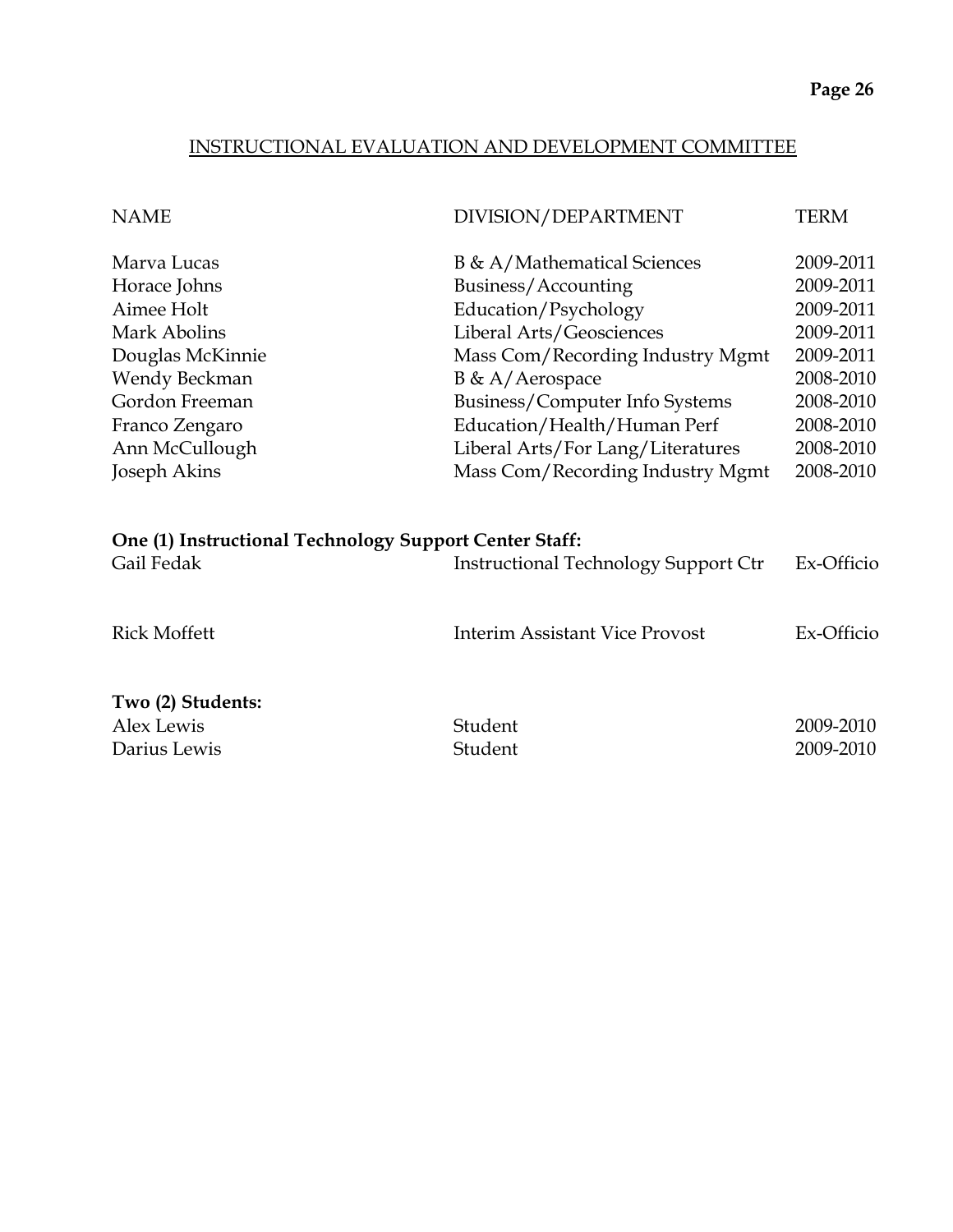#### INTERNATIONAL EDUCATION AND EXCHANGE COMMITTEE

NAME DIVISION/DEPARTMENT TERM

| Two (2) Faculty, Each Undergraduate |                                      |           |
|-------------------------------------|--------------------------------------|-----------|
| College:                            |                                      |           |
| <b>Ryan Otter</b>                   | $B \& A/Biology$                     | 2009-2012 |
| <b>Troy Festervand</b>              | Business/Management/Mktg             | 2009-2012 |
| Drew Cavin                          | Education/Health/Human Perf          | 2009-2012 |
| Paul Fischer                        | Mass Com/Recording Industry Mgmt     | 2009-2012 |
| Scott Boyd                          | Liberal Arts/Speech/Theatre          | 2009-2011 |
| Andrei Korobkov                     | Liberal Arts/Political Science       | 2009-2011 |
| Robert Spires                       | Mass Com/Electronic Media Com        | 2009-2011 |
| Kim Sokoya                          | Business/Management/Mktg             | 2009-2010 |
| Nancy Goldberg                      | Liberal Arts/Foreign Lang/Literature | 2009-2010 |
| Ping Zheng                          | Mass Com/Electronic Media Com        | 2009-2010 |
|                                     |                                      |           |

| Interim Exec Vice President/Provost | Ex-Officio |
|-------------------------------------|------------|
| <b>Global Studies</b>               | Ex-Officio |
| Director/Education Abroad           | Ex-Officio |
| Director/Campus Recreation          | Ex-Officio |
| <b>Associate Athletic Director</b>  | Ex-Officio |
| Assoc Dean/Graduate Studies         | Ex-Officio |
| Assoc Dean/Continuing Education     | Ex-Officio |
|                                     |            |

# **Two (2) Students:**

Diane Miller Doug Heffington Rhonda Waller Charlie Gregory Diane Turnham Peter Cunningham

Dianna Rust

| Franziska Geyer   | Exchange Student | 2009-2010 |
|-------------------|------------------|-----------|
| Nathan Bernardini | Study Abroad     | 2009-2010 |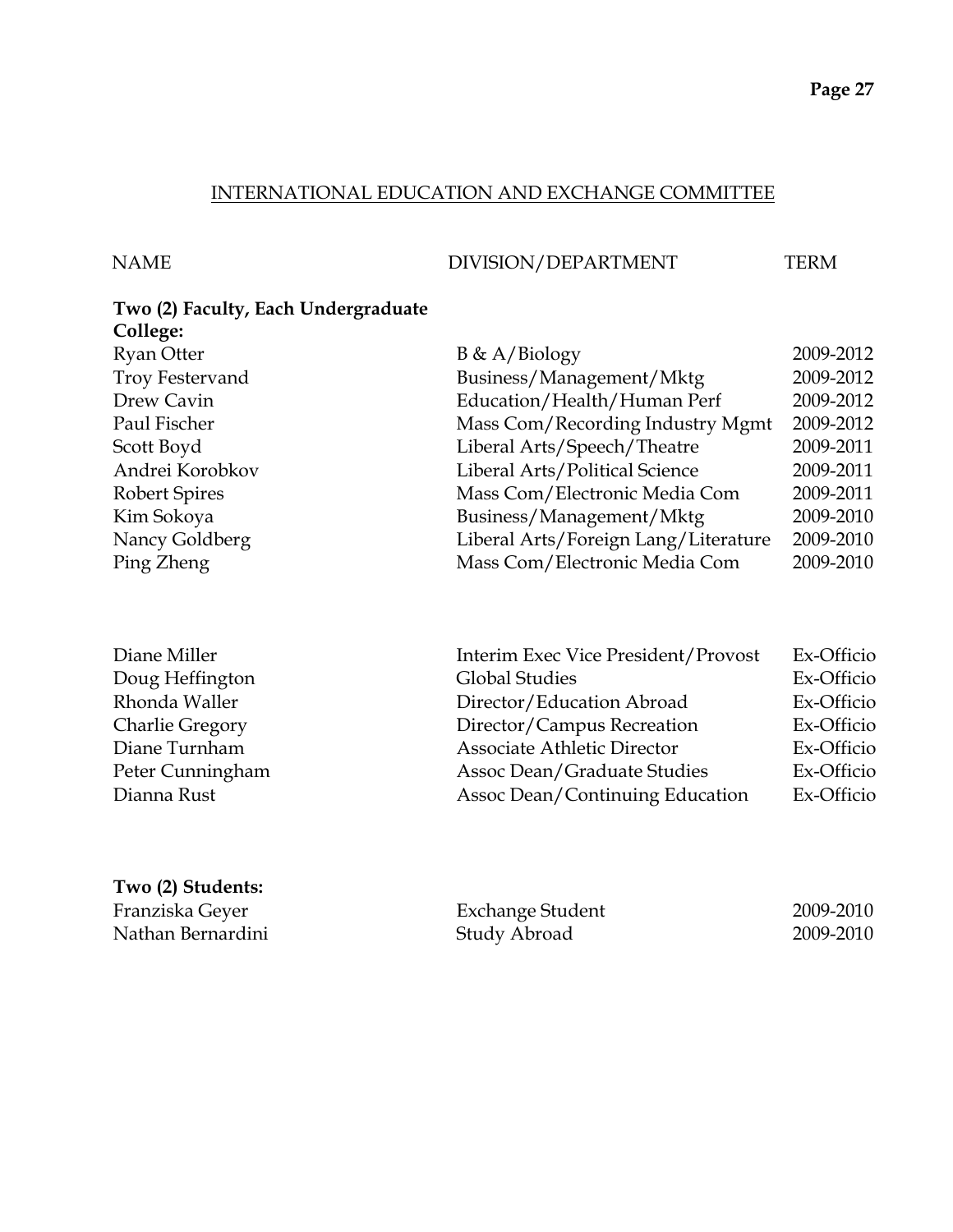#### INTELLECTUAL PROPERTY ADVISORY COMMITTEE (Special Purpose)

NAME DIVISION/DEPARTMENT TERM

| $B \& A/Chemistry$               | 2009-2012 |
|----------------------------------|-----------|
| B & A/Engineering Technology     | 2009-2012 |
| B & A/Physics/Astronomy          | 2009-2012 |
| Business/Management/Mktg         | 2009-2012 |
| Mass Com/Recording Industry Mgmt | 2009-2012 |

Andrienne Friedli Charles Perry

William Robertson

John Mullane Stephanie Taylor

Michael Allen Vice Provost/Research Ex-Officio Robert Carlton Professor of Physics Ex-Officio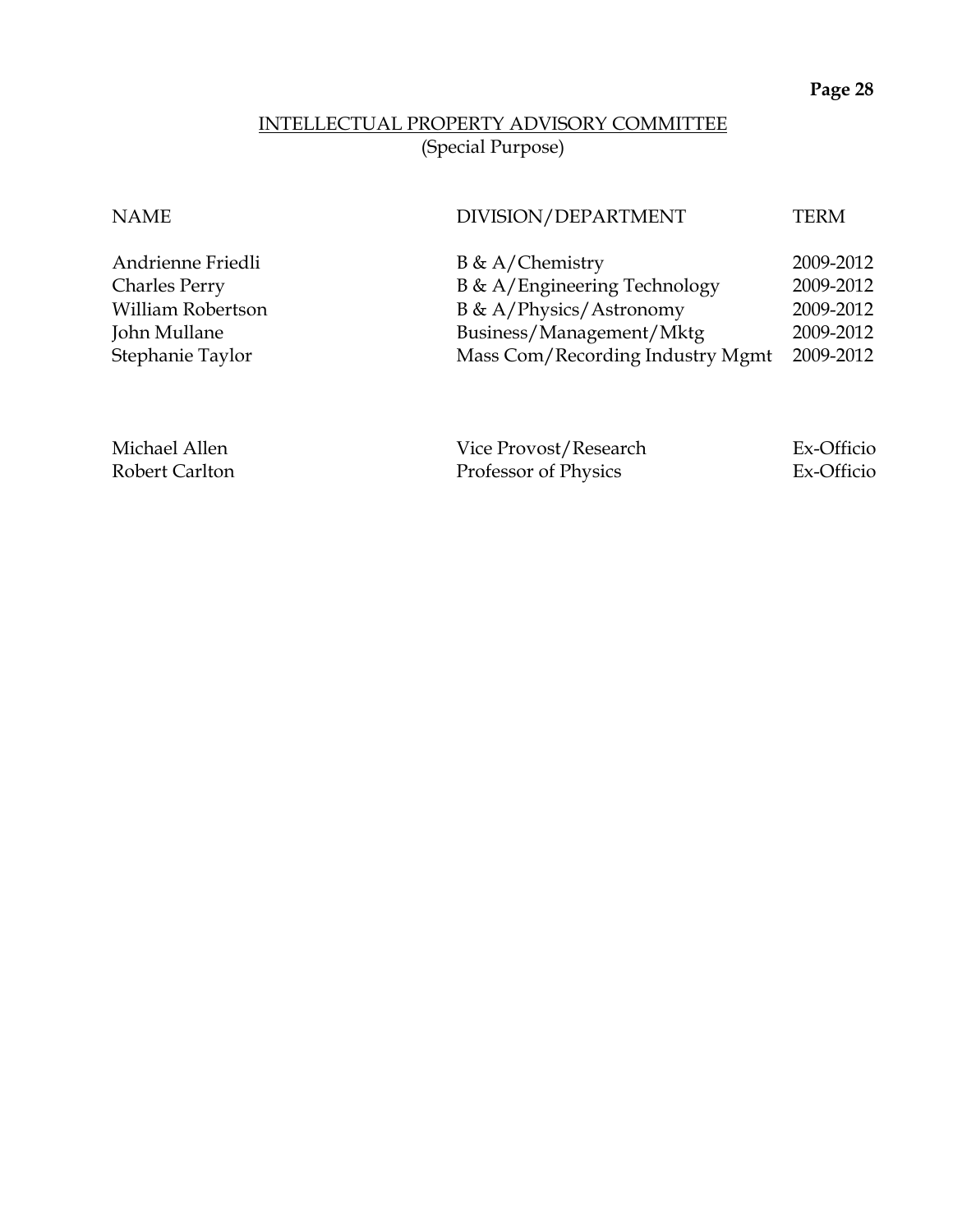#### LIBRARY COMMITTEE

| <b>NAME</b>                                  | DIVISION/DEPARTMENT                 | <b>TERM</b> |
|----------------------------------------------|-------------------------------------|-------------|
| One (1) Faculty, Each Undergraduate College: |                                     |             |
| Wandi Ding                                   | B & A/Mathematical Sciences         | 2009-2011   |
| <b>Tricia Farwell</b>                        | Mass Com/Journalism                 | 2009-2011   |
| Helen Binkley                                | Education/Health/Human Perf         | 2009-2011   |
| Mary Phillips                                | Business/Accounting                 | 2008-2010   |
| Sandra Cavender                              | Liberal Arts/English                | 2008-2010   |
| Two (2) At-Large Faculty:                    |                                     |             |
| Shannon Hodge                                | Liberal Arts/Sociology/Anthropology | 2008-2010   |
| Mike Alleyne                                 | Mass Com/Recording Industry Mgmt    | 2008-2010   |
| Michael Allen                                | Dean, Graduate Studies              | Ex-Officio  |
| Don Craig                                    | Dean, University Library            | Ex-Officio  |
| Two (2) Students:                            |                                     |             |
| Caty Chapman                                 | Graduate Student                    | 2009-2010   |
| Freda McCray                                 | Undergraduate Student               | 2009-2010   |
|                                              |                                     |             |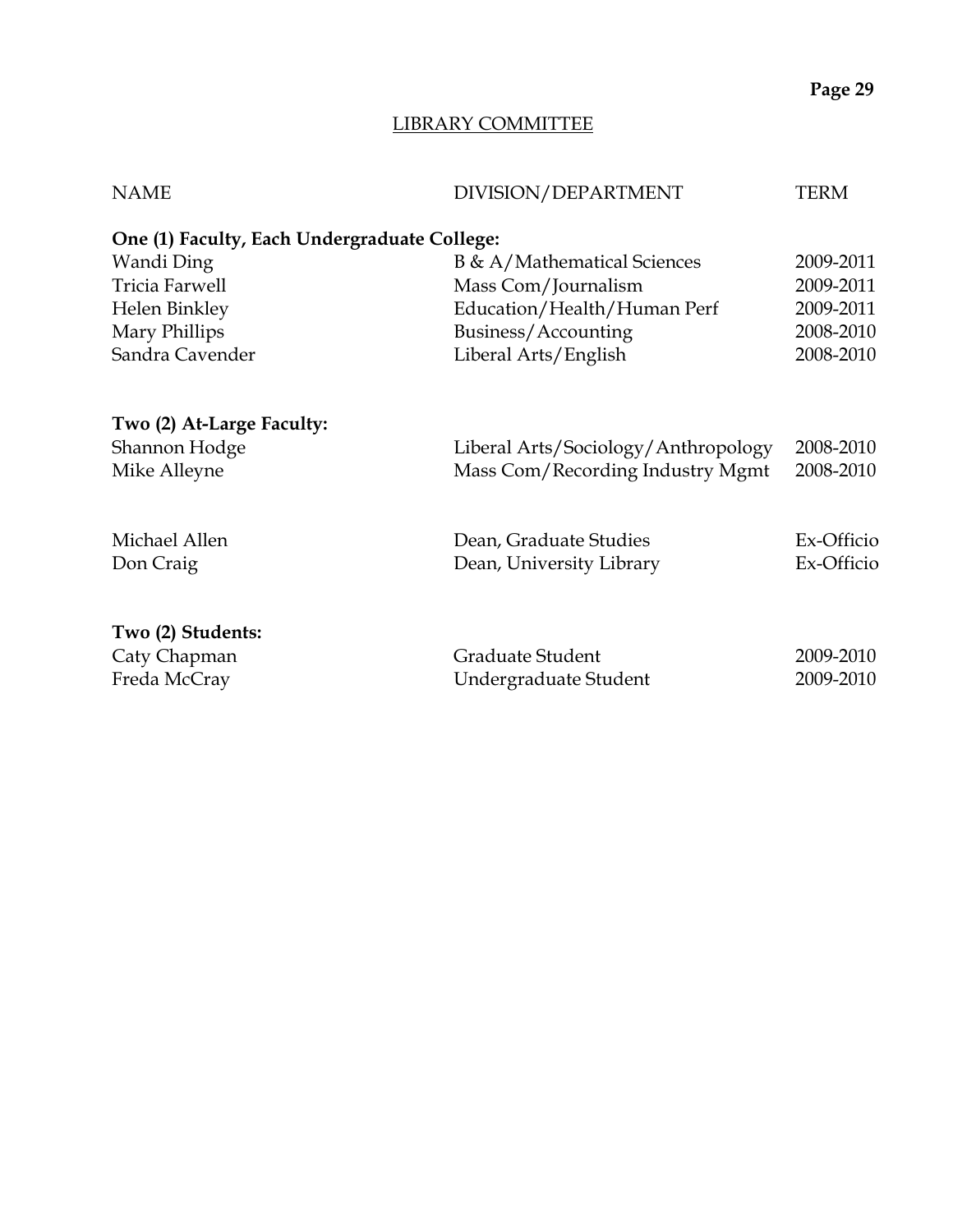#### MTSU PLANNING COMMITTEE

| <b>NAME</b>                                     | DIVISION/DEPARTMENT                 | <b>TERM</b> |
|-------------------------------------------------|-------------------------------------|-------------|
| One (1) Faculty, Each Undergraduate<br>College: |                                     |             |
| Jennifer Dooley                                 | B & A/Mathematical Sciences         | 2009-2012   |
| Christopher Quarto                              | Education/Psychology                | 2009-2012   |
| Doug Timmons                                    | Business/Economics/Finance          | 2008-2011   |
| Mary Hoffschwelle                               | Liberal Arts/History                | 2008-2011   |
| Ray Wong                                        | Mass Com/Journalism                 | 2007-2010   |
| One (1) Faculty, Graduate Studies:              |                                     |             |
| Peter McCluskey                                 | Liberal Arts/English                | 2008-2011   |
| Faye Johnson                                    | <b>Academic Affairs</b>             | 2009-2011   |
| Mike Gower                                      | Business & Finance                  | 2009-2011   |
| Doug Williams                                   | Development & University Relations  | 2009-2011   |
| <b>Tom Wallace</b>                              | <b>Information Technology</b>       | 2008-2010   |
| Laurie Witherow                                 | <b>Student Affairs</b>              | 2009-2011   |
| Deborah Belcher                                 | President, Faculty Senate           | 2009-2010   |
| Harold Whiteside                                | Interim Dean, Education             | 2009-2010   |
| <b>Brandon McNary</b>                           | President, Student Government Assoc | 2009-2010   |
| Jim Stubblefield                                | President, MTSU Alumni Assoc        | 2009-2010   |
| Diane Miller                                    | <b>Interim Provost</b>              | Chair       |
| John Cothern                                    | Senior Vice President               | Ex-Officio  |
| Joe Bales                                       | V.P., Development & Univ Relations  | Ex-Officio  |
| Lucinda Lea                                     | V.P., Information Technology        | Ex-Officio  |
| Debra Sells                                     | V.P., Student Affairs               | Ex-Officio  |
| John McDaniel                                   | Dean, Liberal Arts                  | Ex-Officio  |
| Tom Cheatham                                    | Dean, Basic & Applied Sciences      | Ex-Officio  |
| E. James Burton                                 | Dean, Business                      | Ex-Officio  |
| Roy Moore                                       | Dean, Mass Communication            | Ex-Officio  |
| Mike Boyle                                      | Dean, Continuing Education          | Ex-Officio  |
| John Vile                                       | Dean, Honors College                | Ex-Officio  |
| Fay Parham                                      | <b>Institutional Effectiveness</b>  | Ex-Officio  |
| Cornelia Wills                                  | <b>Institutional Research</b>       | Ex-Officio  |
| Sherian Huddleston                              | Assoc V.P., Enrollment Services     | Ex-Officio  |
| One (1) Graduate Student:                       |                                     |             |

Sonda Wilson

Graduate Student 2009-2010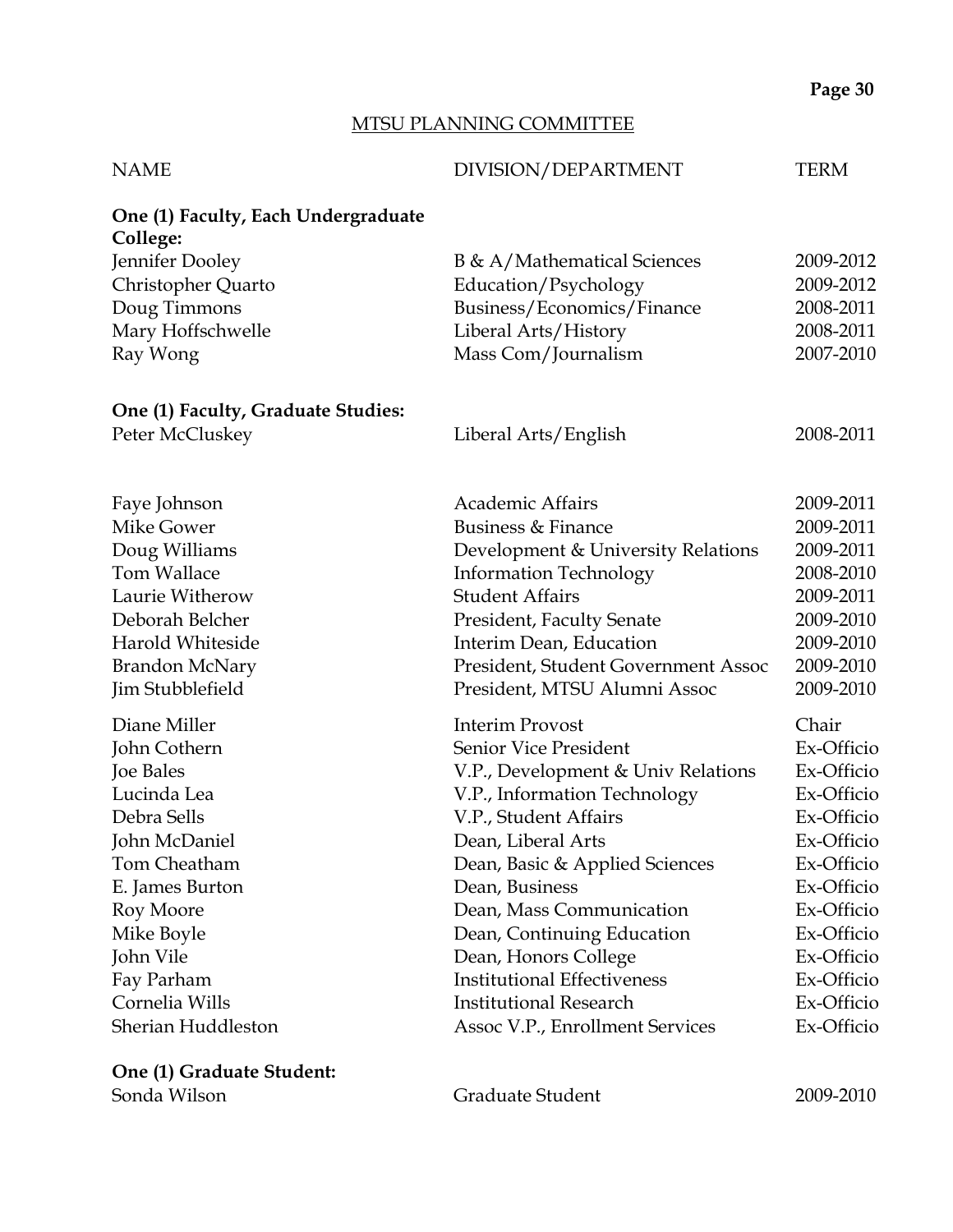#### NON-INSTRUCTIONAL ASSIGNMENT COMMITTEE

#### NAME DIVISION/DEPARTMENT TERM

#### **Two (2) Faculty, Each Undergraduate College:**

| (Vacant)                | B & A/                                | 2009-2011  |
|-------------------------|---------------------------------------|------------|
| Jim Williams            | Liberal Arts/History                  | 2009-2011  |
| Jacqueline Heigle       | Mass Com/Electronic Media Com         | 2009-2011  |
| <b>Beverly Boulware</b> | Education/Elementary/Special Ed       | 2008-2010  |
| <b>Betty Harper</b>     | Business/Accounting                   | 2008-2010  |
| Erin Anfinson           | Liberal Arts/Art                      | 2008-2010  |
| Justin Gardner          | B & A/Agribusiness/Agriscience        | 2008-2010  |
| Charles Dahan           | Mass Com/Recording Industry Mgmt      | 2008-2010  |
| Ann Campbell            | Education/Elementary/Special Ed       | 2008-2010  |
| Troy Festervand         | Business/Management/Mktg              | 2008-2010  |
|                         |                                       |            |
| <b>Rick Moffett</b>     | <b>Interim Assistant Vice Provost</b> | Ex-Officio |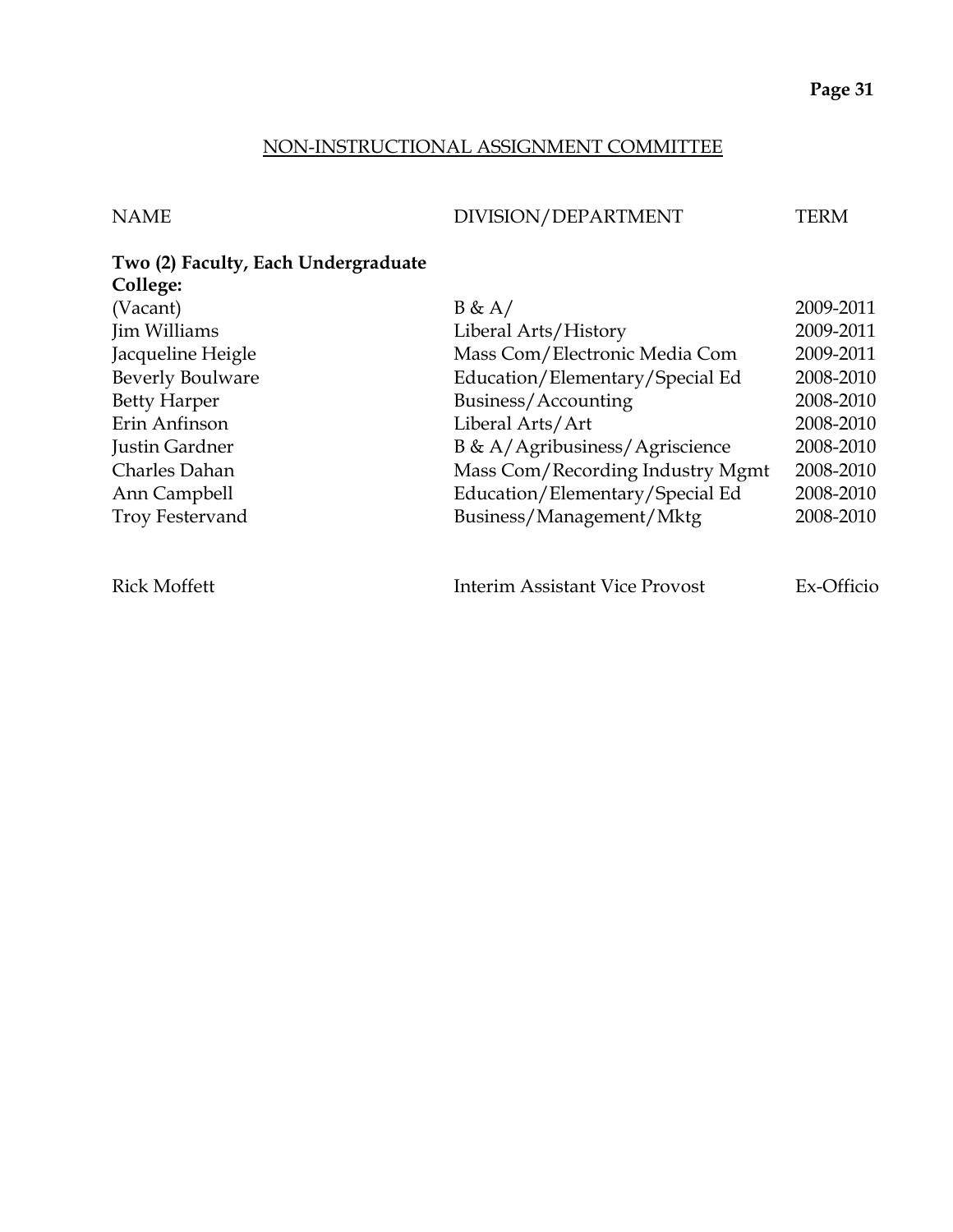#### PUBLIC SERVICE COMMITTEE

| NAME | DIVISION/DEPARTMENT | TERM |
|------|---------------------|------|
|      |                     |      |

| Two (2) Faculty, Each Undergraduate |                                     |            |
|-------------------------------------|-------------------------------------|------------|
| College:                            |                                     |            |
| Cathy Cooper                        | $B \& A/Nursing$                    | 2009-2011  |
| Michelle Bobbitt                    | Business/Management/Mktg            | 2009-2011  |
| Jeremy Winters                      | Education/Elementary/Special Ed     | 2009-2011  |
| Mark Jackson                        | Liberal Arts/English                | 2009-2011  |
| Jason Reineke                       | Mass Com/Journalism                 | 2009-2011  |
| Don Hong                            | B & A/Mathematical Sciences         | 2008-2010  |
| Amy Hennington                      | Business/Computer Info Systems      | 2009-2010  |
| Janet Colson                        | <b>Education/Human Sciences</b>     | 2008-2010  |
| William Canak                       | Liberal Arts/Sociology/Anthropology | 2008-2010  |
| Mayo Taylor                         | Mass Com/Library                    | 2008-2010  |
|                                     |                                     |            |
| Mike Boyle                          | Dean, Continuing Education          | Ex-Officio |
| Two (2) Undergraduate Students:     |                                     |            |

| Caleb Brooks | Student | 2009-2010 |
|--------------|---------|-----------|
| Zak Craft    | Student | 2009-2010 |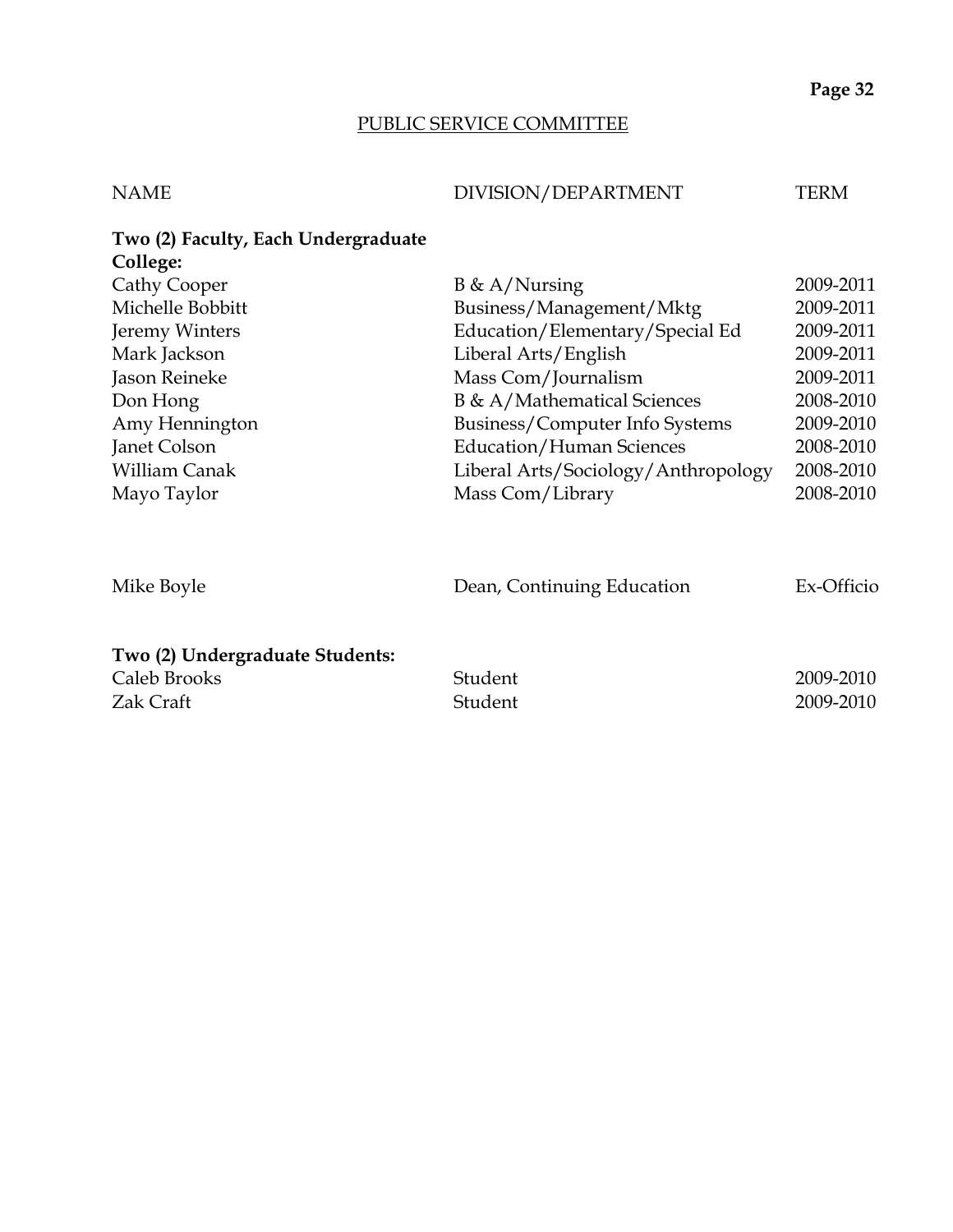#### **The following committees report to the Senior Vice President :**

#### ENVIRONMENTAL HEALTH AND SAFETY COMMITTEE

| <b>NAME</b>                            | DIVISION/DEPARTMENT            | <b>TERM</b> |
|----------------------------------------|--------------------------------|-------------|
| One (1) Representative, Each Division: |                                |             |
| Kathy Mathis                           | <b>Academic Affairs</b>        | 2009-2011   |
| Deborah Roberts                        | Business & Finance             | 2009-2011   |
| William Fisher                         | Dev & University Relations     | 2009-2011   |
| Barbara Draude                         | <b>Information Technology</b>  | 2009-2011   |
| <b>Andy Bickers</b>                    | <b>Student Affairs</b>         | 2009-2011   |
| One (1) Faculty Member:                |                                |             |
| <b>Sharon Smith</b>                    | Liberal Arts/Speech/Theatre    | 2008-2010   |
| One (1) Coordinator, Each Division:    |                                |             |
| <b>Watson Harris</b>                   | <b>Academic Affairs</b>        | Ex-Officio  |
| Gerald Caudill                         | Business & Finance             | Ex-Officio  |
| <b>Tony Snook</b>                      | Dev & University Relations     | Ex-Officio  |
| Greg Schaffer                          | <b>Information Technology</b>  | Ex-Officio  |
| Rick Chapman                           | <b>Student Affairs</b>         | Ex-Officio  |
| James Floyd                            | <b>University Counsel</b>      | Ex-Officio  |
| Terry Logan                            | Enviro Health & Safety Officer | Ex-Officio  |
| Tom Tozer                              | News & Public Affairs          | Ex-Officio  |
| <b>Buddy Peaster</b>                   | Chief, Public Safety           | Ex-Officio  |
|                                        |                                |             |
| One Student:                           |                                |             |
| <b>Bonnie Hix</b>                      | Undergraduate Student          | 2009-2010   |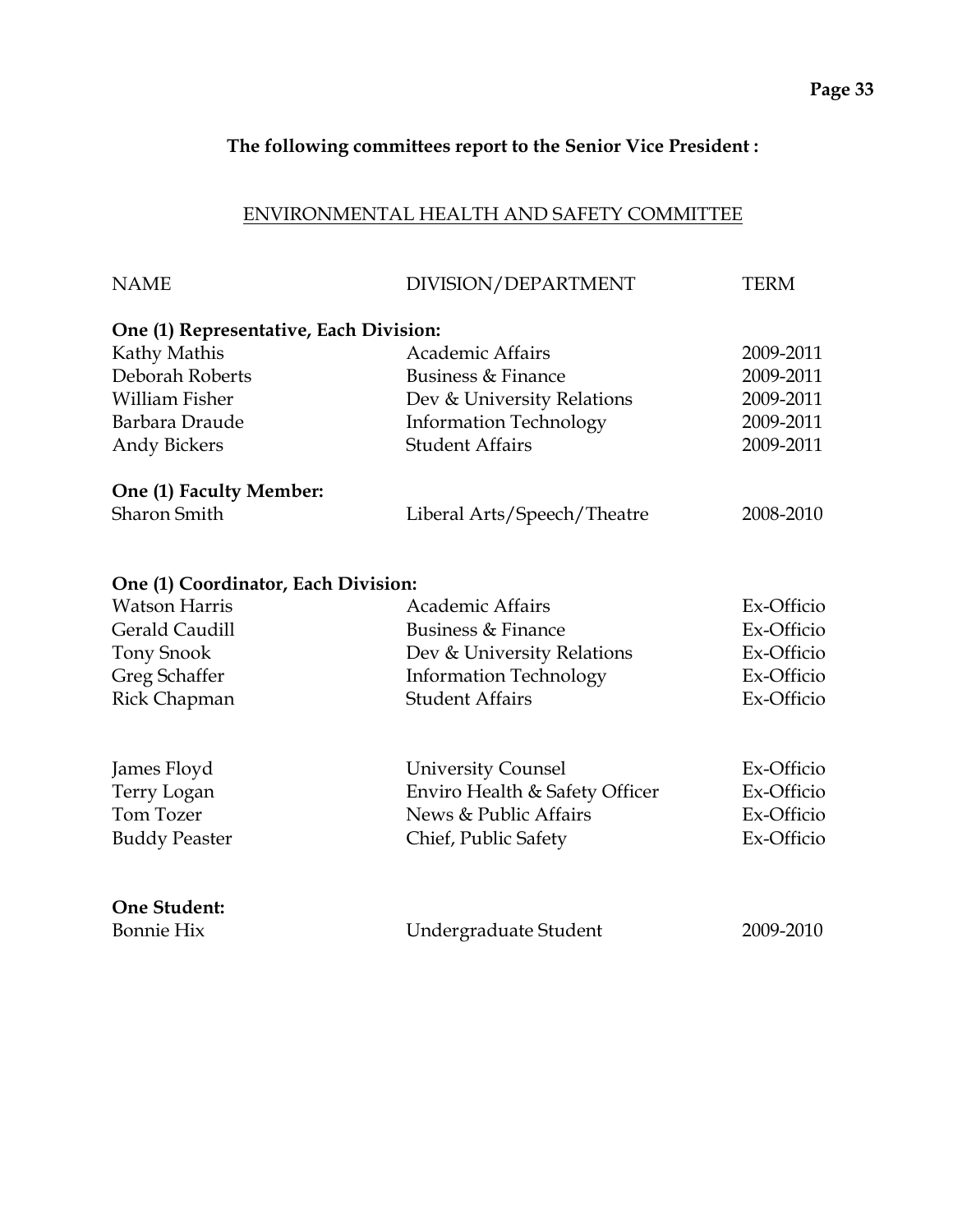#### TRAFFIC COMMITTEE

| <b>NAME</b>                         | DIVISION/DEPARTMENT                                                                   | <b>TERM</b> |
|-------------------------------------|---------------------------------------------------------------------------------------|-------------|
| One (1) Faculty, Each Undergraduate |                                                                                       |             |
| College:                            |                                                                                       |             |
| Don Campbell                        | B & A/Mathematical Sciences                                                           | 2009-2011   |
| Stephen Lewis                       | Business/Bus Com/Entrepreneurship                                                     | 2009-2011   |
| Jim Calder                          | Education/Elementary/Special Ed                                                       | 2008-2010   |
| Anne Willingham                     | Liberal Arts/Speech/Theatre                                                           | 2008-2010   |
| Suann Alexander                     | Mass Com/Library                                                                      | 2008-2010   |
|                                     |                                                                                       |             |
| One (1) Administrative              |                                                                                       |             |
| Representative:                     |                                                                                       |             |
| Greg Schaffer                       | <b>Information Technology</b>                                                         | 2008-2010   |
|                                     | One (1) Classified Representative (President's Classified Employees Committee Chair): |             |
|                                     |                                                                                       | 2009-2011   |
| Ron Malone                          | Asst Vice President/Events/Transp                                                     | Permanent   |
| Nancy Weatherly                     | Manager/Parking/Transp Services                                                       | Permanent   |
| Two (2) Students:                   |                                                                                       |             |
| Zachary Barnes                      | Student                                                                               | 2009-2010   |
| Chris Jones                         | Student                                                                               | 2009-2010   |

Chris Jones Student 2009-2010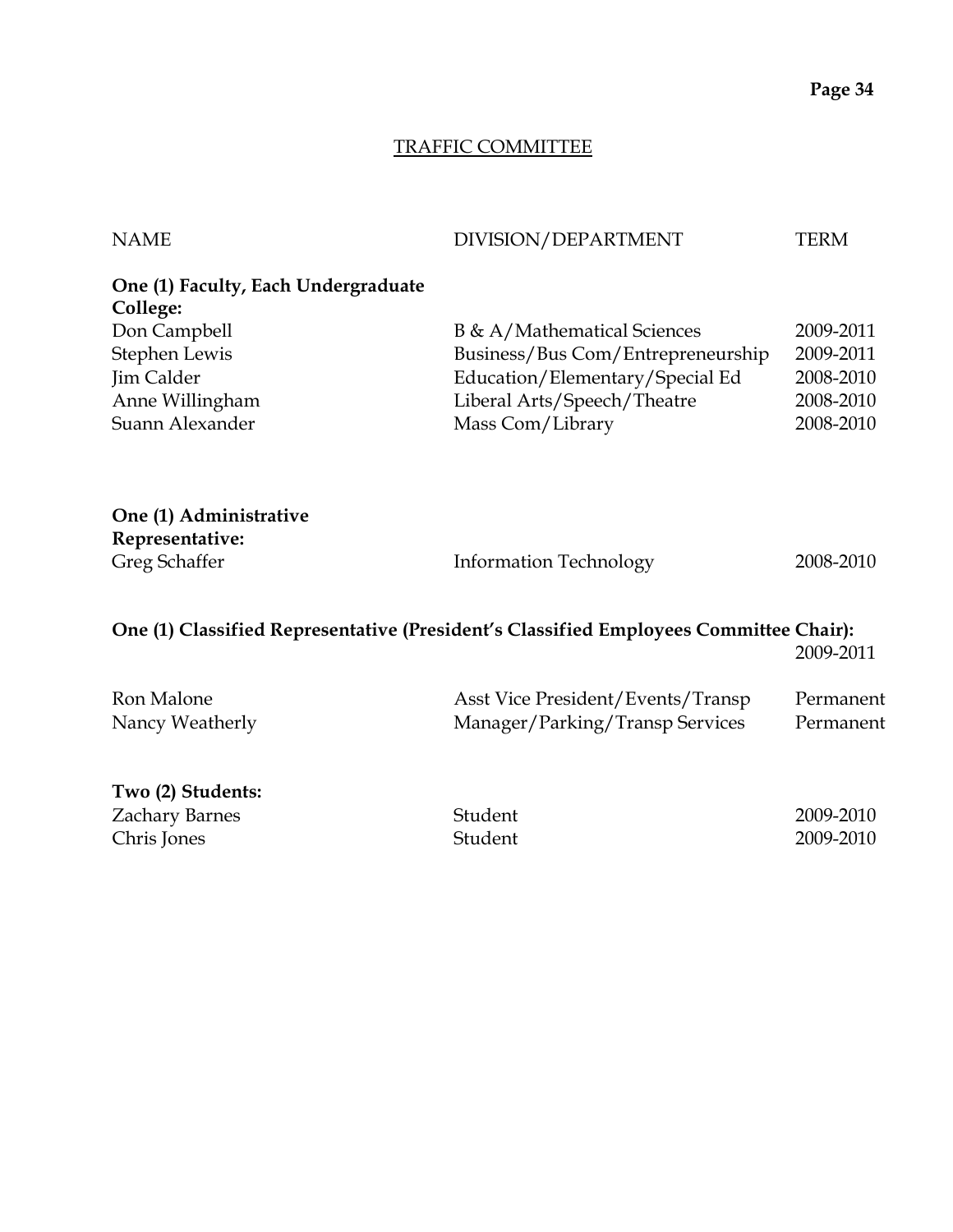#### **The following committees report to the Vice President for Student Affairs:**

#### MTSU COMMITTEE ON DISABILITY ISSUES

#### NAME DIVISION/DEPARTMENT TERM

| One (1) Faculty, Each Undergraduate |                                 |           |
|-------------------------------------|---------------------------------|-----------|
| College:                            |                                 |           |
| Leigh Anne Clark                    | Business/Management/Mktg        | 2009-2011 |
| Janet Colson                        | <b>Education/Human Sciences</b> | 2009-2011 |
| Lori Kissinger                      | Liberal Arts/Speech/Theatre     | 2009-2011 |
| Lita Warise                         | $B \& A/Nursing$                | 2009-2010 |
| <b>Christy Groves</b>               | Mass Com/Library                | 2008-2010 |

| Director, Disabled Student Services  | Permanent |
|--------------------------------------|-----------|
| Campus Planning                      | Permanent |
| <b>University Counsel</b>            | Permanent |
| ADA/504 Coordinator                  | Permanent |
| Housing & Residential Life           | Permanent |
| <b>Instructional Media Relations</b> | Permanent |
| <b>Human Resources</b>               | Permanent |
| Events/Transportation                | Permanent |
| Institutional Equity/Compliance      | Permanent |
| V.P., Information Technology         | Permanent |
| V.P., Student Affairs                | Permanent |
|                                      |           |

#### **Four (4) Students:**

| Samantha Meeks  | Graduate Student      | 2009-2010 |
|-----------------|-----------------------|-----------|
| John Barmer     | Undergraduate Student | 2009-2010 |
| Paul Bernardini | Undergraduate Student | 2009-2010 |
| Meaghan Bynum   | Undergraduate Student | 2009-2010 |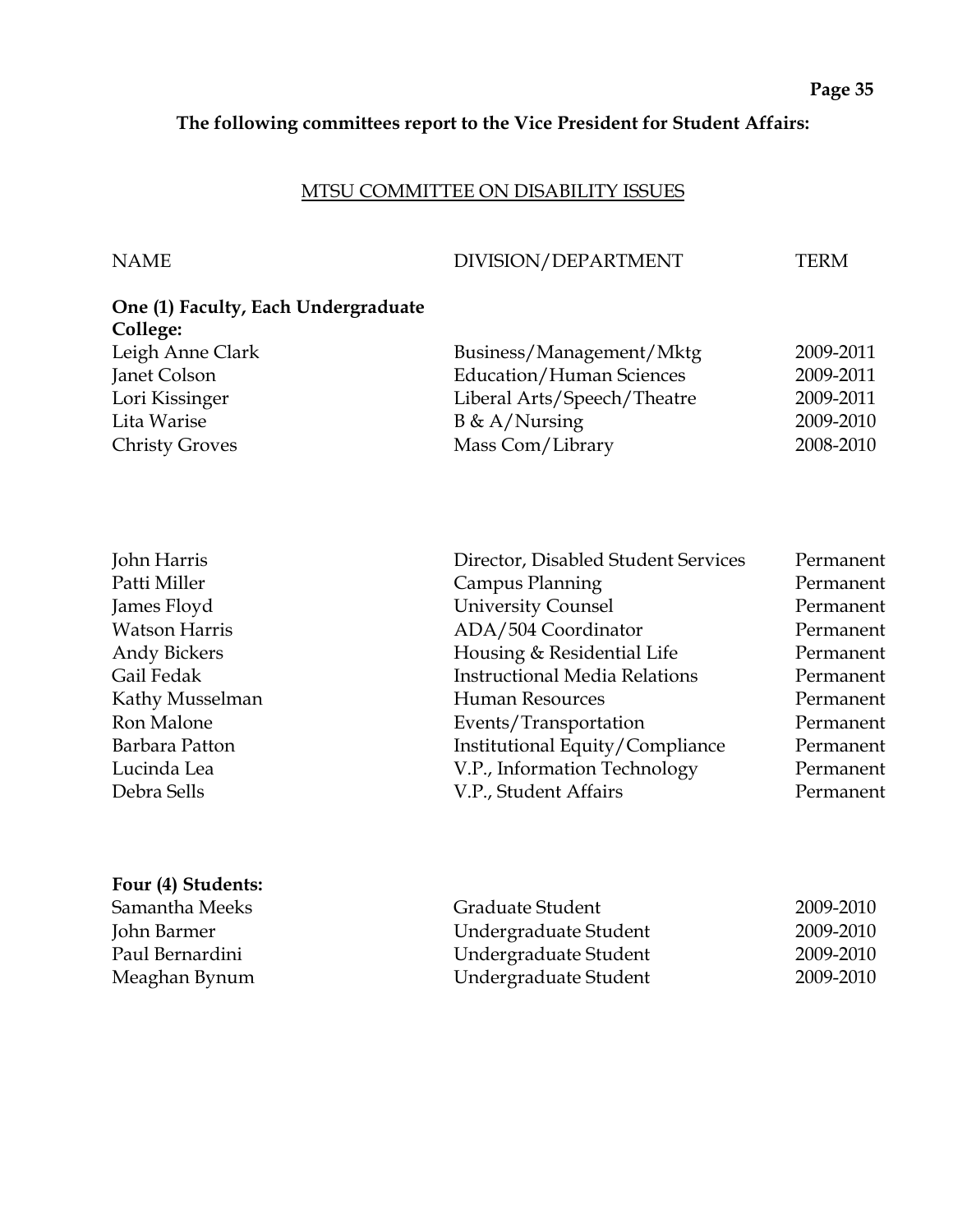#### STUDENT APPEALS COMMITTEE

#### NAME DIVISION/DEPARTMENT TERM

## **One (1) Faculty, Each Undergraduate College:**

| Paul Lee         | B & A/Physics/Astronomy             | 2009-2011 |
|------------------|-------------------------------------|-----------|
| Amy Xia          | Business/Management/Mktg            | 2009-2011 |
| Kathy Burriss    | Education/Elementary/Special Ed     | 2009-2011 |
| Meredith Dye     | Liberal Arts/Sociology/Anthropology | 2009-2011 |
| Annette Williams | Mass Com/Academic Enrichment        | 2008-2010 |
|                  |                                     |           |

| Gene Fitch   | Assoc Vice Pres/Dean of Students   | Ex-Officio |
|--------------|------------------------------------|------------|
| Lynn Palmer  | Admissions/Records                 | Ex-Officio |
| Rick Henegar | <b>Graduate Admissions</b>         | Ex-Officio |
| Angie Melton | Undergrad International Admissions | Ex-Officio |

#### **Four (4) Students:**

| Kelly Symonds  | Graduate Student      | 2009-2010 |
|----------------|-----------------------|-----------|
| Travis Gay     | Undergraduate Student | 2009-2010 |
| Grace Martinez | Undergraduate Student | 2009-2010 |
| Brandon Thomas | Undergraduate Student | 2009-2010 |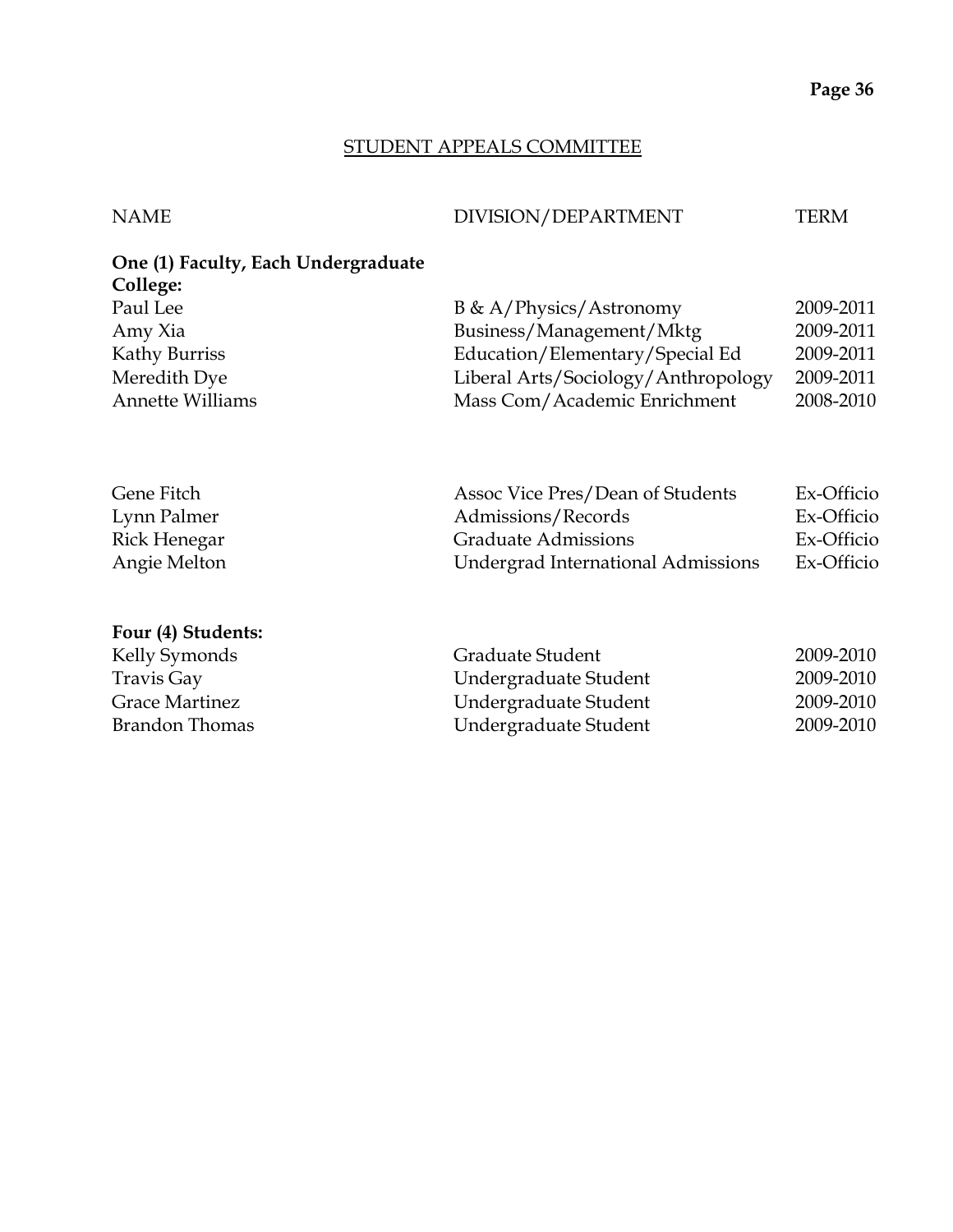#### UNIVERSITY AWARDS COMMITTEE

| <b>NAME</b>                                     | DIVISION/DEPARTMENT               | <b>TERM</b> |
|-------------------------------------------------|-----------------------------------|-------------|
| One (1) Faculty, Each Undergraduate<br>College: |                                   |             |
| Ron Moser                                       | Business/Management/Mktg          | 2009-2011   |
| Donald Belcher                                  | Education/Health/Human Perf       | 2009-2011   |
| Wendy Beckman                                   | B & A/Aerospace                   | 2008-2010   |
| Deana Raffo                                     | Liberal Arts/Speech/Theatre       | 2008-2010   |
| Neil Scott                                      | Mass Com/Library                  | 2008-2010   |
| Two (2) Student Affairs Representatives:        |                                   |             |
| Latonda Knight                                  | Student Affairs/Academic Support  | 2008-2010   |
| <b>Travis Tipton</b>                            | <b>Student Affairs/Admissions</b> | 2008-2010   |
| Danny Kelley                                    | Student Involvement/Leadership    | Ex-Officio  |
| Three (3) Undergraduate Students:               |                                   |             |
| Rebecca Cathey                                  | Student                           | 2009-2010   |
| Drew Dunlop                                     | Student                           | 2009-2010   |
| <b>Brittney Sceals</b>                          | Student                           | 2009-2010   |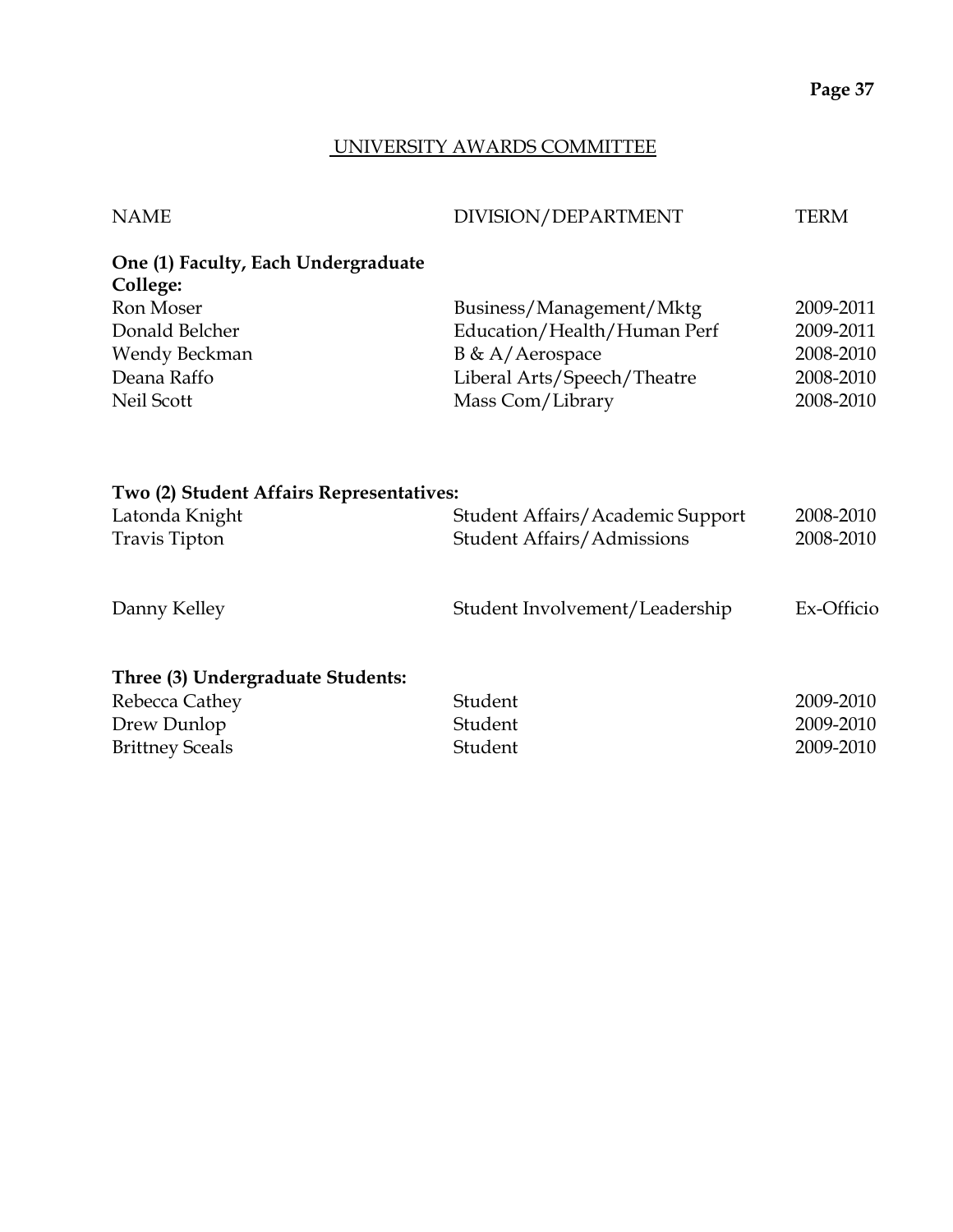#### UNIVERSITY DISCIPLINE COMMITTEE

| DIVISION/DEPARTMENT               | <b>TERM</b>                                                                                                                                                                                                                                                                                                   |
|-----------------------------------|---------------------------------------------------------------------------------------------------------------------------------------------------------------------------------------------------------------------------------------------------------------------------------------------------------------|
|                                   |                                                                                                                                                                                                                                                                                                               |
|                                   |                                                                                                                                                                                                                                                                                                               |
|                                   | 2009-2011                                                                                                                                                                                                                                                                                                     |
|                                   | 2009-2011                                                                                                                                                                                                                                                                                                     |
|                                   | 2009-2011                                                                                                                                                                                                                                                                                                     |
|                                   | 2009-2010                                                                                                                                                                                                                                                                                                     |
| Business/Management/Mktg          | 2008-2010                                                                                                                                                                                                                                                                                                     |
|                                   |                                                                                                                                                                                                                                                                                                               |
|                                   | 2009-2011                                                                                                                                                                                                                                                                                                     |
|                                   | 2008-2010                                                                                                                                                                                                                                                                                                     |
| Education/Psychology              | 2008-2010                                                                                                                                                                                                                                                                                                     |
| Education/Educational Leadership  | 2008-2010                                                                                                                                                                                                                                                                                                     |
| Assoc Vice Pres, Dean of Students | Ex-Officio                                                                                                                                                                                                                                                                                                    |
|                                   |                                                                                                                                                                                                                                                                                                               |
|                                   | 2009-2010                                                                                                                                                                                                                                                                                                     |
|                                   | 2009-2010                                                                                                                                                                                                                                                                                                     |
|                                   | 2009-2010                                                                                                                                                                                                                                                                                                     |
|                                   | 2009-2010                                                                                                                                                                                                                                                                                                     |
|                                   | 2009-2010                                                                                                                                                                                                                                                                                                     |
|                                   | 2009-2010                                                                                                                                                                                                                                                                                                     |
|                                   | Education/Psychology<br>Liberal Arts/History<br>Mass Com/Journalism<br>B & A/Mathematical Sciences<br>Mass Com/Academic Enrichment<br>Liberal Arts/Speech/Theatre<br>Graduate Student<br>Graduate Student<br>Undergraduate Student<br>Undergraduate Student<br>Undergraduate Student<br>Undergraduate Student |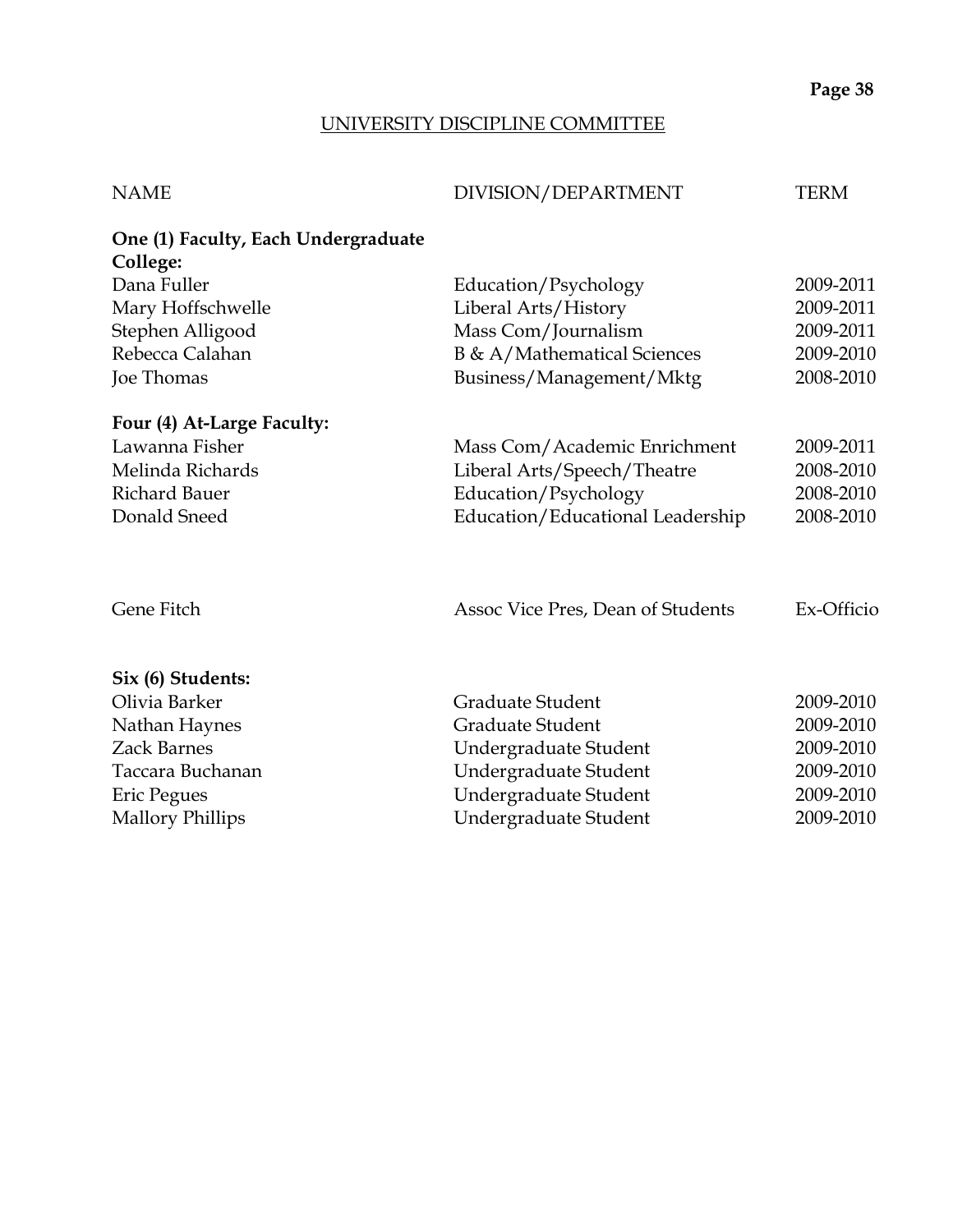#### UNIVERSITY RULES COMMITTEE

| <b>NAME</b>                         | DIVISION/DEPARTMENT              | TERM      |
|-------------------------------------|----------------------------------|-----------|
| One (1) Faculty, Each Undergraduate |                                  |           |
| College:                            |                                  |           |
| Jane Williams                       | Education/Educational Leadership | 2009-2011 |
| Tom Strawman                        | Liberal Arts/English             | 2009-2011 |
| Basavapatna Sridhara                | B & A/Engineering Technology     | 2008-2010 |
| Fagdeba Bakoyema                    | Mass Com/Library                 | 2008-2010 |
| Donald Roy                          | Business/Management/Mktg         | 2008-2010 |
|                                     |                                  |           |

| Two (2) Student Life Administrators: |                                      |            |
|--------------------------------------|--------------------------------------|------------|
| Gene Fitch                           | Assoc Vice Pres, Dean of Students    | Ex-Officio |
| Laura Sosh-Lightsy                   | Assistant Dean, Judicial Affairs and | Ex-Officio |
|                                      | <b>Mediation Services</b>            |            |

| Four (4) Students:     |                                     |           |
|------------------------|-------------------------------------|-----------|
| <b>Steven Giles</b>    | Graduate Student                    | 2009-2010 |
| Aaron Bertrand         | Upper-division Undergraduate        | 2009-2010 |
| Ryan Debooy            | Upper-division Undergraduate        | 2009-2010 |
| <b>Austin Tenpenny</b> | <b>Upper-division Undergraduate</b> | 2009-2010 |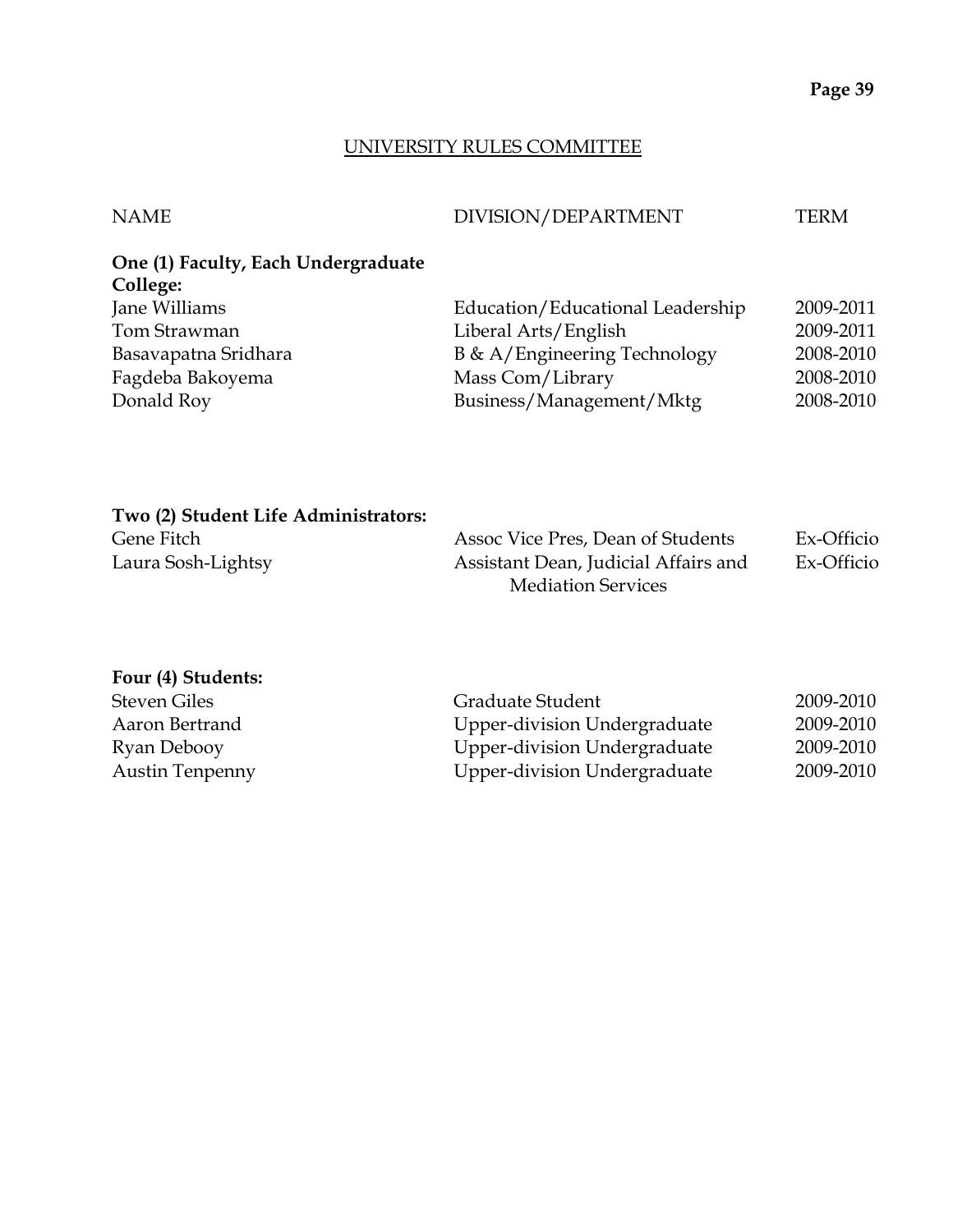#### COMMITTEE ON INTERNATIONAL PROGRAMS AND SERVICES

| <b>NAME</b>                                    | DIVISION/DEPARTMENT                                                    | <b>TERM</b> |
|------------------------------------------------|------------------------------------------------------------------------|-------------|
| Two (2) Faculty Each Undergraduate<br>College: |                                                                        |             |
| Debra Wilson                                   | $B \& A/Nursing$                                                       | 2008-2010   |
| Jong-Sung Lee                                  | Business/Computer Info Systems                                         | 2008-2010   |
| Zaf Khan                                       | Education/Elementary/Special Ed                                        | 2008-2010   |
| Justyna Kostkowska                             | Liberal Arts/English                                                   | 2008-2010   |
| Ramona DeSalvo                                 | Mass Com/Recording Industry                                            | 2008-2010   |
| Vatsala Krishnamani                            | <b>B &amp; A/Mathematical Sciences</b>                                 | 2007-2009   |
| Wen-Jang Jih                                   | Business/Computer Info Systems                                         | 2007-2009   |
| Doug Winborn                                   | Education/Health/Human Perf                                            | 2007-2009   |
| Yang Soo Kim                                   | Liberal Arts/Speech/Theatre                                            | 2007-2009   |
| Jiannan Wang                                   | Mass Com/Library                                                       | 2007-2009   |
| Tech Wubneh                                    | Director, International Prog/Services                                  | Ex-Officio  |
| Harry Horne                                    | Community Leader<br><b>Community Leader</b><br><b>Community Leader</b> |             |
| Marcy Videau                                   | Student                                                                | 2008-2009   |

\*Committee suspended for 2009-10 academic year.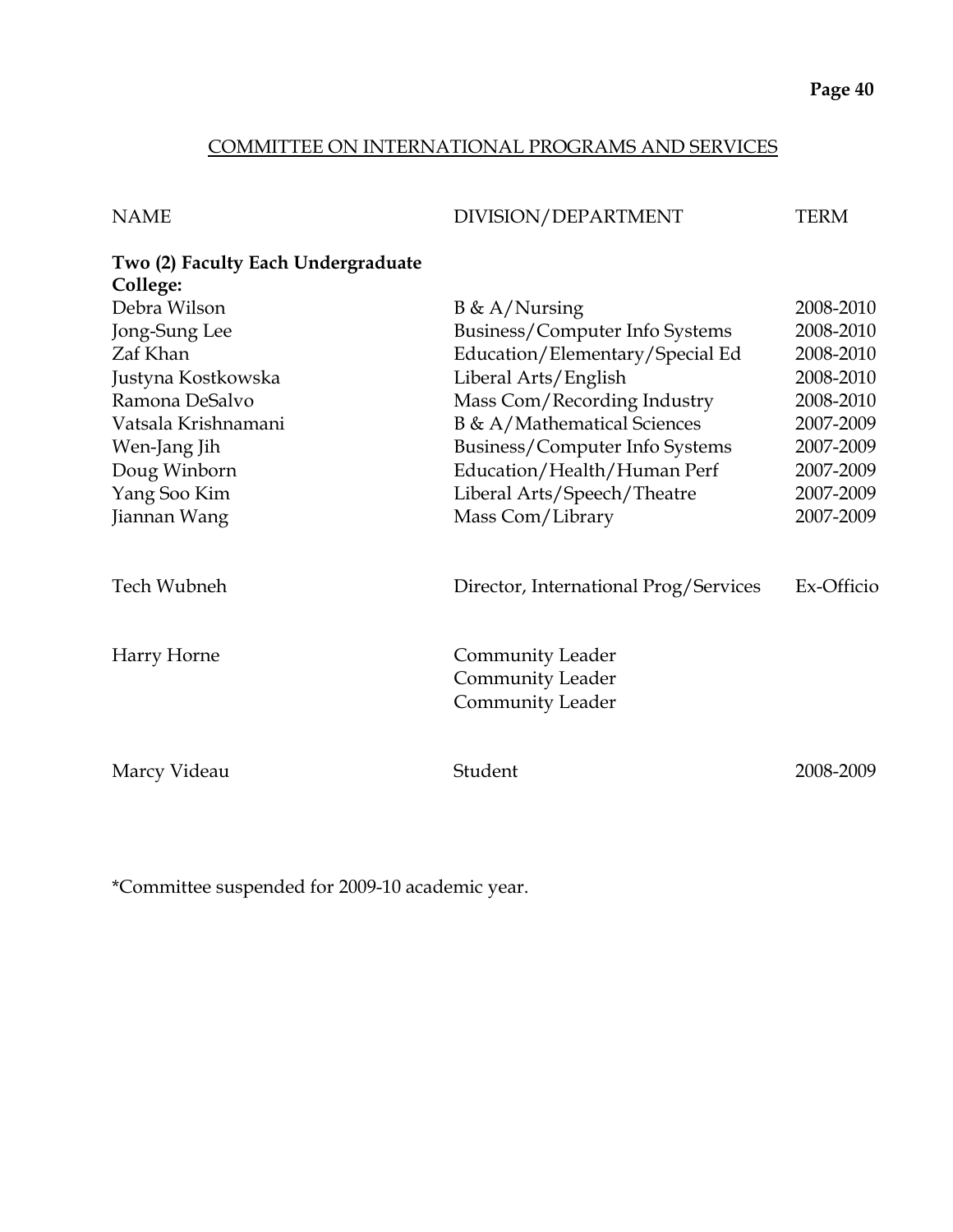#### LOAN AND SCHOLARSHIP COMMITTEE

#### NAME DIVISION/DEPARTMENT TERM

| Three (3) Faculty, Each       |                                     |           |
|-------------------------------|-------------------------------------|-----------|
| <b>Undergraduate College:</b> |                                     |           |
| Debra Sullivan                | $B \& A/Nursing$                    | 2009-2011 |
| Amy Hennington                | Business/Computer Info Systems      | 2009-2011 |
| Kenneth Hollman               | Business/Economics/Finance          | 2009-2011 |
| Doug Winborn                  | Education/Health/Human Perf         | 2009-2011 |
| Dana Miller                   | Education/Human Sciences            | 2009-2011 |
| Jennifer Marchant             | Liberal Arts/English                | 2009-2011 |
| Jeremy Rich                   | Liberal Arts/History                | 2009-2011 |
| Vivian Alley                  | Mass Com/Academic Enrichment        | 2009-2011 |
| Virginia Vesper               | Mass Com/Library                    | 2009-2011 |
| Molly Culbreath               | Continuing Education/Distance Learn | 2009-2011 |
| Nate Callender (Chair)        | $B \& A/Aerospace$                  | 2009-2010 |
| Carolyn Hix                   | $B \& A/Nursing$                    | 2008-2010 |
| Rachel Wilson                 | Business/Bus Com/Entrepreneurship   | 2008-2010 |
| Horace Johns                  | Business/Accounting                 | 2008-2010 |
| Brandi Eveland-Sayer          | Education/Health/Human Perf         | 2008-2010 |
| Harold Newman                 | Mass Com/Recording Industry Mgmt    | 2008-2010 |
|                               |                                     |           |
|                               |                                     |           |

Teresa Thomas David Hutton Jane Tipps

Nick Perlick<br>John Cothern

#### **Two (2) Students:**

| Director, Records               | Ex-Officio |
|---------------------------------|------------|
| Director, Student Financial Aid | Ex-Officio |
| Director, Counseling Services   | Ex-Officio |
| Director, Development           | Consultant |
| Senior Vice President           | Consultant |

Nathan Haynes Graduate Student 2009-2010 Matt Russell **Matt Russell EXECUTE:** Undergraduate Student 2009-2010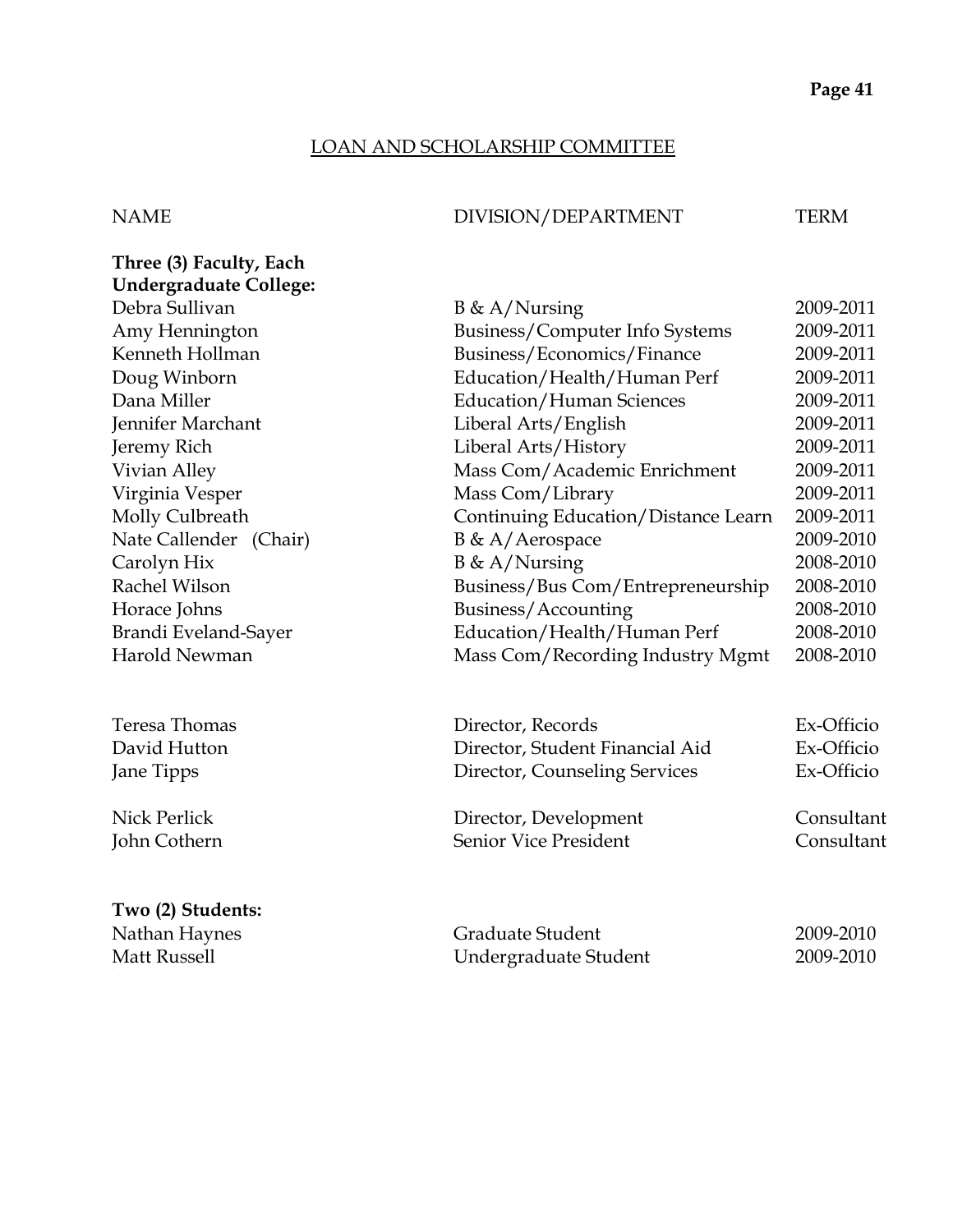#### COMMITTEE ON ADMISSIONS AND STANDARDS

#### NAME DIVISION/DEPARTMENT TERM

#### **Two (2) Faculty-Each Undergraduate College:**

| Lynn Parsons          | $B \& A/Nursing$                   | 2009-2011 |
|-----------------------|------------------------------------|-----------|
| Gordon Freeman        | Business/Computer Info Systems     | 2009-2011 |
| Zafrullah Khan        | Education/Elementary/Special Ed    | 2009-2011 |
| <b>Stacey Graham</b>  | Liberal Arts/Historic Preservation | 2009-2011 |
| Randy Livingston      | Mass Com/Journalism                | 2009-2011 |
| Jenny Sauls           | $B \& A/Nursing$                   | 2008-2010 |
| <b>Mamit Deme</b>     | Business/Economics/Finance         | 2008-2010 |
| Ellen Slicker         | Education/Psychology               | 2008-2010 |
| Sheila Otto           | Liberal Arts/English               | 2008-2010 |
| <b>Beverly Geckle</b> | Mass Com/Library                   | 2009-2010 |
|                       |                                    |           |
|                       |                                    |           |

| Sherian Huddleston | Assoc Vice Provost, Enrollment Serv | Ex-Officio |
|--------------------|-------------------------------------|------------|
| Michael Allen      | Dean, College of Graduate Studies   | Ex-Officio |
| Bill Badley        | Int Vice Provost, Academic Affairs  | Ex-Officio |

#### **Two (2) Students-Upperclassmen**

| Alex Lewis       | Student | 2009-2010 |
|------------------|---------|-----------|
| Samantha Nichols | Student | 2009-2010 |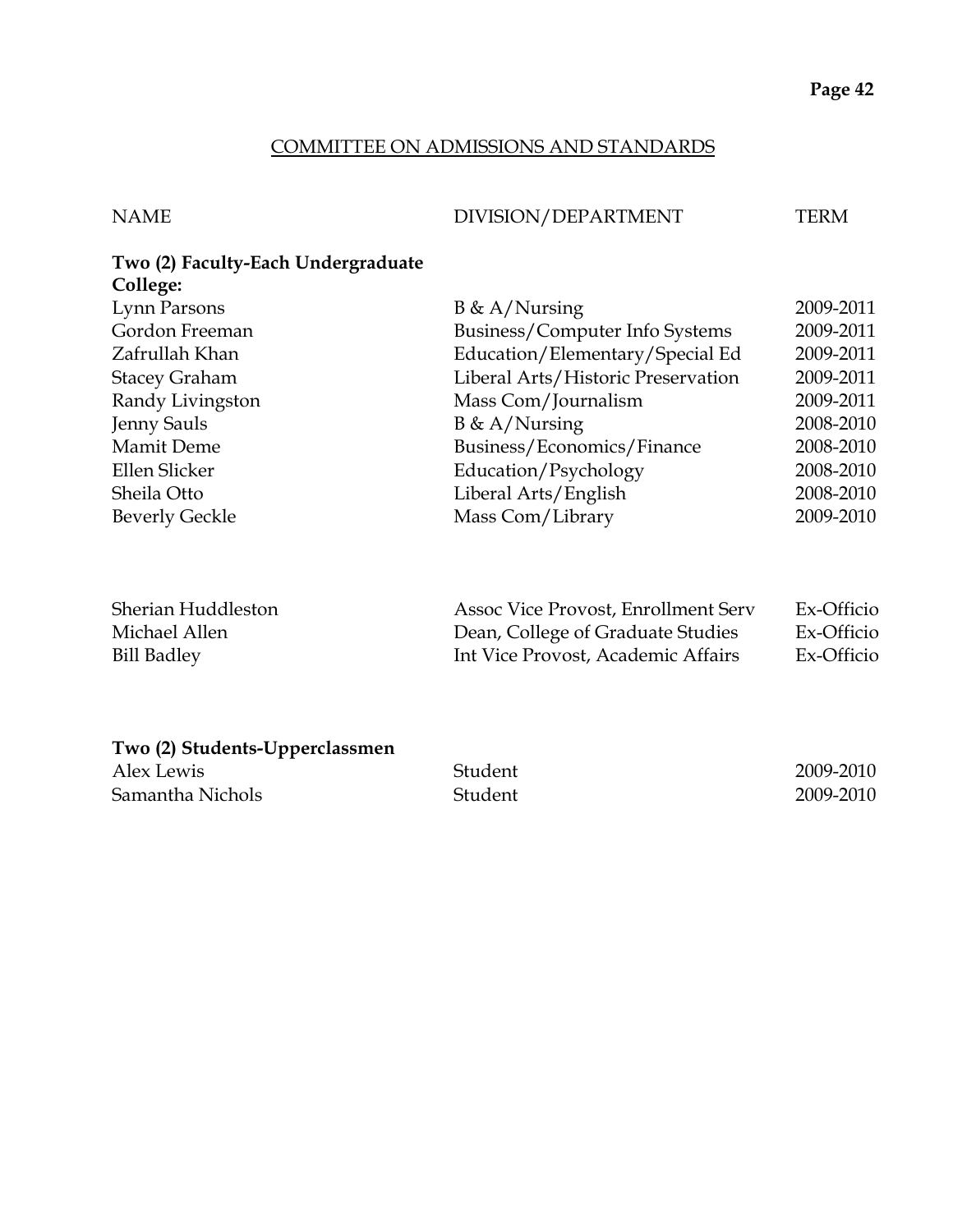#### **The following committee reports to the Vice President for Development and University Relations:**

#### UNIVERSITY RELATIONS COMMITTEE

#### NAME DIVISION/DEPARTMENT TERM

| Two (2) Faculty, Each Undergraduate |                                    |           |
|-------------------------------------|------------------------------------|-----------|
| College:                            |                                    |           |
| Sarah Bergemann                     | $B \& A/Biology$                   | 2009-2011 |
| Carol Cox                           | Business/Accounting                | 2009-2011 |
| <b>Tracey Ring</b>                  | Education/Elementary/Special Ed    | 2009-2011 |
| <b>Ron Kates</b>                    | Liberal Arts/English               | 2009-2011 |
| Stephen Alligood                    | Mass Com/Journalism                | 2009-2011 |
| Basavapatna Sridhara                | B & A/Engineering Technology       | 2008-2010 |
| Kay Blasingame-Boike                | Business/Bus Com/Entrepreneurship  | 2008-2010 |
| Kenneth Rushlow                     | Education/Elementary/Special Ed    | 2008-2010 |
| Karen Petersen                      | Liberal Arts/Political Science     | 2008-2010 |
| Jason Vance                         | Mass Com/Library                   | 2008-2010 |
| Doug Williams                       | Director, Marketing                |           |
| Tom Tozer                           | Director, News/Public Affairs      |           |
| Mark Owens                          | Director, Athletic Media Relations |           |

Randy O'Brien News Director, WMOT Radio<br>Pat Jackson Production Manager, TV Servi Production Manager, TV Services Joe Bales Vice Pres, Dev/University Relations Ex-Officio

**Two (2) Students:** Michael Borella 2009-2010 Deonna Bounds Student 2009-2010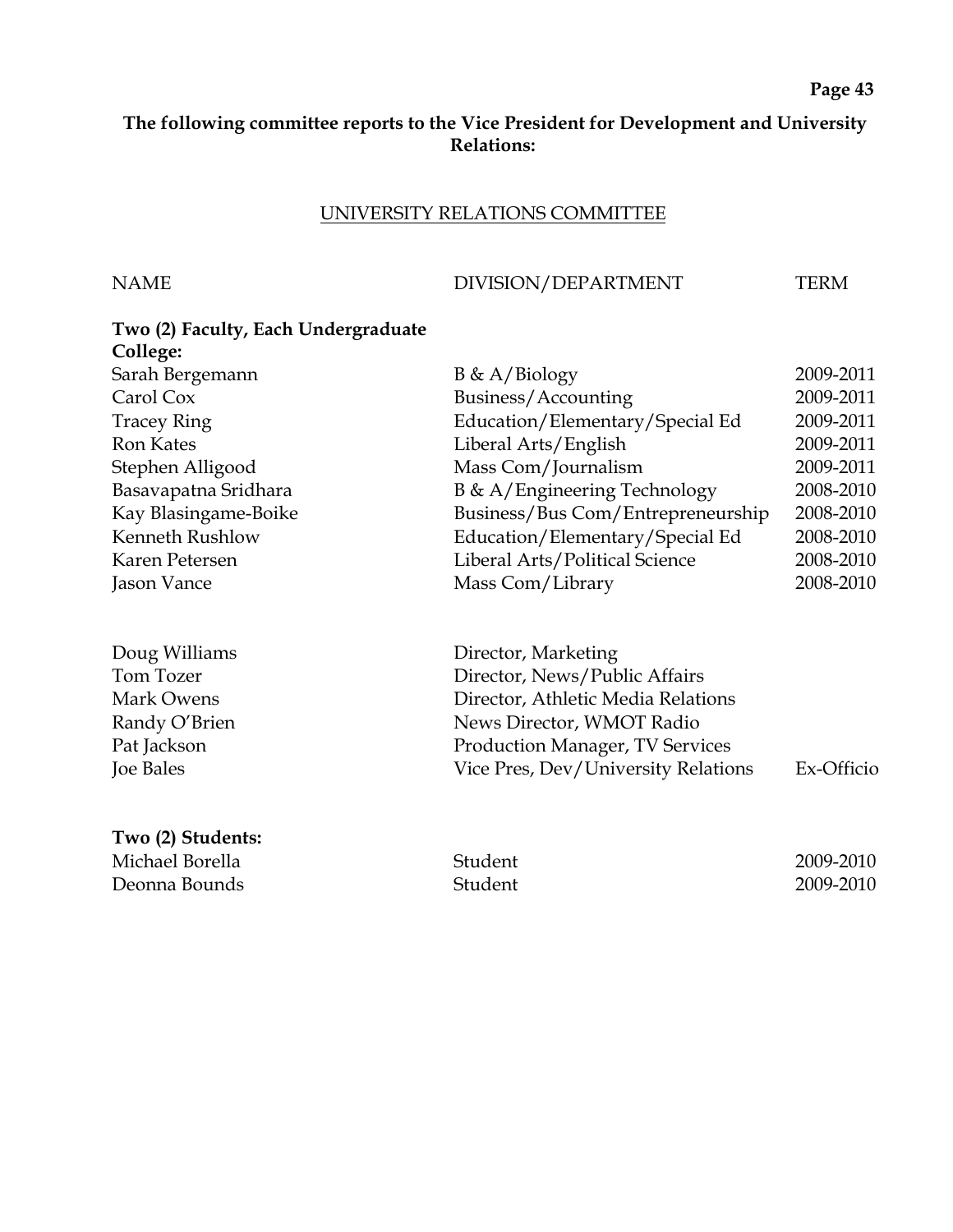#### **The following committees report to the Vice President for Information Technology:**

#### INSTRUCTIONAL TECHNOLOGIES DEVELOPMENT COMMITTEE

| <b>NAME</b>                                     | DIVISION/DEPARTMENT               | <b>TERM</b> |
|-------------------------------------------------|-----------------------------------|-------------|
| One (1) Faculty, Each Undergraduate<br>College: |                                   |             |
| Victoria Shelar                                 | Education/Health/Human Perf       | 2009-2011   |
| Saleh Sbenaty                                   | B & A/Engineering Technology      | 2008-2010   |
| <b>Sherry Roberts</b>                           | Business/Bus Com/Entrepreneurship | 2008-2010   |
| Phil Oliver                                     | Liberal Arts/Philosophy           | 2008-2010   |
| Sanjay Asthana                                  | Mass Com/Journalism               | 2008-2010   |
| Two (2) At-Large Faculty:                       |                                   |             |
| Lesley Craig-Unkefer                            | Education/Elementary/Special Ed   | 2009-2011   |
| Joon Soo Lim                                    | Mass Com/Journalism               | 2009-2011   |
|                                                 |                                   |             |
| Peter Cunningham                                | <b>Graduate Studies</b>           | Ex-Officio  |
| Brenda Kerr                                     | <b>Information Technology</b>     | Ex-Officio  |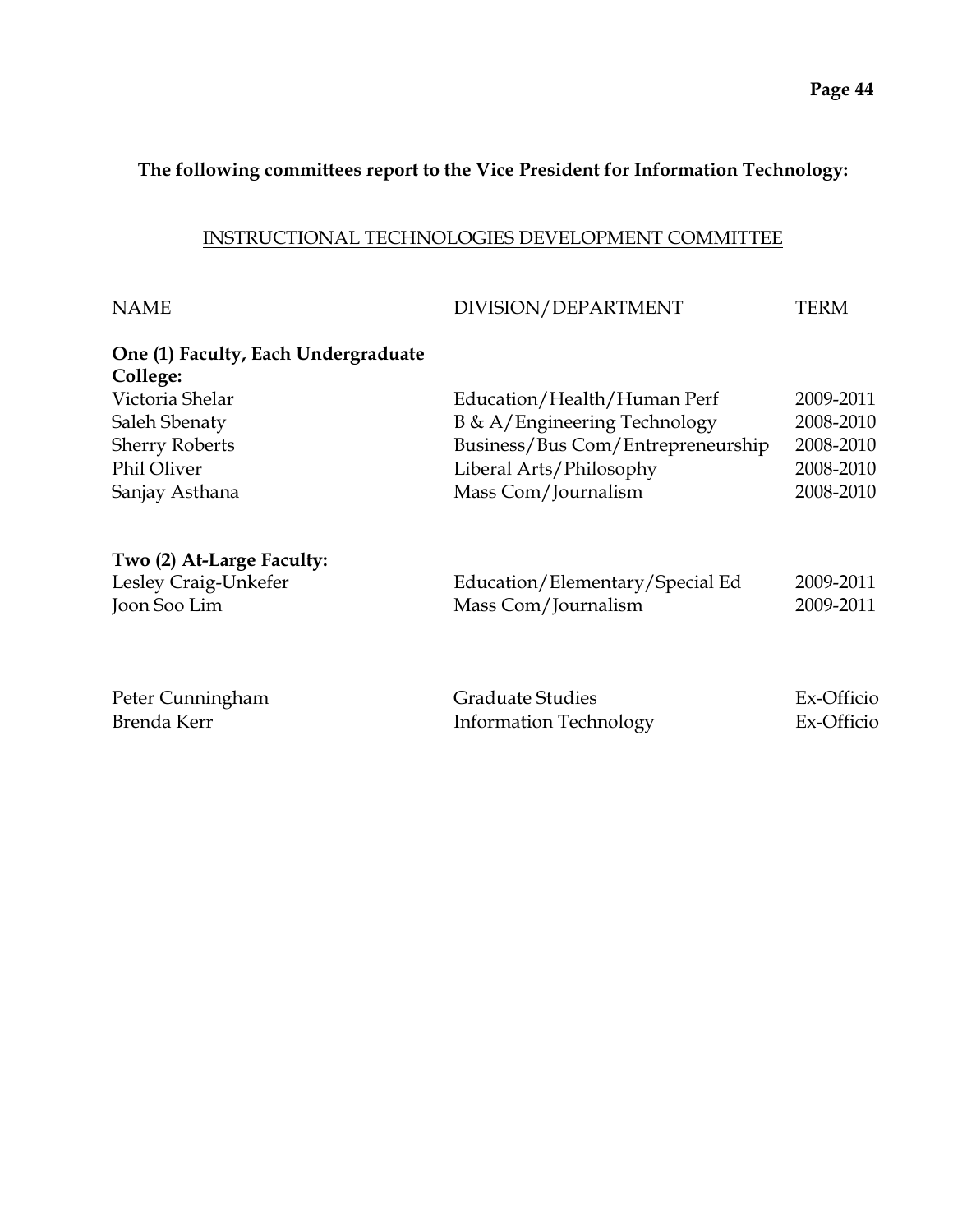#### INSTRUCTIONAL TECHNOLOGY COMMITTEE

#### NAME DIVISION/DEPARTMENT TERM

#### **One (1) Faculty-Each Undergraduate College:**

| Kihan Kim            | Mass Com/Journalism                  | 2009-2011  |
|----------------------|--------------------------------------|------------|
| Helen Gray           | Education/Health/Human Perf          | 2009-2011  |
| Maria Clayton        | Liberal Arts/English                 | 2009-2011  |
| Don Hong             | B & A/Mathematical Sciences          | 2008-2010  |
| Raholanda White      | Business/Bus Com/Entrepreneurship    | 2008-2010  |
| Terry Whiteside      | Academic Dean                        | 2009-2011  |
| Amy Sayward          | Academic Chair                       | 2009-2011  |
| David Robinson       | Manager, Library Automation          | 2009-2011  |
| Mike Gower           | Administrator, Business/Finance      | 2009-2011  |
| Lucinda Lea          | Vice Pres, Information Technology    | Permanent  |
| Sarah Sudak          | <b>Administrator-Student Affairs</b> | 2009-2011  |
| Amy Burks            | <b>Administrator-Student Affairs</b> | 2009-2011  |
| Neal McClain         | Computer Lab Director/Faculty        | 2009-2011  |
| Deborah Belcher      | <b>President, Faculty Senate</b>     | 2009-2010  |
| Kevin Smith          | Past President, Faculty Senate       | 2009-2010  |
| <b>Watson Harris</b> | Director of Academic Technology      | Ex-Officio |
|                      |                                      |            |
| Brandon McNary       | <b>SGA President</b>                 | 2009-2010  |
| Chris Jones          | Student                              | 2009-2010  |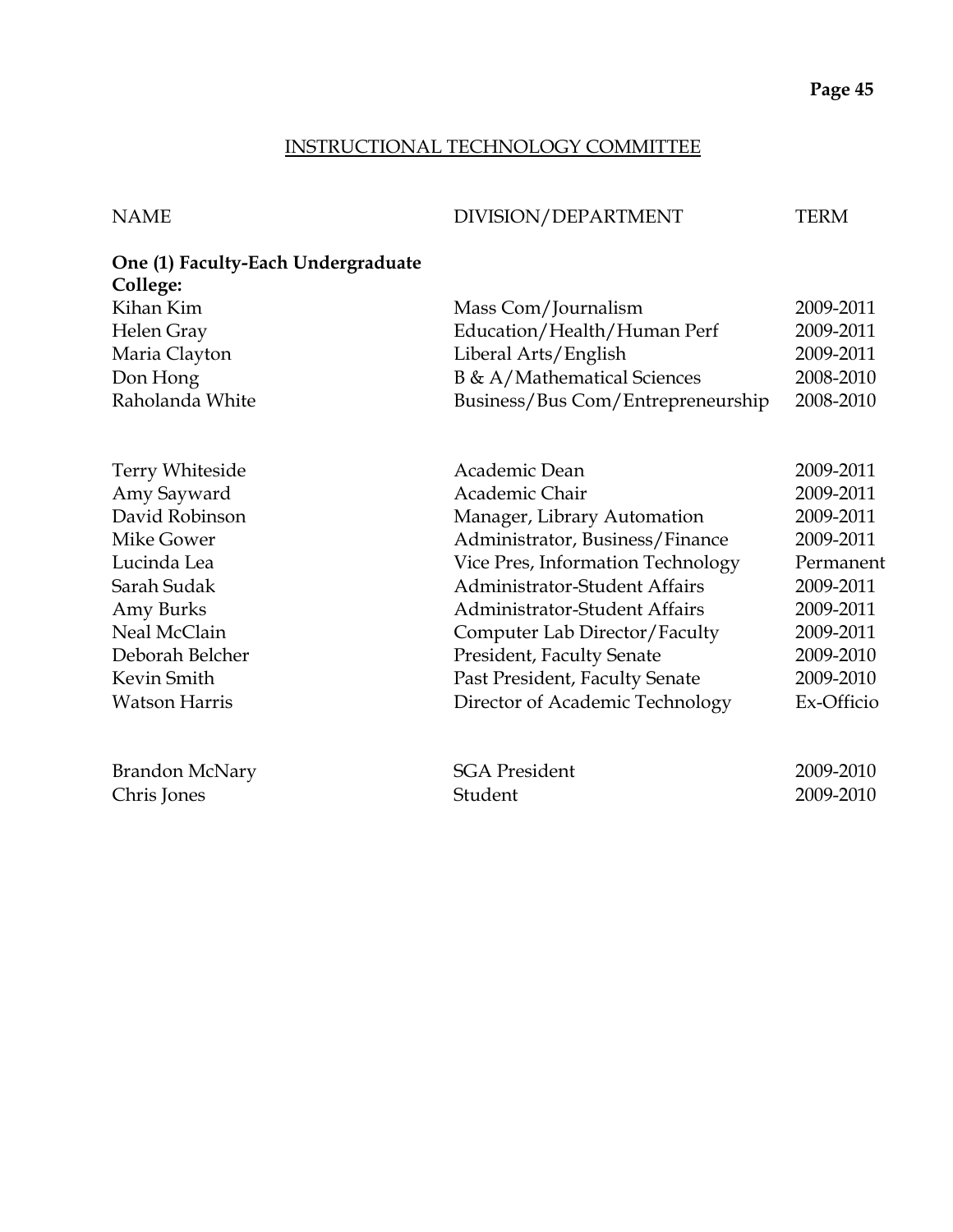#### ADMINISTRATIVE COMPUTING COMMITTEE

| <b>NAME</b>                         | DIVISION/DEPARTMENT                    | <b>TERM</b> |
|-------------------------------------|----------------------------------------|-------------|
| One (1) Administrator-Each VP Area: |                                        |             |
| Deborah Roberts                     | Business/Finance                       | 2009-2011   |
| Jason Vance                         | <b>Academic Affairs</b>                | 2009-2011   |
| Patrick Geho                        | President's Division                   | 2009-2011   |
| Tonjanita Johnson                   | Development/University Relations       | 2008-2010   |
| Gene Fitch                          | Student Affairs/Student Life           | 2008-2010   |
| Lucinda Lea                         | <b>Information Technology</b>          | Permanent   |
|                                     |                                        |             |
| Two (2) At-Large Administrators:    |                                        |             |
| <b>Bill Badley</b>                  | <b>Academic Affairs</b>                | 2009-2011   |
| Kathy Thurman                       | Business/Budget/Financial Planning     | 2008-2010   |
|                                     |                                        |             |
| Lisa Rogers                         | <b>Adm Information System Services</b> | Ex-Officio  |
| Greg Schaffer                       | <b>Network Services</b>                | Ex-Officio  |
|                                     |                                        |             |
| One (1) Student:                    |                                        |             |
| <b>Brandon McNary</b>               | Student                                | 2009-2010   |